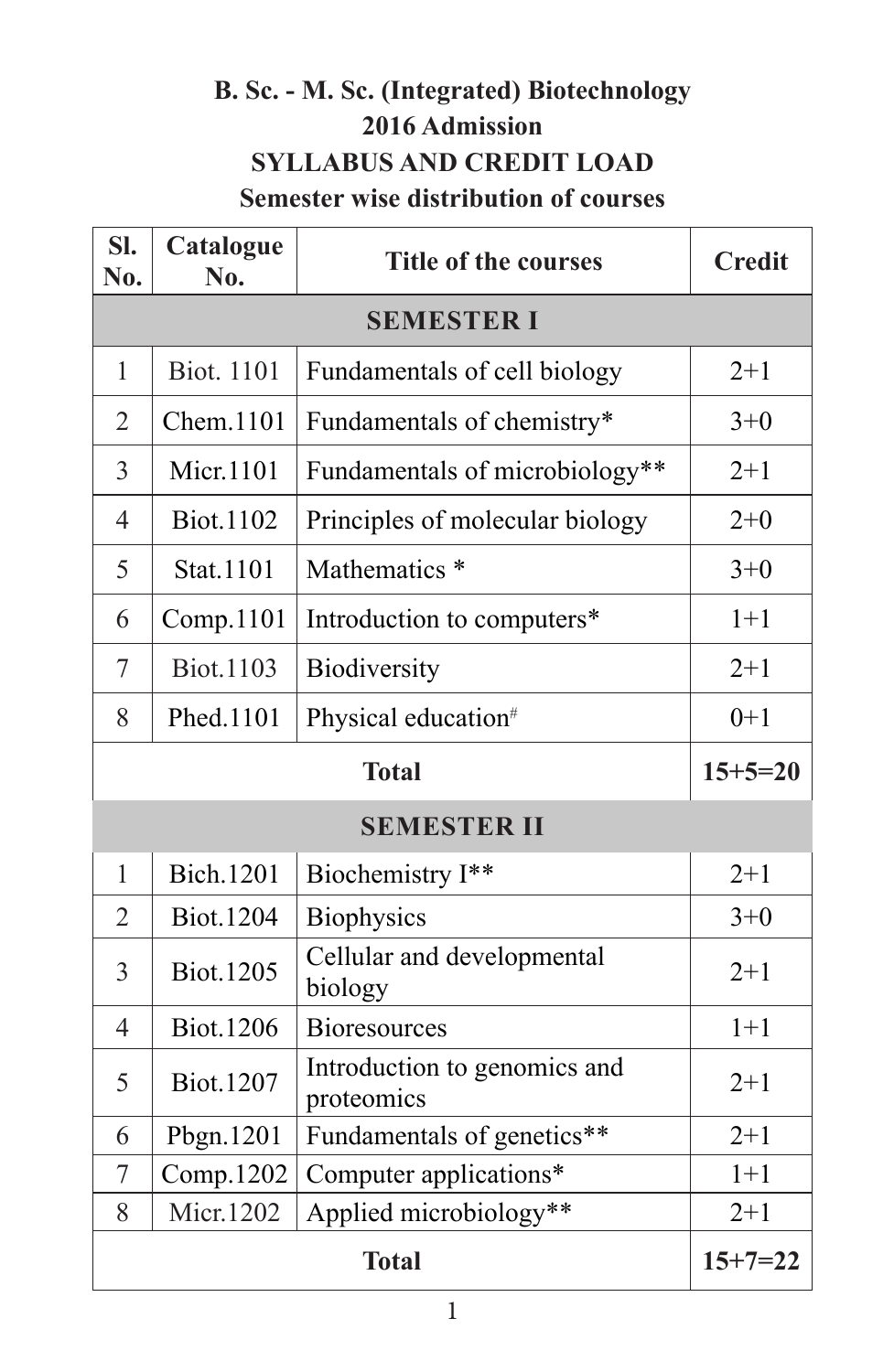| <b>SEMESTER III</b>       |                               |                                                      |         |  |
|---------------------------|-------------------------------|------------------------------------------------------|---------|--|
| 1                         | Bich.2102                     | Biochemistry II**                                    | $2+1$   |  |
| $\overline{2}$            | <b>Biot.2108</b>              | Plant biotechnology                                  | $2 + 2$ |  |
| 3                         | Biot.2109                     | Structural and functional<br>genomics and proteomics | $2+1$   |  |
| $\overline{4}$            | Biot.2110                     | Food biotechnology                                   | $2+1$   |  |
| 5                         | $C$ rps.2101                  | Plant physiology**                                   | $2 + 1$ |  |
| 6                         | Biot.2111                     | Basics of virology and oncology                      | $2 + 1$ |  |
| 7                         | Biot.2112                     | Biosafety rules and regulations                      | $1 + 0$ |  |
| $13+7=20$<br><b>Total</b> |                               |                                                      |         |  |
| <b>SEMESTER IV</b>        |                               |                                                      |         |  |
| 1                         | Biot.2213                     | Enzymology and enzyme<br>technology                  | $2 + 2$ |  |
| $\overline{2}$            | Pbgn.2202                     | Methods of plant breeding**                          | $1 + 1$ |  |
| 3                         | Biot.2214                     | Analytical techniques in<br>biotechnology            | $2 + 1$ |  |
| $\overline{4}$            | Biot.2215                     | <b>Bioinformatics</b>                                | $1+2$   |  |
| 5                         | Biot.2216                     | Genetic Engineering I                                | $2 + 2$ |  |
| 6                         | Path.2201                     | Molecular diagnostics**                              | $2 + 1$ |  |
| 7                         | Biot.2217                     | Nanobiotechnology                                    | $2 + 0$ |  |
| <b>Total</b><br>$12+9=21$ |                               |                                                      |         |  |
| <b>SEMESTER V</b>         |                               |                                                      |         |  |
| $\mathbf{1}$              | <b>Biot.3118</b>              | Animal biotechnology                                 | $2+1$   |  |
| $\overline{2}$            | Resm.3101                     | Research methodology*                                | $2 + 2$ |  |
| 3                         | Biot.3119                     | Chemical engineering                                 | $2+1$   |  |
| $\overline{4}$            | Biot.3120                     | Genetic Engineering II                               | $2 + 2$ |  |
| 5                         | Biot.3121                     | Immunology                                           | $2+1$   |  |
| 6                         | Biot.3122                     | Stem cell and tissue engineering                     | $2+1$   |  |
| 7                         | Biot.3123                     | Intellectual Property Rights and<br>Laws             | $2+0$   |  |
|                           | <b>Total</b><br>$14 + 8 = 22$ |                                                      |         |  |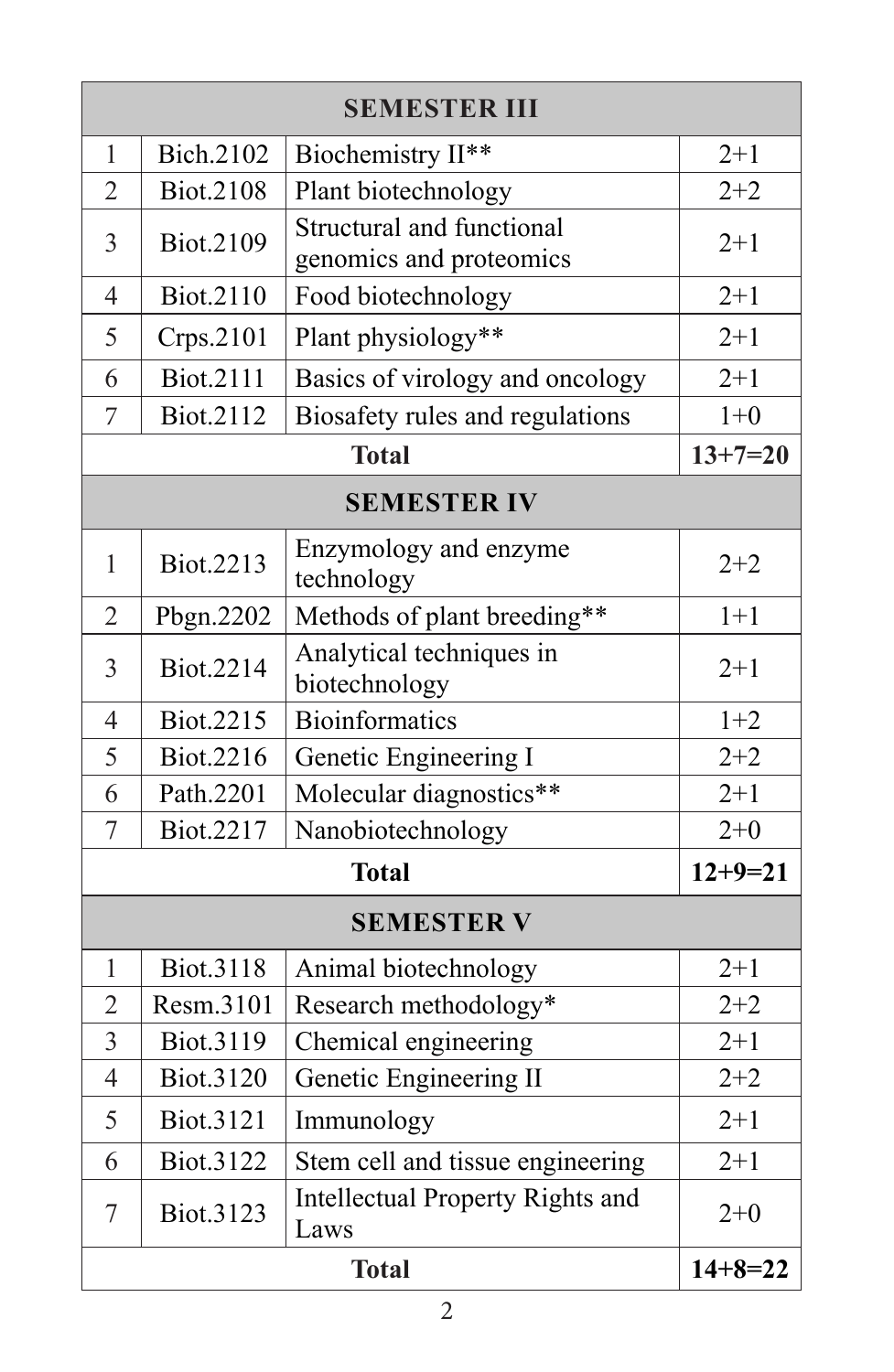| <b>SEMESTER VI</b>        |                      |                                                               |               |  |
|---------------------------|----------------------|---------------------------------------------------------------|---------------|--|
| 1                         | Biot.3224            | Job training                                                  | $0+15$        |  |
|                           | $0+15=15$            |                                                               |               |  |
|                           |                      | <b>SEMESTER VII</b>                                           |               |  |
| $\mathbf{1}$              | Anhs.4101            | Animal physiology**                                           | $2+1$         |  |
| $\overline{2}$            | Biot.4125            | Bioprocess technology                                         | $2+0$         |  |
| 3                         | Biot.4126            | Ethics, economics and social<br>implications of biotechnology | $2+0$         |  |
| $\overline{4}$            | Biot.4127            | Metabolomics                                                  | $3+0$         |  |
| 5                         | <b>Biot.4128</b>     | Environmental biotechnology                                   | $2 + 1$       |  |
| 6                         | Biot.4129            | Biotechnology industry                                        | $2 + 1$       |  |
| 7                         | Biot.4130            | Gene therapy                                                  | $2+0$         |  |
| 8                         | Extn.4101            | Professional and personal skill<br>development*               | $1+2$         |  |
|                           |                      | <b>Total</b>                                                  | $16 + 5 = 21$ |  |
|                           |                      | <b>SEMESTER VIII</b>                                          |               |  |
| $\mathbf{1}$              | Biot.4231            | Management in biotechnology                                   | $2 + 0$       |  |
| $\overline{2}$            | Biot.4232            | Industrial biotechnology                                      | $2+1$         |  |
| 3                         | Stat.4202            | Biomathematics and Biostatistics*                             | $2 + 1$       |  |
| 3                         | Biot.4233            | Seminar                                                       | $0+1$         |  |
| $\overline{4}$            | Biot.4234<br>to 4250 | Optional courses                                              | 10<br>credits |  |
| <b>Total</b><br>19        |                      |                                                               |               |  |
| <b>SEMESTER IX</b>        |                      |                                                               |               |  |
| I                         | Biot.5151            | Research                                                      | $0 + 22$      |  |
| <b>Total</b><br>$0+22=22$ |                      |                                                               |               |  |
| <b>SEMESTER X</b>         |                      |                                                               |               |  |
| 1                         | Biot.5252            | Research                                                      | $0+18$        |  |
| <b>Total</b><br>$0+18=18$ |                      |                                                               |               |  |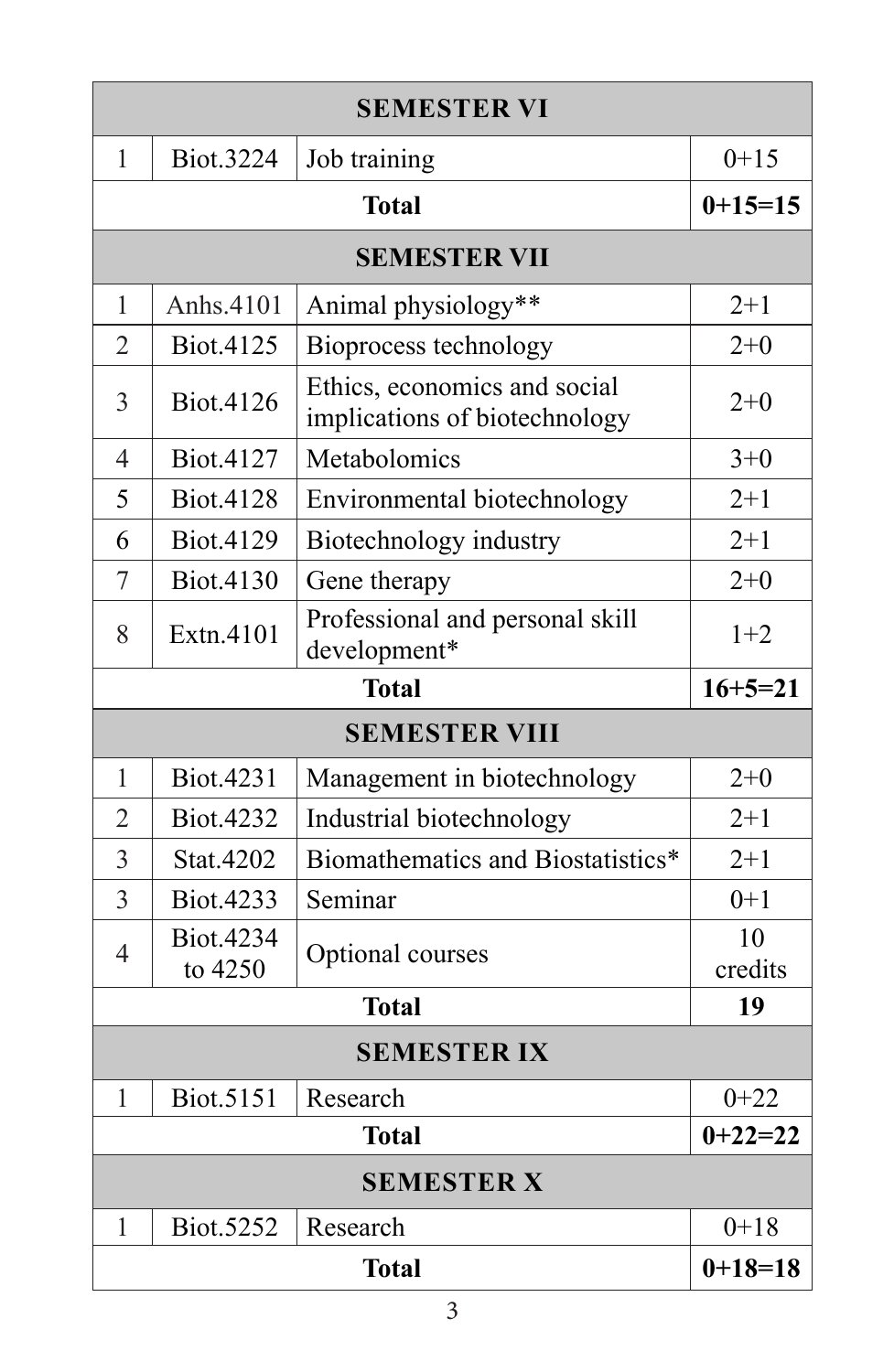|                | * Non Credit Course |                                                          |         |
|----------------|---------------------|----------------------------------------------------------|---------|
|                |                     | <b>Optional courses</b>                                  |         |
| 1              | Biot.4234           | Advanced agricultural<br>biotechnology                   | $2+1$   |
| $\overline{2}$ | Biot.4235           | Advanced food biotechnology                              | $1+1$   |
| 3              | Biot.4236           | Agrobiotechnology, industry and<br>infrastructure        | $2+1$   |
| 4              | Biot4237            | Soil biotechnology                                       | $2 + 1$ |
| 5              | Biot.4238           | Transport properties of biological<br>membrane           | $2 + 0$ |
| 6              | Biot.4239           | Molecular drug designing and<br>targeting                | $2+1$   |
| 7              | Biot.4240           | Molecular medicine and<br>diagnostics                    | $2 + 1$ |
| 8              | Biot.4241           | Advanced clinical biotechnology                          | $1+1$   |
| 9              | Biot.4242           | Drug metabolism                                          | $2+0$   |
| 10             | Biot.4243           | Fermentation technology for<br>animal and plant products | $2+1$   |
| 11             | Biot.4244           | Advanced carbohydrate and lipid<br>technology            | $2+0$   |
| 12             | Biot.4245           | Advanced modeling and<br>simulation in bioprocess        | $2+1$   |
| 13             | Micr. 4203          | Advanced industrial<br>biotechnology                     | $1+1$   |
| 14             | Biot.4246           | Downstream processing                                    | $2+1$   |
| 15             | Biot.4247           | Microbial processing engineering                         | $2 + 1$ |
| 16             | Biot.4248           | Computational modeling in<br>biology                     | $2+1$   |
| 17             | Biot.4249           | Vaccines                                                 | $2+1$   |
| 18             | Biot.4250           | Pharmacological screening and<br>assays                  | $2+1$   |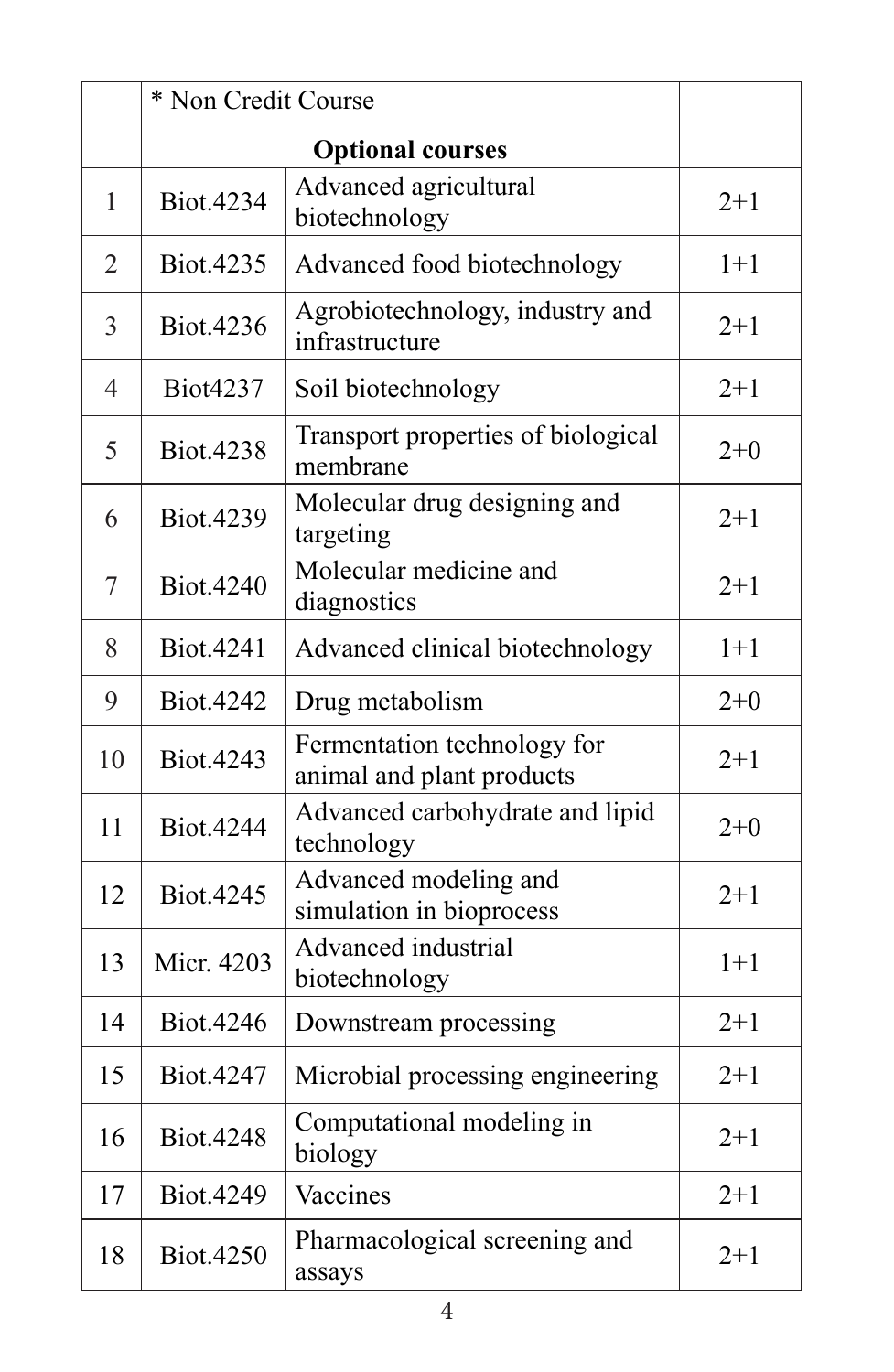Distribution of credits - semester wise **Distribution of credits - semester wise**

|                   |                   | <b>Credits</b>              |             |                      | Physical |                          |                 |                  |                 |
|-------------------|-------------------|-----------------------------|-------------|----------------------|----------|--------------------------|-----------------|------------------|-----------------|
| Year <sup> </sup> | Semester          | Major   Minor               |             | Supporting education | (DK)     | Optional                 | Job<br>Training | Research Seminar | Total           |
|                   |                   | $6 + 2 = 8$                 | $2+1=3$     | $7 + 1 = 8$          |          |                          |                 |                  | $\overline{20}$ |
|                   |                   | $8+3=11$                    | $6 + 3 = 9$ | $1+1=2$              |          |                          | ı               | ı                | 22              |
|                   |                   | $9+5=14$ 4+2=6              |             | ı                    |          |                          | ı               |                  | 20              |
|                   | $\geq$            | $9+7=16$                    | $3+2=5$     |                      |          |                          |                 |                  | $\overline{21}$ |
|                   |                   | $12+6=18$                   |             | $2 + 2 = 4$          |          |                          | ı               |                  | 22              |
|                   | $\nabla$          | ı                           | ı           |                      |          |                          | 15              |                  | 15              |
| $\geq$            | VII               | $13+2=15$   $2+1=3$         |             | $1+2=3$              |          |                          |                 |                  | $\overline{21}$ |
|                   | ШV                | $4+1=5$                     |             | $2 + 1 = 3$          |          | $\overline{\phantom{0}}$ |                 |                  | $\overline{19}$ |
|                   | $\mathbb X$       | ı                           |             |                      |          |                          | ī               | $0 + 22$         | 22              |
|                   | $\bm{\mathsf{X}}$ | ı                           | ı           | ı                    |          |                          | I               | $0 + 18$         | 18              |
| Total             |                   | 78                          | 26          | $\overline{20}$      |          | $\mathbf{a}$             | 15              | $\frac{1}{4}$    | 200             |
| 7                 |                   | $\lambda$ 11 m <sup>2</sup> |             |                      |          | $\frac{1}{2}$            |                 | $\sim$           |                 |

• Major courses - All Biot courses except optional, seminar, job training and research : 200 Major courses - All Biot courses except optional, seminar, job training and research : 200

- Minor courses Denoted with '\*\*\*' • Minor courses - Denoted with '\*\*'
- Supporting courses Denoted with '\*' Supporting courses - Denoted with '\*'
- Non credit course Denoted with  $#$ • Non credit course - Denoted with  $#$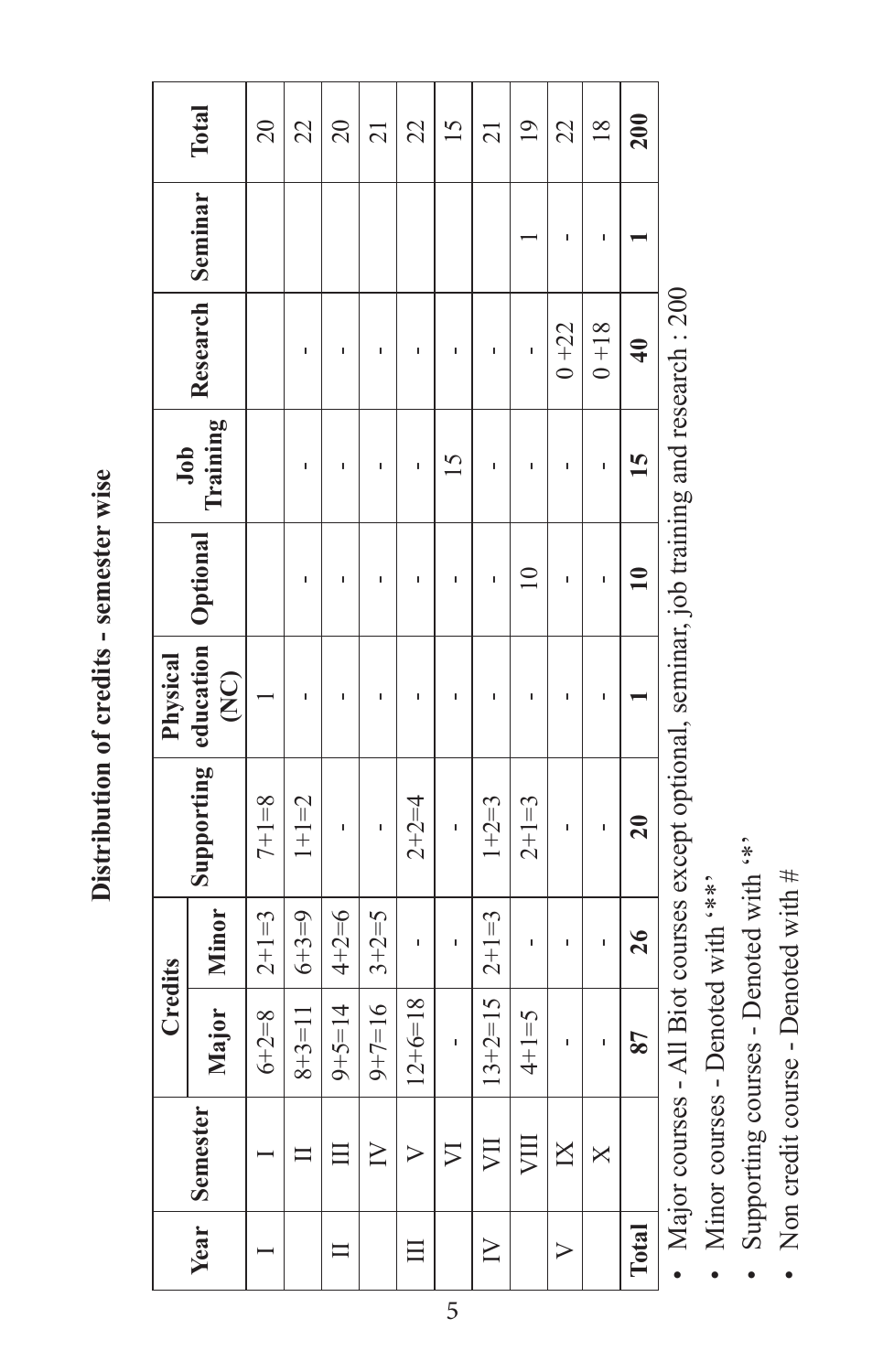## **DETAILED SYLLABUS**

#### **SEMESTER I**

#### **Biot.1101 Fundamentals of cell biology (2+1)**

#### *Theory*

 Origin of life - theories. Varieties of life - classification.Cell concept, structure and function of prokaryotic and eukaryotic cells. Histology - meristems and their function, simple tissues, complex tissues, tissue systems, primary and secondary growth.Animal tissues - types and functions. Autotrophic nutrition - pigment systems, chloroplast, light absorption by chlorophyll and transfer of energy, photosynthetic unit, phosphorylation and electron transport system, Calvin - Benson Cycle, Hatch Slack Pathway, Crassulacean Acid Metabolism, mineral nutrition in plants. Heterotrophic nutrition forms of heterotrophic nutrition, Energy utilization - respiration - structure of mitochondria, cellular respiration, relationship of carbohydrate metabolism to other compounds, electron transport system and oxidative phosphorylation, ATP. Cellular reproductionregulation of cell cycle-mitosis and meiosis.

#### *Practical*

 Preparation of slides of different types of tissues in plants and animals, transverse section of roots, stems, leaves.

#### **Chem.1101 Fundamentals of chemistry\* (3+0)**

#### *Theory*

Chemical bonding - types, energy changes, Werner's theory, effective atomic numbers, isomerism, hybridisation and resonance, Valance shell electron repulsion theory, molecular orbital theory, linear combination of atomic orbitals method. Thermochemistry. Reaction kinetics. Determinations of order of simple reactions, equilibrium constant and reaction rates - Lindemann, collision and activated complex theories, complex reactions of first order, characteristics of consecutive, reversible and parallel reactions. Catalysis - theories of catalysis, concepts of promoters, inhibitors and poisoning. Physiosorption, chemisorption. Polymers. Colloids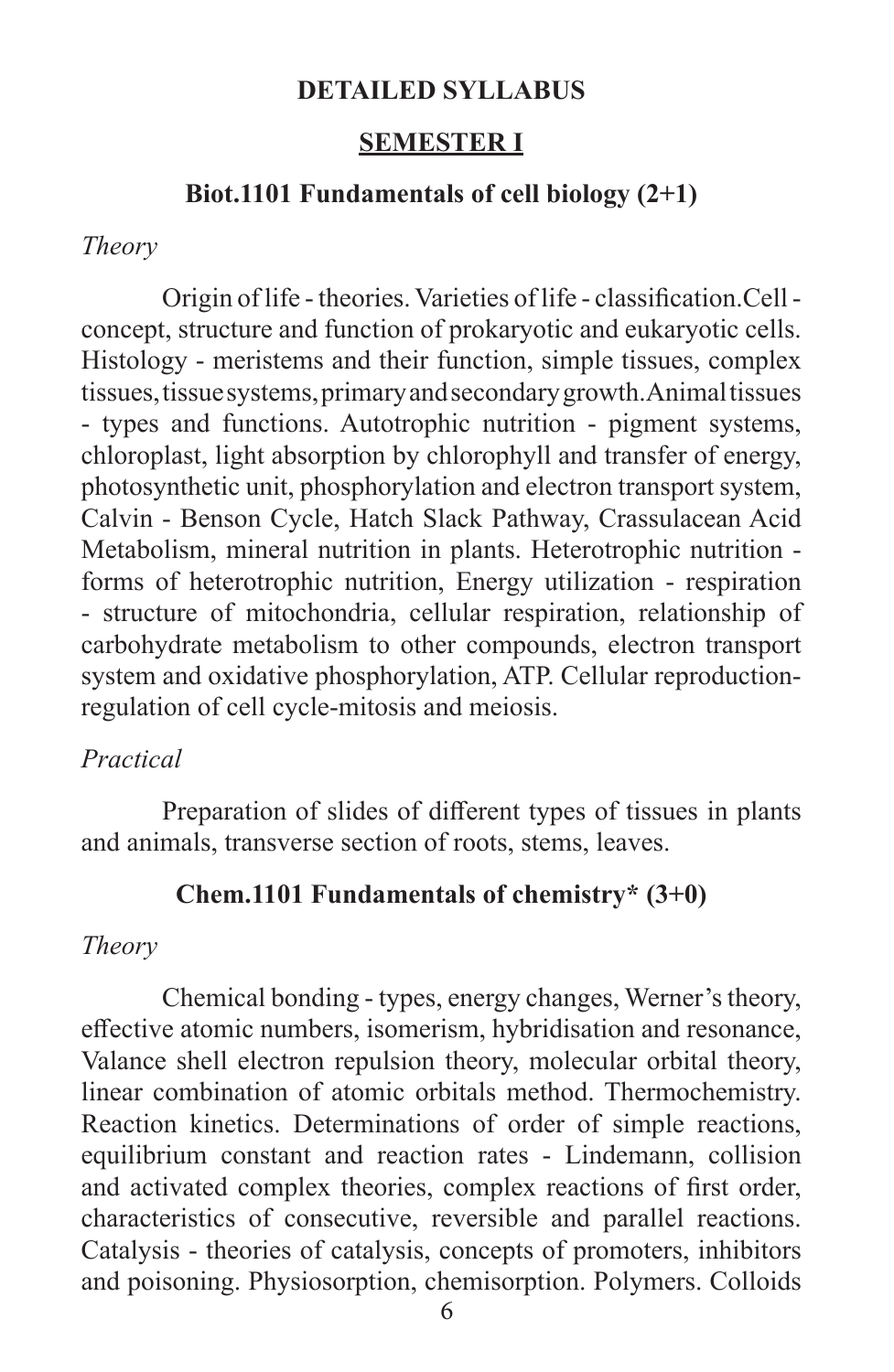- colloidal state, classification of colloidal solution, true solution, colloidal solution and suspensions, preparation of sol, purification of colloidal solutions, General properties and optical properties, stability, coagulation of lymphobic sols, electrical properties of sols, kinetic properties of colloids - Brownian movement, size of colloidal particle, emulsions, gels, colloidal electrolytes and applications of colloids. IUPAC nomenclature of organic compounds. Principles of stereochemistry, conformational analysis, isomerism and chirality. Principles and applications of organic photochemistry. Free radical reactions. Reactions involving nucleophotic carbon intermediates. Oxidation and reduction of functional groups. Physical characterization of organic compounds by IR, UV, MS and NMR.

## **Micr. 1101 Fundamentals of microbiology\*\* (2+1)**

#### *Theory*

History and scope of microbiology. Microscopy and staining- principles and applications, bright field, dark field, phase contrast, fluorescence, SEM and TEM, specimen preparation for electron microscopy, freeze etching, stains and staining reactions, types of staining - simple, differential (Gram's, spore, AFB), capsule staining, nuclear and flagellar staining. Principles and methods of sterilization and disinfection, physical - dry heat, moist heat, filtration, membrane & HEPA, radiation, chemical sterilization - chemical agents and mode of action. Ultra structure of bacteria, fungi, algae, protozoa and viruses.Culture techniquesmedia preparation, solid and liquid. Types of media- crude, semisynthetic, synthetic, enriched, enrichment, selective, differential and special purpose media, anaerobic culture technique - Wrights tube, Roll tube, McIntoshFildes jar method. Pure culture technique - tube dilution, pour, spread, streak and micro manipulator. Maintenance and preservation, short term- slant, slab, mineral oil over lay, long term- lyophilization, cryopreservation and storage in sterile soil, storage in silica gel. Nutrition- nutritional requirements of microorganisms- autotrophs, heterotrophs, photoautotrophs, chemoautotrophs, copiotrophs, oligotriophs, endospore formation in bacteria.

7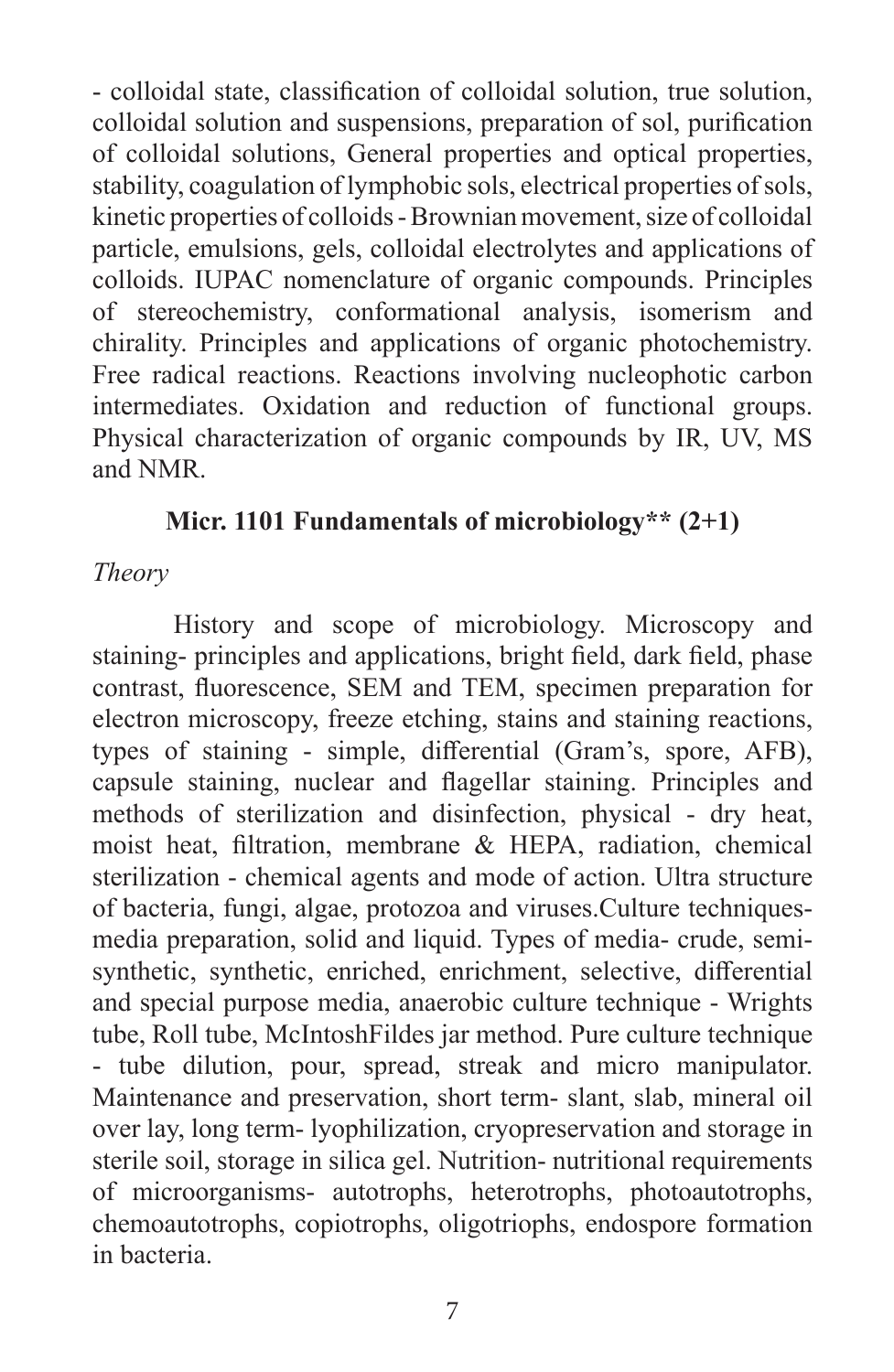## *Practical*

 Media preparation, sterilization. Culturing methods, pure culture technique- serial dilution, plating, streaking and turbidity measurement. Staining techniques - simple staining, Gram staining, fungal staining. Antibiotic sensitivity test.

#### **Biot. 1102 Principles of molecular biology (2+0)**

#### *Theory*

Nucleic acids - structure, forms, properties.History and development of molecular biology.Genome organization and structure - viral, prokaryotic, eukaryotic, organelle genomes (mitochondrial and chloroplast). Fine structure of gene and modern gene concept. DNA replication - prokaryotic, eukaryotic, RNA viruses. Control of DNA replication - enzymes, inhibitors. Transcription in prokaryotes and eukaryotes. Regulatory elements: promoters, enhancers, terminators, factors and inhibitors. Post transcriptional modifications. Translation in prokaryotes and eukaryotes, post translational processes.

#### **Stat.1101 Mathematics\* (3+0)**

#### *Theory*

 Matrices – definition, types-Determinant of square matrix, Evaluation of determinants, matrices manipulation, Inverse of square matrix, solution of systems of linear equations using inverse of matrices and Crammer's rule. Solutions to quadratic and cubic equations. Co-ordinate geometry – Area of triangle and quadrilateral, equation of straight line – in slpoe form, intercept form and perpendicular form. Trigonometric ratios and their interrelations. Linear programming- common applications. Numerical methods – polynomial fitting and interpolations. Calculus – Derivative and its physicalsignificance,derivativeofafunction,implicitfunction,basic rules for differentiation, maxima and minima – their applications in biology, exact and inexact differentiation with specific emphasis on thermodynamic properties, partial differentiation, curve sketching. Integration of functions, basic rules for integration, definite and indefinite integrals, geometric meaning of integration, applications in finding area under curves. Differential equations, homogenous equations, variable separable form. Applications of integration and differential equations in chemistry and biology.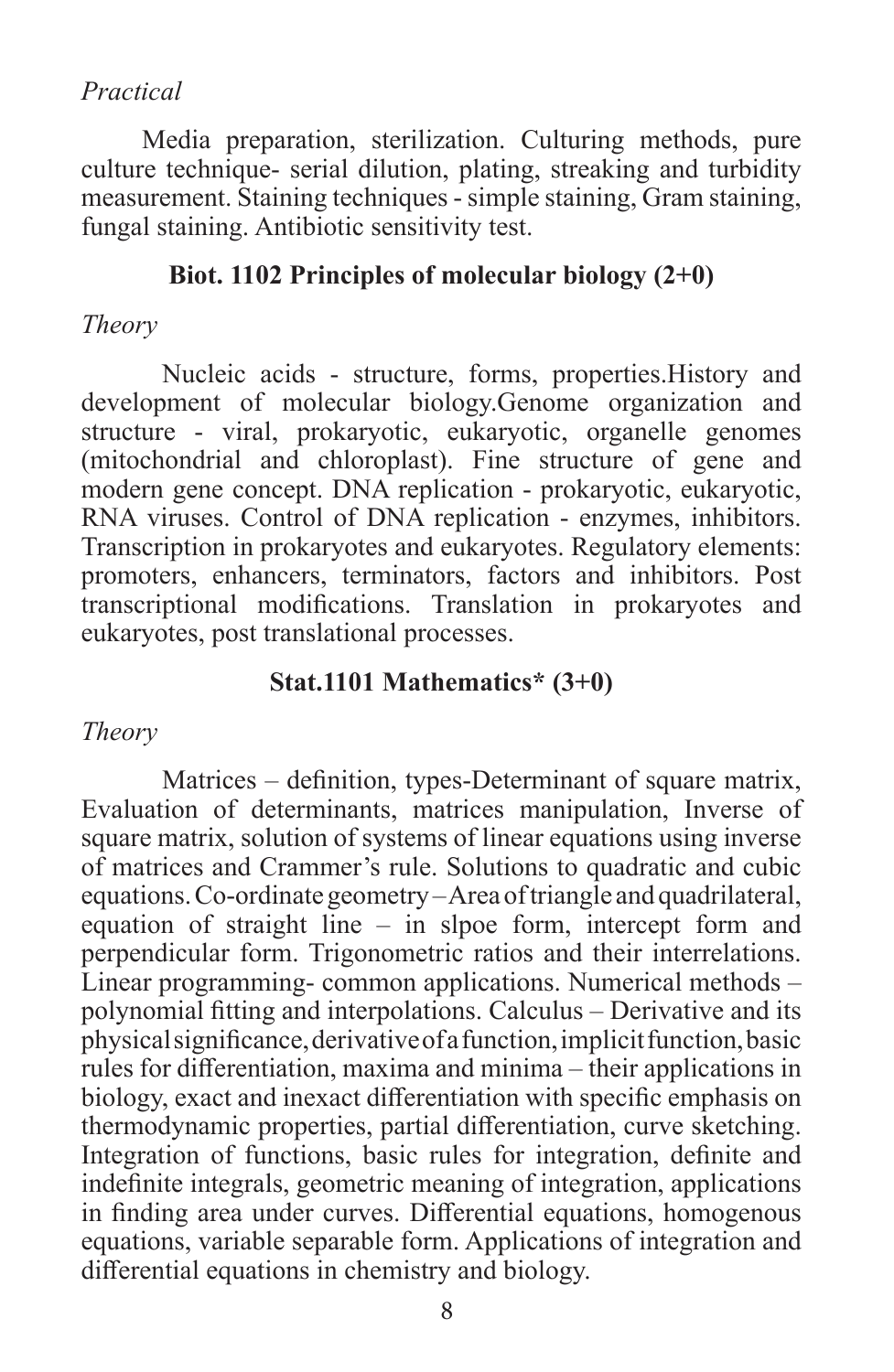# **Comp.1101 Introduction to computers\* (1+1)**

#### *Theory*

Introduction to computer fundamentals, organization, low level and high level languages, permanent storage of number systems, flow charts and programming techniques (logic and algorithm) decimal to binary and vice-versa, binary coded decimal number. Database. Windows - Windows application, Word, Excel, Powerpoint and multimedia. Internet, electronic mail, UNIX & C.

## *Practical*

Operating systems - components and selection techniques, file and disk management. Word processing - font, paragraph, page formatting, tables and columns, printing, tables, text boxes, graphics. Spread sheet - spread sheet layout, formatting and customizing data, formulas, functions and named ranges, charts, printing worksheets and charts. Internet browsing and using e-mail.

## **Biot.1103 Biodiversity (2+1)**

#### *Theory*

 Evolution and classification of archaea, eubacteria, algae, fungi, plants, animals. Evolution of vertebrates, fishes, amphibians, reptiles, birds and mammals. Adaptations. Historical and geographical causes for diversity, genetic diversity. Biodiversity concept, value and types of biodiversity. Analyzing and documenting biodiversity. Morphological and molecular characterization of biodiversity. Quantifying biodiversity. Maintenance of ecological biodiversity. Centres of origins of plants. Biodiversity hot spots in India. India as a mega diversity nation and economic potential of biodiversity. Ecological role and species interdependence.

## *Practical*

Taxonomy of plants – representative species belonging to family Malvaceae, Compositae, Leguminosae, Solanaceae, Liliaceae. Developing protocols for molecular characterization of biodiversity. Describing biodiversity in terms of standard descriptors.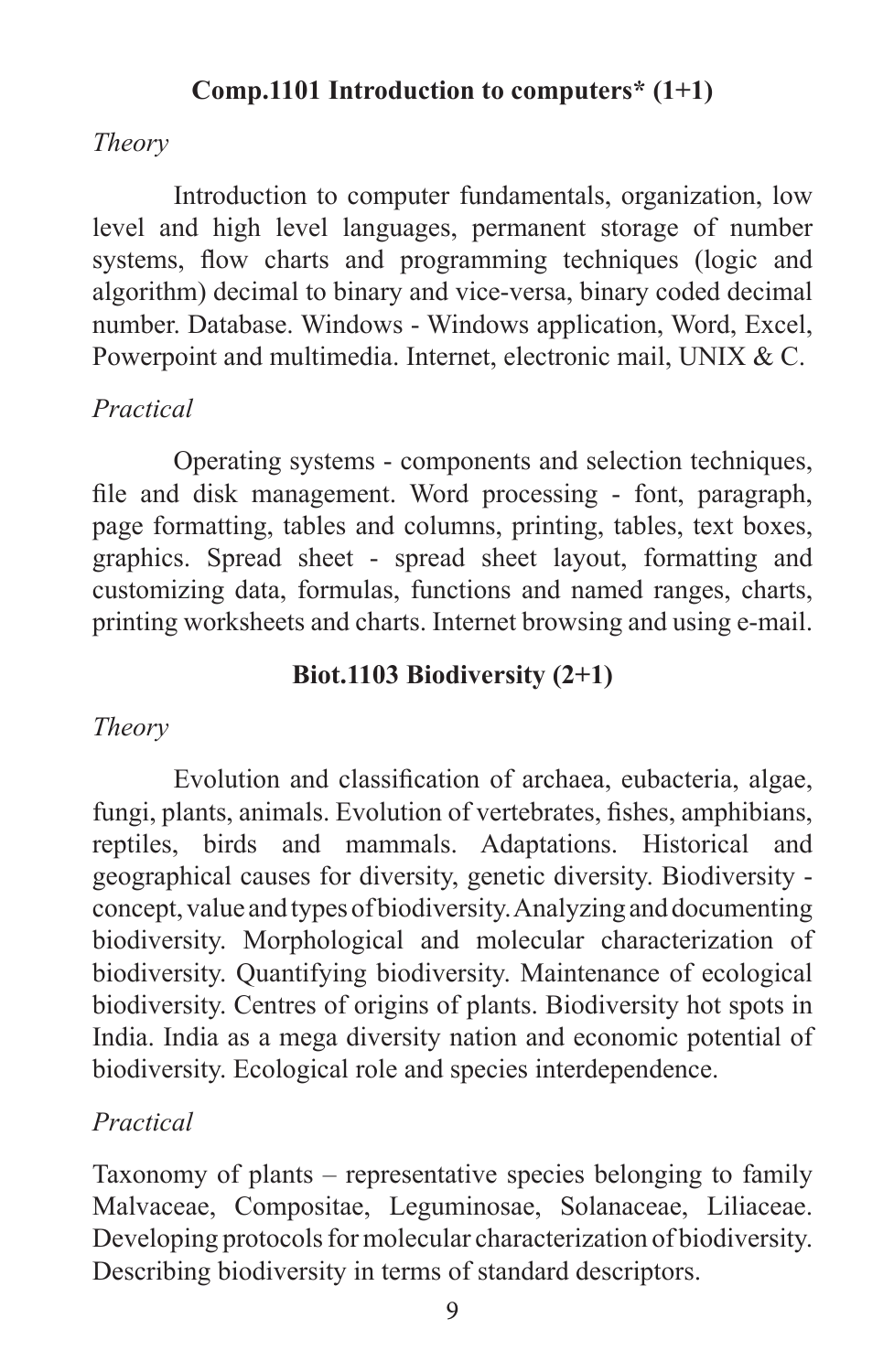#### **Phed.1101 Physical education (0+1)**

#### **SEMESTER II**

#### **Bich.1201 Biochemistry I\*\* (2+1)**

*Theory*

 Cell - biochemical organization. Concept of pH and buffer, properties of water. Structure and functions - cell membrane, carbohydrates, lipids, amino acids and proteins, nucleic acids. Enzymes - nomenclature, classification, functions, kinetics and mechanisms of action. Vitamins and coenzymes. Metabolic pathways of carbohydrates - glycolysis, pentose phosphate pathway, gluconeogenesis. Citric acid cycle. Electron transport and oxidative phosphorylation. Amino acid degradation. Biosynthesis of amino acids. Biosynthesis and degradation of nucleotides. Lipids - fatty acids, glycerols, waxes, phospholipids, sphingolipids, sterols lipoproteins, fatty acid oxidation. Ketone bodies. Biosynthesis of fatty acids.

#### *Practical*

Quantitative tests for carbohydrates, fats and oils, proteins and amino acids. Quantitative estimation of reducing sugars, total sugars, starch, proteins, organic acids. Enzyme kinetics.

#### **Biot.1204 Biophysics (3+0)**

#### *Theory*

Scope and methods of Biophysics. Levels of molecular organization, Interactions in biological systems-strong and weak. Intra and intermolecular forces, Chemical bonds, effect of bonding on reactivity, bond length, bond angle, dipole moment electrostatic interactions Hydrogen bonding interactions. Vanderwaals forces and hydrophobic interactions. Disulphide bridges. Role of water and weak interactions - pH and Buffer concept. Protein structure - Amino acids - peptide bonds. Conformational properties of poly peptides - Primary, secondary - helix and sheet structures; tertiary and quarternary structures, Ramachandran plot. Secondary and tertiary structure prediction of protein conformation. Protein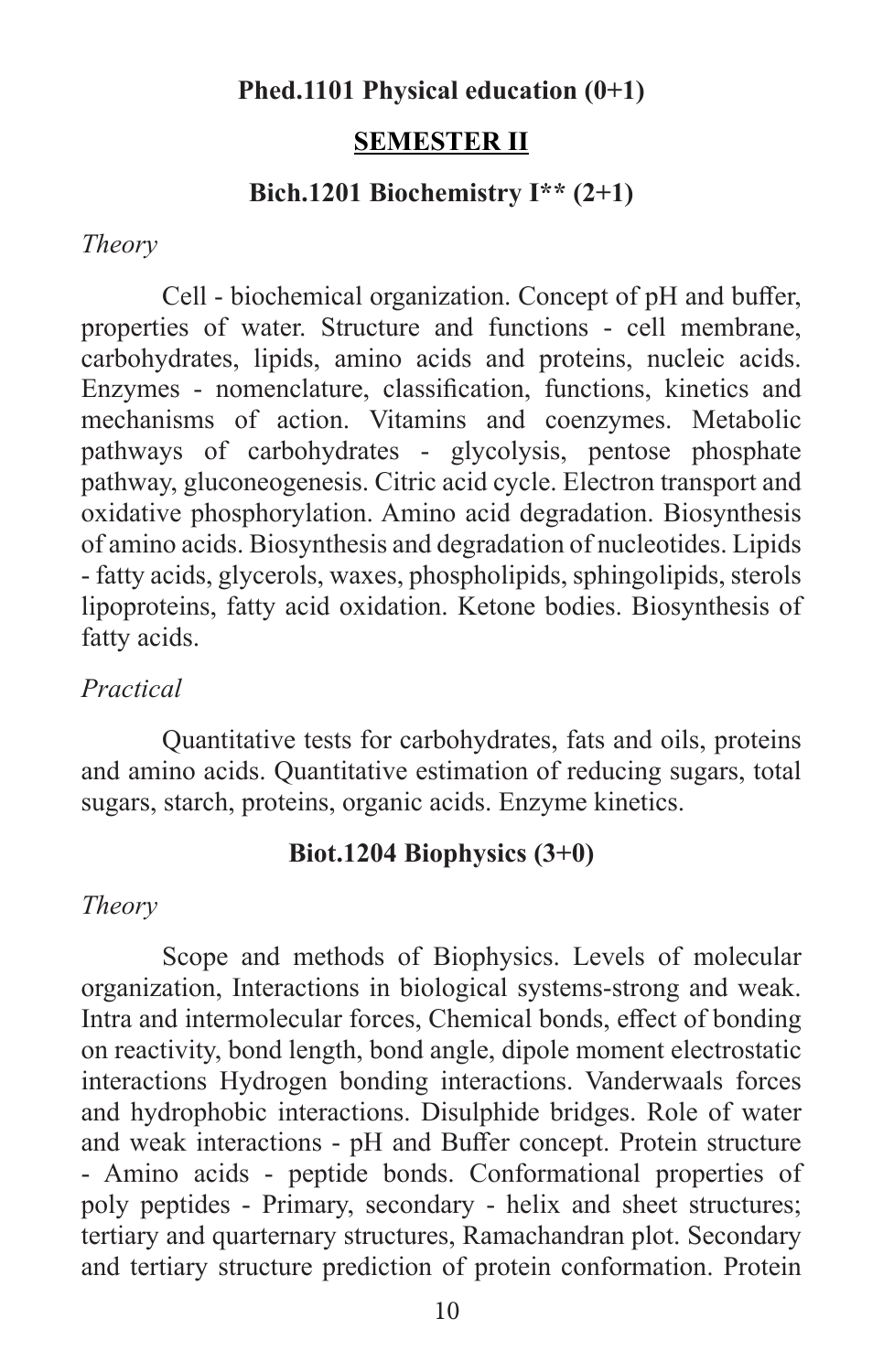folding - denaturation, effects of temperature and solvent on the thermodynamics of protein folding - unfolding equilibrium. Kinetics of protein folding. Structure of Biological membranes; Lipids in biological membranes; Protein in biological membranes; molecular mechanics and dynamics; Structure of Polysaccharides. Nucleic acids- Structure and Conformation of DNA and RNA. Nucleic acid structure determination; Nucleic acid hybrids; Protein-nucleic acid interactions; Nucleic acid Interactions with ions, and drugs. Radio isotope techniques - nature of radiation sources, Radioactive decay, Units of radiation, Detection and measurements of radioactivity. Radiation damage to proteins, Applications ; LASER and its applications. Physical techniques and their applications in biology - UV - Visible and fluorescent spectroscopy, CD spectroscopy, NMR. spectroscopy; X-ray diffraction, Chromatographic techniques-Electrophoresis. Centrifugation and ultracentrifugation.

## **Biot.1205 Cellular and developmental biology (2+1)**

## *Theory*

General structure and constituents of plant cells, cell wall organization, synthesis assembly and turn over of cell wall components including membrane components, cell surface related functions, adhesion, cell-cell interactions and other communications, transport, excretion and role in cell division by mitosis and meiosis. Intracellular membranes-endoplasmic reticulum, nuclear envelope, microbodies, golgi apparatus, tonoplast, vacuoles, their molecular structure, synthesis and functions, cytoskeletal element, structure and functions of major organelles, chromosomes, chloroplasts, mitochondria, ribosomes in relation to cell growth and division. Specialized cells in various tissues, pollen biology, cell volume and genome and evolution, development of floral parts, fertilization, embryo and seed development, apomixis.

# *Practical*

 Examination of cell structure, organelle, floral parts, embryo sac and seeds of crop plants. Examination of chromosomes of crops.Mitosis and meiosis in crop plants. Isolation of nucleic acids-total DNA, RNA, organelle DNA, detection of Cot value. Isolation and quantification of proteins.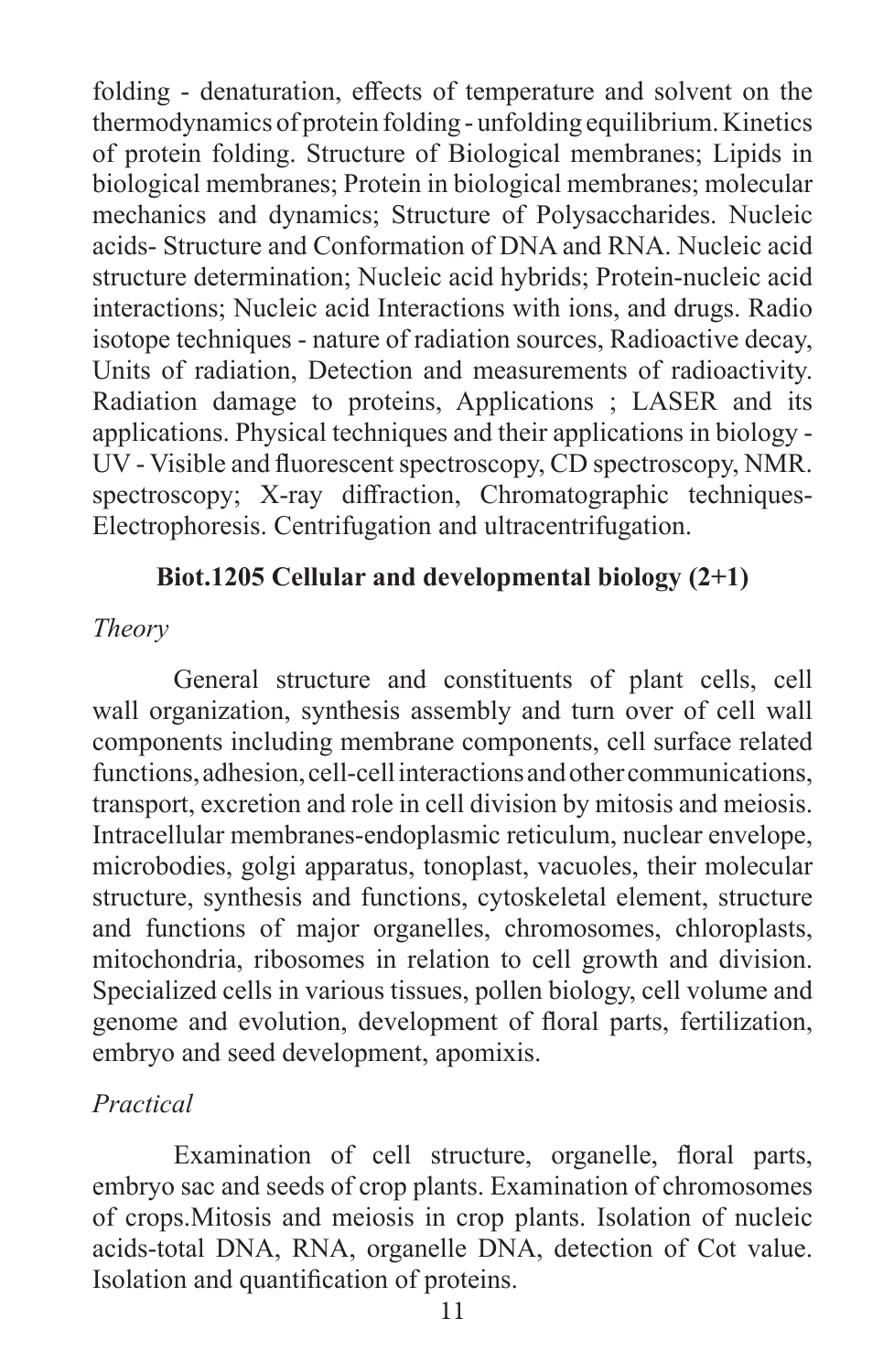#### **Biot.1206 Bioresources (1+1)**

#### *Theory*

Plant, animal and microbes - uses. Conservation and sustainable management of biodiversity and bioresources- current practices, social movements, biodiversity laws, environmental education, natural balance, mankind sustenance, resource limitations, environmental managements, legal provisions and approaches of environmental management, sustainable development and consumption need, challenges, support base and skilled manpower for sustainable development. *In situ* and *ex situ* conservationbiosphere reserves and national parks, wildlife sanctuaries, high value biodiversity areas, Ramsar Sites and important bird areas. National polices and instruments for the protection of the wild/ domesticated flora and fauna and habitats. Ramsar Convention, Wildlife (Protection) Act 1972, Forest Conservation Act 1980, Convention on the Conservation of the migratory species of wild animals – (Migratory species convention) 1983. Need for wild relatives of cultivated plants/animals/microbes. Centres of origin of cultivated plants and domesticated animals. Loss of biodiversity - habitat destruction, over exploitation, biological invasion, over hunting, collection for zoos and research, deforestation, control of pests and predators. Red data books. Uses and values of biodiversity. Remote sensing and GIS application. International policies and instruments. Biotechnology and intellectual property rights. WHO, GATT, TRIPS, CBD, sovereignty rights, Indian *sui-generis* system for plant variety and farmer's rights protection act. Bioprospecting and IKS, biopiracy, rights of farmers, breeders and indigenous people, biodiversity/ bioresources data bases.

## *Practical*

Identifying plants, animals and microbes based on utility. Field work for studying and documenting local biodiversity / bioresources. Comparison of past and present distribution of species, analysis of factors responsible for the decline of biodiversity. Study of agricultural biodiversity through visits to farms and meetings with farmer communities. Study of forest / wetland / arid zone, marine biodiversity through field visits/nature camps. Visits to institutions of relevance.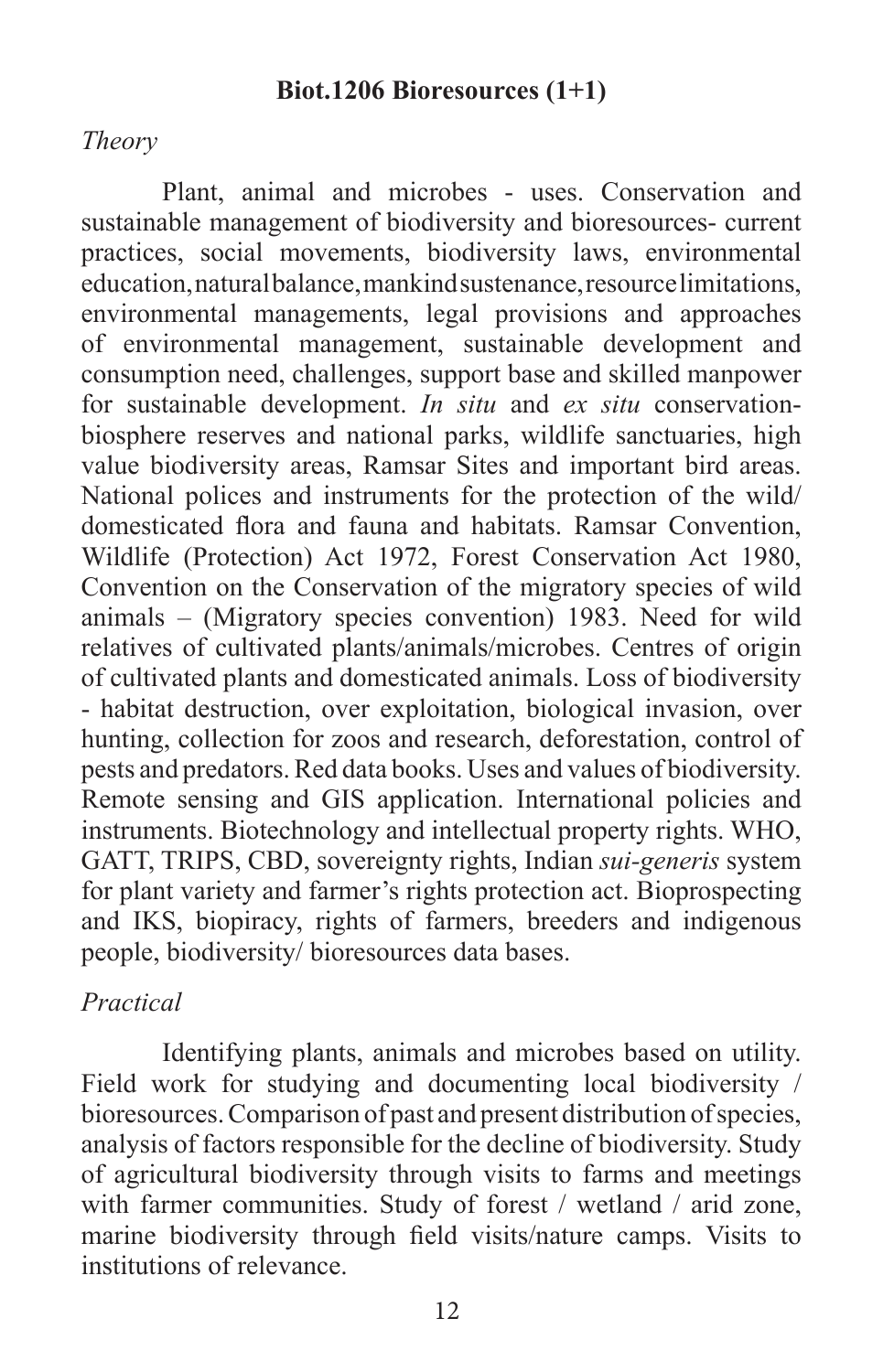## **Biot.1207 Introduction to genomics and proteomics (2+1)**

## *Theory*

 Historical development and significance - genome size and sequence components-prokaryotic genome sequence and structural components. Eukaryotic genome sequence and structural components. DNAsequencing. Characteristics of cloning vectors, Enzymes of molecular cloning, Preparation of Genomic and cDNA libraries, Genomeprojects. The structure, function and evolution of the human genome. Strategies for large-scale sequencing projects. Scope and applications. Genome mapping. Genetic map to physical map - DNA contigs - cosmids, YAC, BAC, MAC, PAC libraries. Chromosome walking and jumping, applications of genomic technologies -microarray technology. Bioinformatics for the analysis of sequence data, Approaches for determining gene expression patterns and functions.

## *Practical*

DNA sequencing methods, genetic map construction, DNA library construction and maintenance, map base cloning, gene expression analysis, microarray technology and analysis.

## **Pbgn.1201 Fundamentals of genetics\*\* (2+1)**

## *Theory*

Mendelian Genetics **-** principles, the concept of gene, dominance, multiple allelic systems, gene interaction, mutations, linkage, ploidy, mutations, deletions. Changes in gene frequency by mutation and selection against recessive allele. Quantitative inheritance. Population genetics - Hardy-Weinberg law. Principles of plant/ animal breeding, inbreeding and heterosis, plant improvement, hybridization. Chromosome alteration and sister chromatid exchanges. Lethals, detection of genotoxicity, assays using cytogenetic analysis in mammalian cells. *In vitro* and *in vivo*, host mediated assay. Molecular Genetics **-** gene mapping in phages, bacteria. Point mutations, isolation of auxotrophs, conditional lethals and suppressor mutations. Genetics of biosynthetic pathways. Transposons in prokaryotes and eukaryotes. Mutagenesis - mutagenic agents, mechanisms of mutagenesis, expression of mutations, gene mutation, detection of DNA damage at molecular level, Ames test.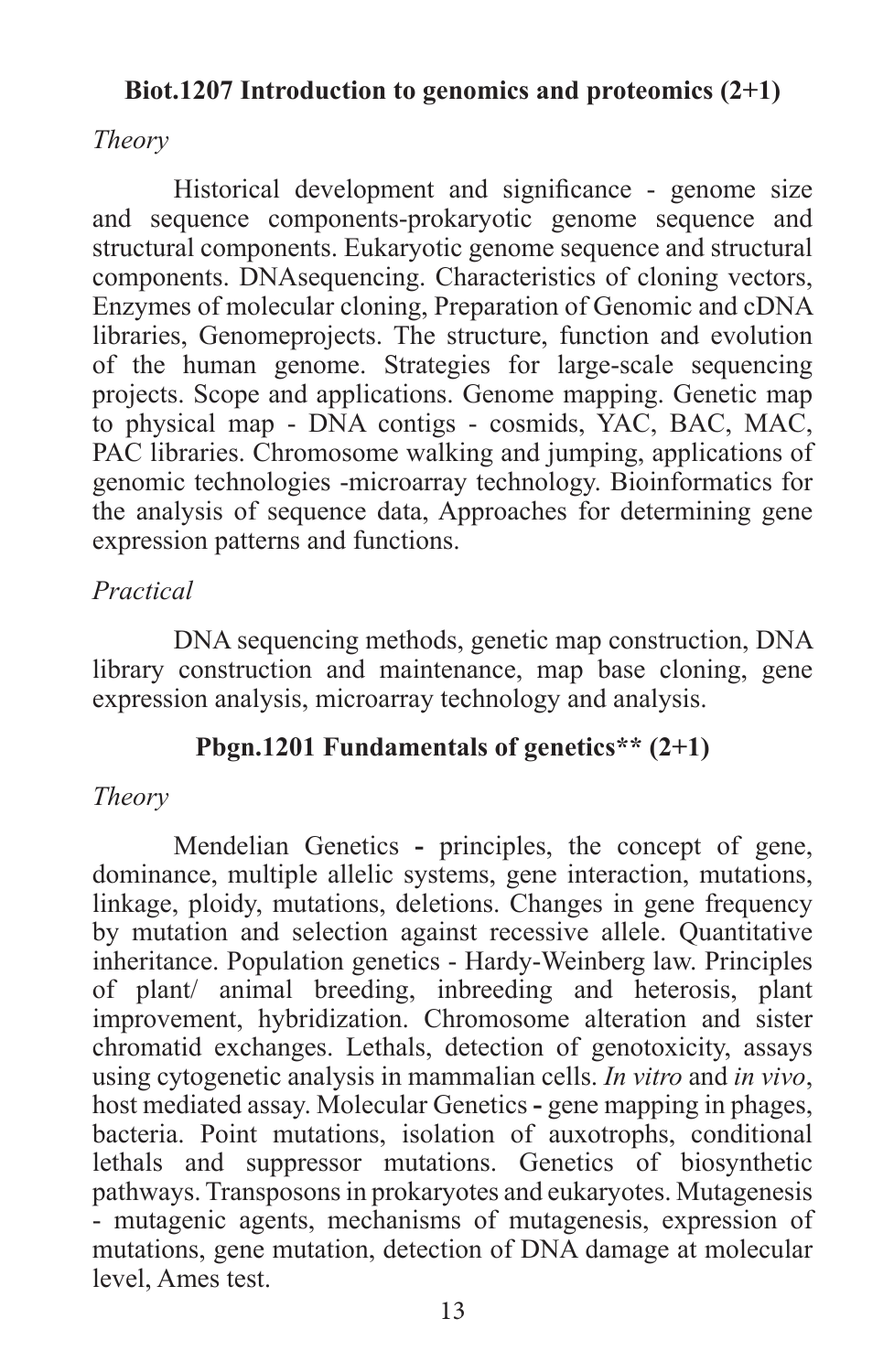# *Practical*

Cell division-mitosis and meiosis. Permanent slides polytene chromosomes, grass hopper spermatids and chromosomes. Use of Drosophila as a model system in genetics. Estimating gene frequencies in human population, estimation of heterozygotes frequencies, pedegree analysis, analysis of human karyotes, chromosomal aberrations. Isolation and identification of auxotroph mutants in bacteria, recombination in bacteria. Micronucleus test for detecting genotoxins. AME's test for screening genotoxins.

# **Comp.1202 Computer applications\* (1+1)**

Application of computers in Biostatistical problems. Database creation and management - basic SQL prompts, retrieval, sorting, indexing and merging. Computers in biology - sequence databases, sequence analysis of proteins and nucleic acids, Structure prediction, simple molecular modeling, computer aided drug designing, Genomics and proteomics.

Networking of computer, NICNET, INFLIB NET. E - discussion forums, web designing, E - agriculture, Computer models in biology, Statistical, weather analysis and crop simulation models, Smart phone mobile apps in biology. Decision support systems, concepts, components and applications. Expert system and other information systems.

# *Practical*

 MS - EXCEL - analysis of scientific data, handling macros. MS - ACCESS: creating database, prepare Queries and reports. Introduction of programming languages Visual basic, C++, simulation models. Computer aided learning. Practise on preparation of decision support system.

# **Micr.1202 Applied Microbiology\*\* (2+1)**

# *Theory*

Microbial genetics - transduction, transformation, conjugation and Hfr mapping, genetic recombination. Food microbiology - important microorganismsin food. Factors affecting microbial growth - pH, moisture, oxidation - reduction potential,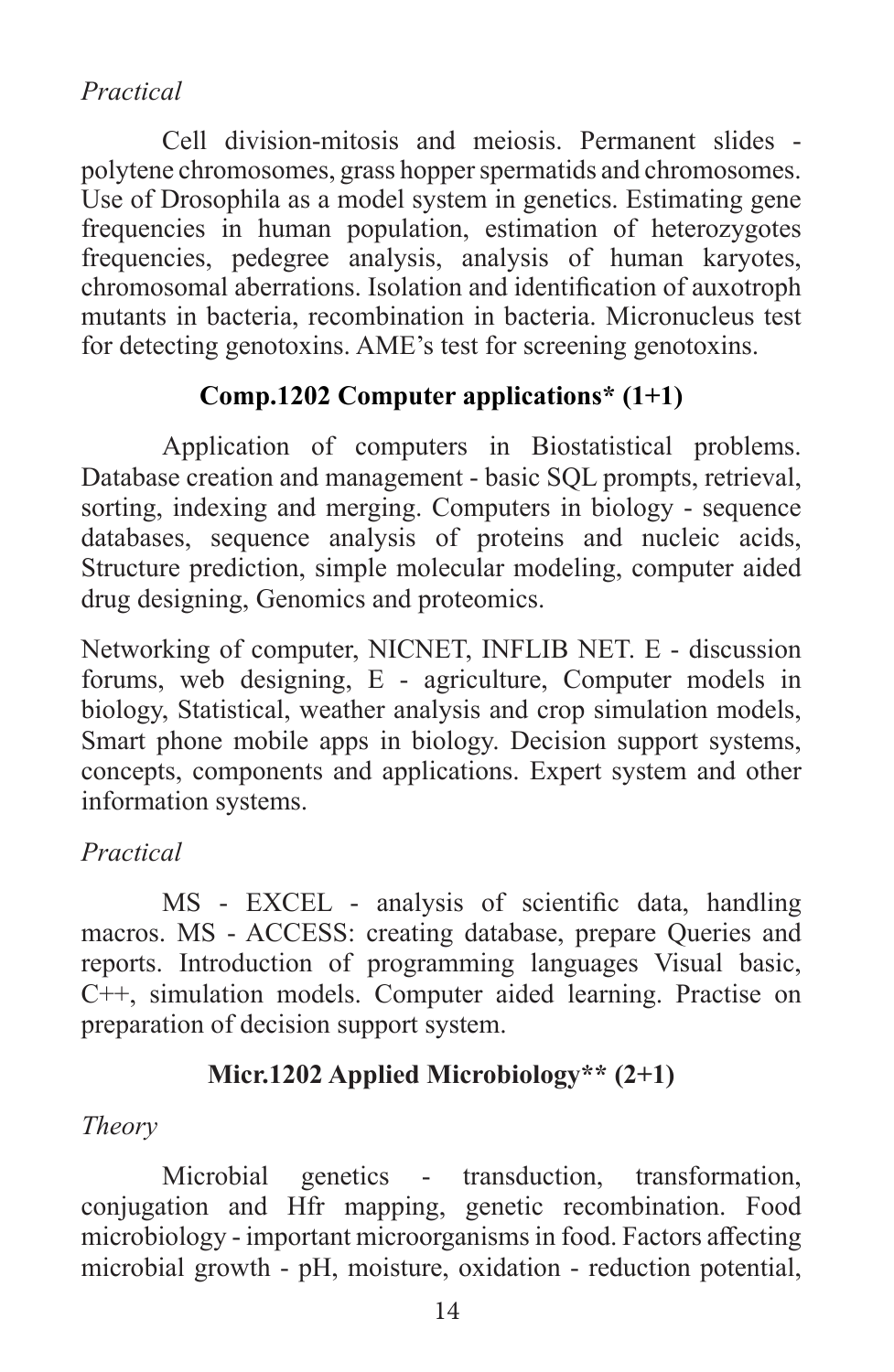nutrient content and inhibitory substances and biological structure. Principles of food preservation, spoilage of food - egg and milk. Fermented food - alcoholic beverages, bread and cheese. Food borne diseases - food poisoning and food infections. Microbial association in soil- symbiotic proto - cooperation, ammensalism, commensalism, syntrophism, parasitism and predation. Agricultural microbiology - symbiotic and non - symbiotic nitrogen fixers. Biofertilizers in agriculture - Rhizobium and phosphate solubilizers, mycorrhizal association. *Agrobacterium tumaefaciens*. Medical microbiology- morphology, pathogenicity and laboratory diagnosis of *Bacillus anthracis, Escherichia coli, Treponemapallidum.*  Mycology, superficial infections - dermatophytes - Microsporum, Trichophyton, Epidermophyton - Madura mycosis, opportunistic fungal infections - *Candida albicans*, Aspergillus, Mucor, parasitic diseases - Giardia. Antibiotics and chemotherapeutic agents mechanism of actions, drug resistance, antimicrobial susceptibility testing - disc diffusion - Kirby Bauer.

## *Practical*

Analysis of spoiled food for microbes, quantitative analysis of milk by MBRT, preparation of fermented food, isolation and cultivation of *Rhizobium* from legumes, isolation of phosphate solubilizers from soil, assessment of VAM colonization, laboratory diagnosis of *E. coli*, antibiotic sensitivity assay, assessment of minimal inhibitory assay.

#### **SEMESTER III**

#### **Bich.2102 Biochemistry II\*\* (2+1)**

#### *Theory*

Biological membranes and transport, prostaglandins, leukotrienes, thrombaxanes.Interferons and interleukins, antibiotics, alkaloids. Animal pigments. Cytoskeletal organisation, Chemical synthesis of peptides and oligosaccharides. Vitamins, minerals and hormones, Integration and hormonal regulation of mammalian metabolism. Biosynthetic pathways - photosynthesis, biosynthetic pigments, energy transduction in photosynthesis. Integration of intermediary metabolism. Nitrogen and sulphur cycles. Secondary metabolites structure, function and metabolism.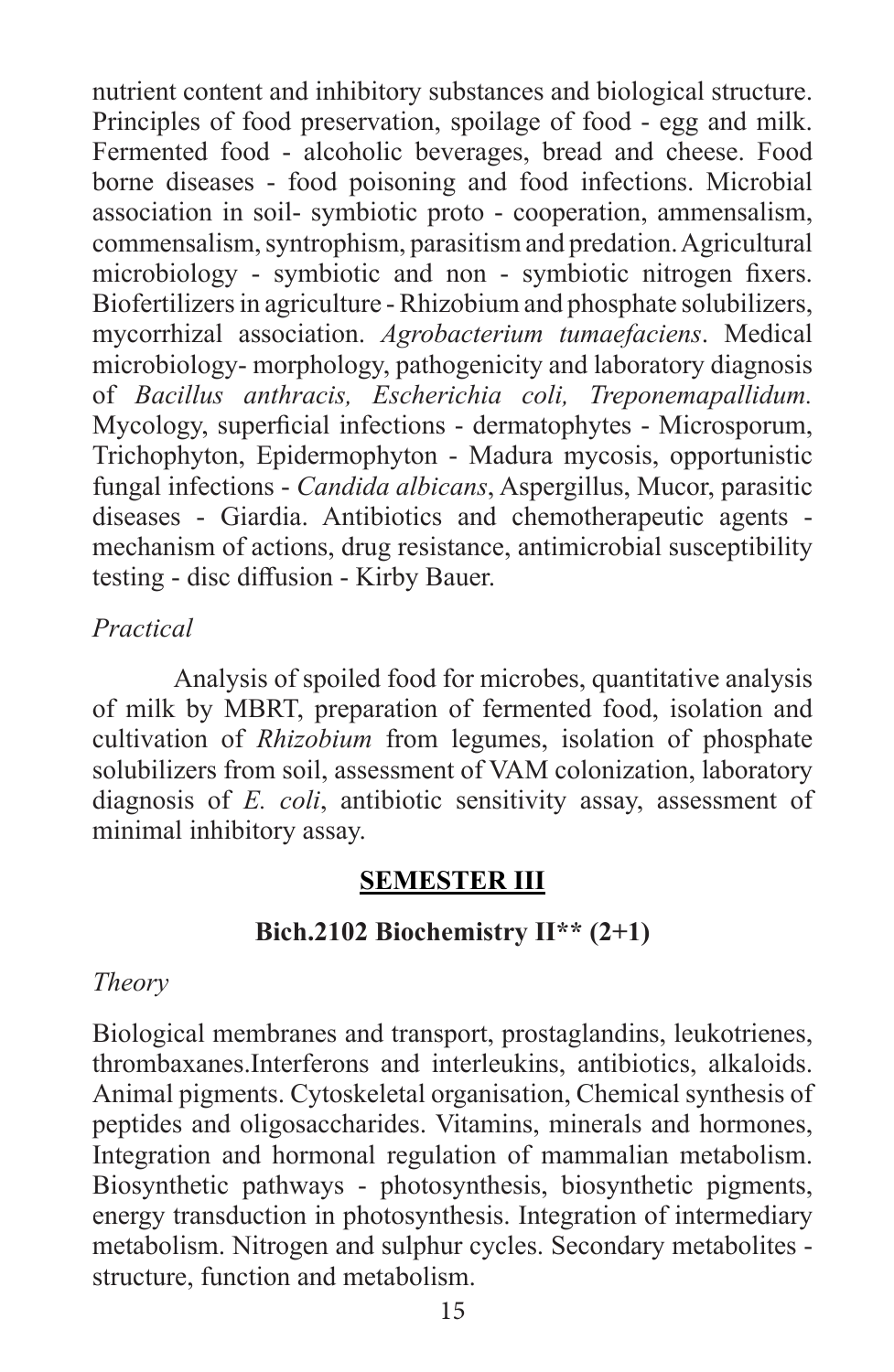# *Practical*

Estimation of vitamins and hormones. Estimation of secondary metabolites. Measurement of photosynthetic rate. Chromatographic techniques. Determination of fat contents.

## **Biot.2108 Plant biotechnology (2+2)**

## *Theory*

Plant tissue culture principles, historical background, general applications. Plant tissue culture media - methods of preparation of media, culture conditions, Stages of *in vitro* propagation, Tissue culture methods, production of artificial seeds. Planting out and related problems. Handling methods - structures, potting media. Commercial micropropagation. Single cell culture. *In vitro* production of secondary metabolites. Micropropagation - advantages, disadvantages, prospects. Problems of *in vitro* propagation. Production of virus free plants. Somaclonal variation, Protoplast culture, somatic hybridisation, haploid culture, Gene transfer techniques, importance, tissue culture as a tool in genetic engineering. GM crops - adoption, status, prospects

# *Practical*

Plant tissue culture - micropropagation, embryo culture, haploid culture. Protoplast isolation and fusion*, in vitro* mutagenesis. Genetic transformation.

# **Biot.2109 Structural and functional genomics and proteomics (2+1)**

## *Theory*

Organisation of transcriptional units, mechanism of transcription in prokaryotes and eukaryotes, types of transcribed RNAs.9+ RNA processing - methyl capping - poly adenylation, splicing sRNAs, ribozyme, structure of mRNA, synthesis and processing of rRNA and tRNA, mRNA editing. Ribosome structure and function. Nature of genetic code, deciphering genetic code, Wobble hypothesis, universalities and exceptions. Operon principle - negative and positive regulation of operon. Lac operon and trp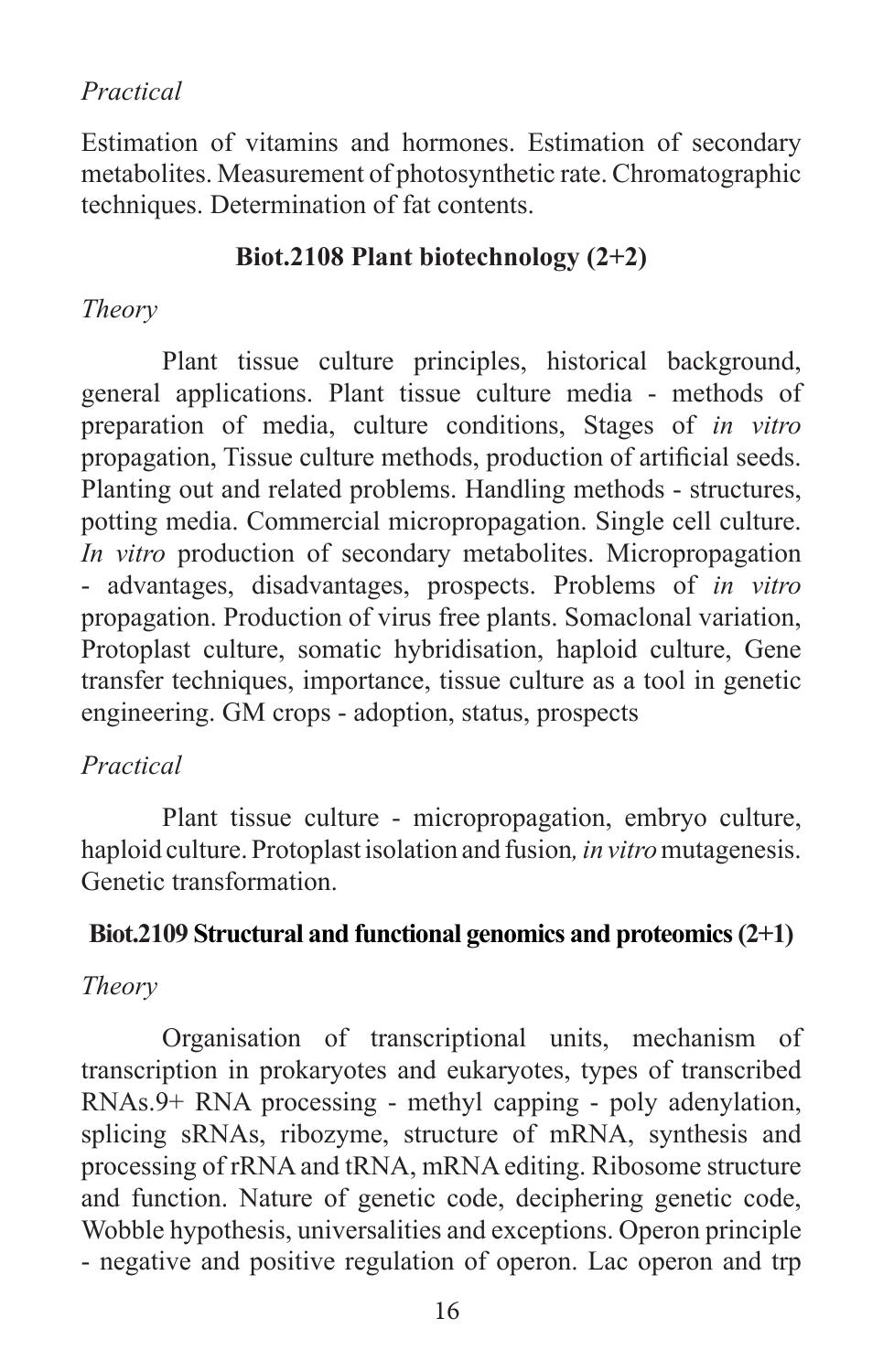operon, attenuation. Gene regulation in eukaryotes, transcriptional, post transcriptional and translational events in gene regulation. Regulation of lactate dehydrogenase gene. Organisation of immunoglobulin genes, signal transduction. Organisation of plant genome, modern gene concept. Regulation at transcriptional and translational levels, post translational modifications, transposable elements, controlling elements. Heat shock genes. Genome Editing. Web based information systems, bioinformatics - sequence alignment tools, pair wise and multiple alignments, programming / modeling, languages. Computational analysis tools - genome annotation - automated pipelines, manual, genome comparison, RNA secondary structure. Transcriptome analysis - DNA array technologies, SAGE, RNA sequencing, EST.

## *Practical*

Gene expression and regulation in prokaryotes.DNA sequencing. Alignment of sequences, Dot plots, BLAST, FASTA, global sequence alignments, multiple sequence alignments, amino acid alignments - amino acid searches, gene prediction.

# **Biot.2110 Food biotechnology (2+1)**

## *Theory*

 Importance. Microbial Synthesis and Production - flavors, vitamins.Impact of Biotechnology on Nutritional Quality of Food Plants. Biochemistry and molecular biology of fruit ripening. Metabolic pathway engineering and applications in food industry. Enzymes in food processing - isolation and purification of enzymes. Enzyme immobilization and applications. Use of amylase, invertase, protease, pectinase and cellulase in food industries. Biotechnology applied to fats and oils. Nutritional Value, flavor. Lipid modifications. Biochemistry and molecular biology of food preservation and processing. Principles of plant tissue culturesterilization techniques. Bioreactors. Single - Cell Proteins. Starter Cultures. Potential Impact of Biotechnology on food Industries, downstream processing techniques. Regulatory and social aspects of biotechnology of foods, application of enzymes in food industry, production of food flavour, colour, enzymes.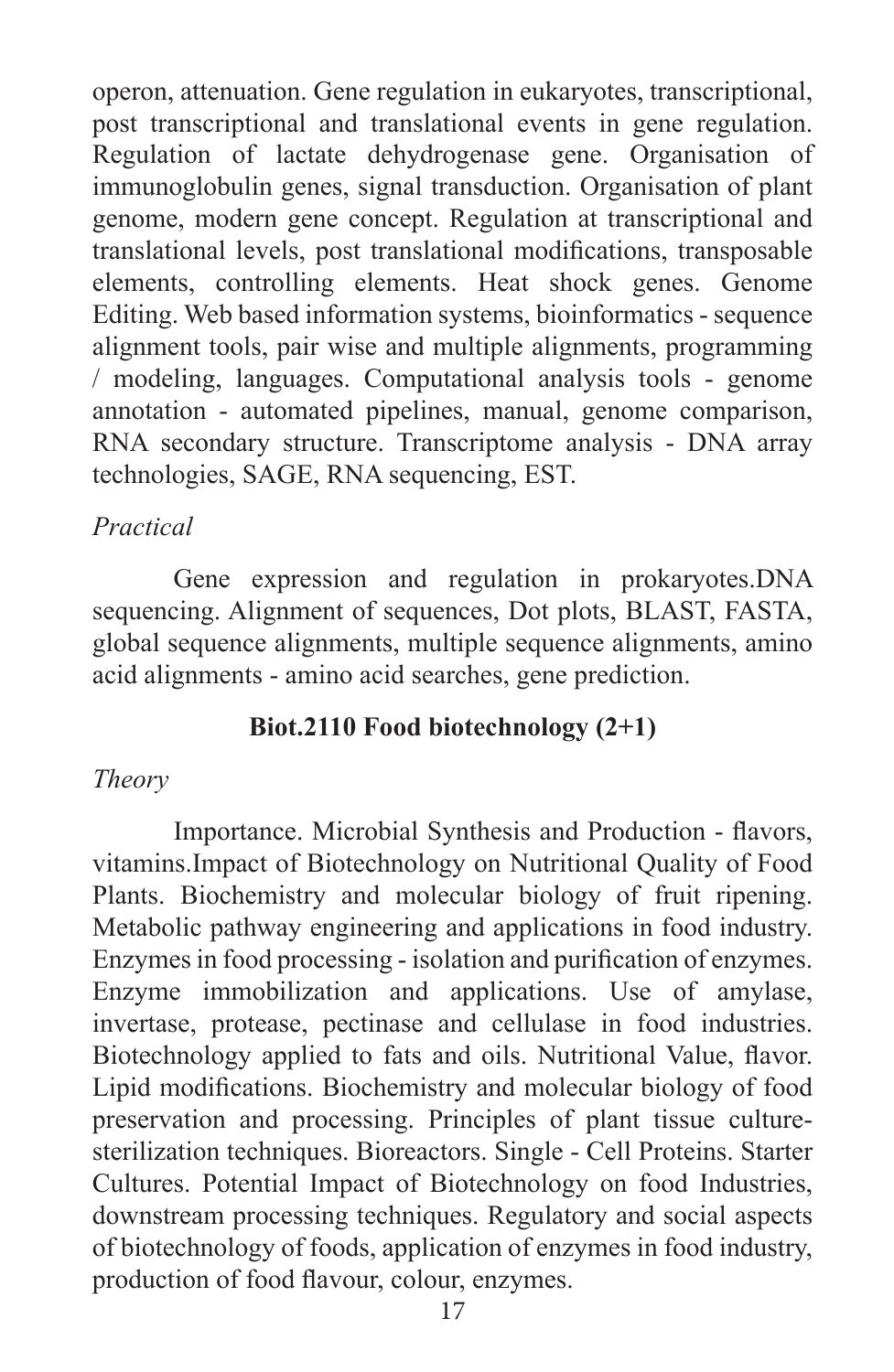## *Practical*

Method of plant cell culture, Preparation of starter culture, Preparation of beer, wine, tempeh, yoghurt, vinegar. Production of amylase, pectinase, proteases, flavour, colour by fermentation. Immobilization of enzymes.

# **Crps.2101 Plant physiology\*\* (2+1)**

#### *Theory*

Photosynthesis - Electron transport, ATP synthesis, Carbon fixation, photorespiration, C4 and CAM photosynthesis, ecological considerations. Water properties - water potential, water transport, transpiration stream. Mineral nutrition - essential elements, mineral uptake, solute transport, mycorrhizae, nitrogen assimilation, nitrogen fixation. Phloem transport. Carbon allocation / yield. Stress physiology - chilling and freezing. Plant growth and development - hormones and signal transduction, phytochrome, flowering, circadian rhythms.

#### *Practical*

Preparation of solutions, Plasmolysis, water potential, imbibition, osmosis in living plant cells, unequal transpiration in leaves, measurement of transpiration rate.Photosynthesis. Extraction and estimation of chlorophyll pigments. Quantification of growth hormones.

## **Biot.2111 Basics of Virology and Oncology (2+1)**

#### *Theory*

 Bacteriophages - Classification, morphology, structure and reproduction. Phage - µ, T3, T4, lambda, single stranded DNA phages - M13 and RNA phages. Lytic and lysogenic cycles, transduction. Cyanophage and actinophage. Fungal and algal viruses. Plant viruses - classification, morphology, structure, composition and reproduction. Transmission of viruses. Diseases caused by plant viruses and their control - TMV, CaMV, Rice blight virus, Banana bunchy top virus, BSV. Animal viruses - classification, morphology, structure, composition and reproduction. Cytocidal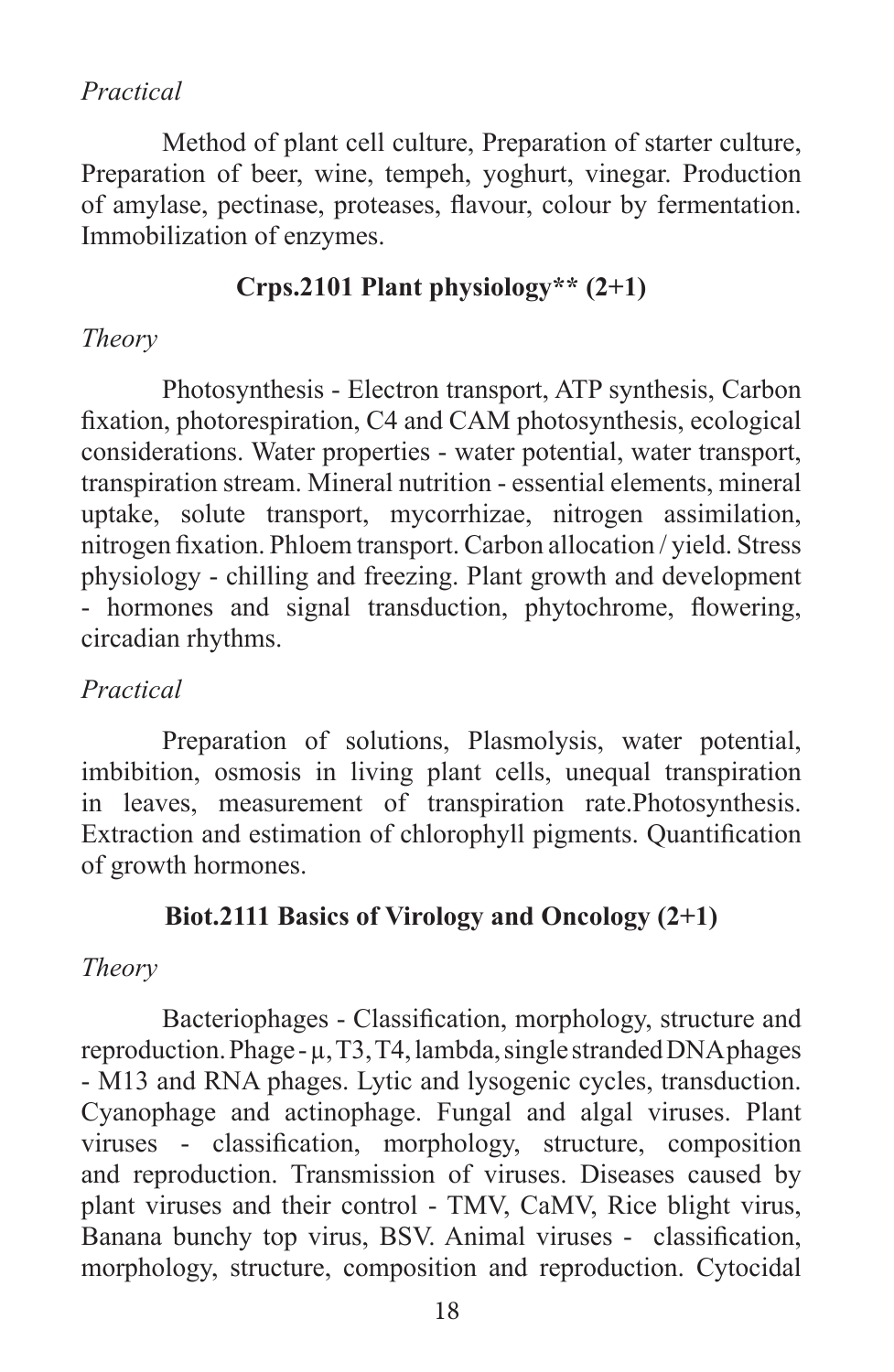infection, cytopathic effects and cell damage. Small RNA viruses - Rous sarcoma viruses, negative strand RNA viruses, double stranded RNA viruses, Rheoviruses, Retro viruses - AIDS. Foot and mouth disease virus. Viroids and prions. Viral genome structure. Viral replication - DNA viruses, RNA viruses. Techniques used in virology - quantification, enumeration of viruses. One step growth curve. Viral cultivation - egg and tissue culture cultivation. Applied virology and diagnostics - immuno and molecular diagnostics. Control of viral diseases - vaccine production. Types of vaccines - Live, attenuated vaccine, inactivated vaccine, vaccination programme. Antivirals - anti-metabolites as control agents. Response to viral infections, interferons. Role of viruses in biological control measures. Viral vectors - gene delivery, viral vaccines. RNA interference - antiviral effects and viral modulation of RNAi. Molecular biology of cancer - genetic basis of cancer, benign and malignant tumor - kinetics of tumor cell growth, host factors affecting tumor cell growth, in vitro tumor cell growth, karyotypic changes in tumors. Metastasis. Carcinogenic agents and their cellular interactions - chemical, radiation, viral. Oncogenes and cancer - product of proto-oncogenes and their functions, activation of proto - oncogene, cancer suppressor genes. Host tumor interactions. Hormones in cancer, Telomerases and their role in cancer.

## *Practical*

Electron microscopic observations of ultrastructure of viruses. Plaque/focus formation assay of animal / plant viruses and / or animal / plant cell transfection by viruses. Microtitration - haemagglutination technique, immunodiffusion, immunoelectrophoresis, ELISA.

#### **Biot.2112 Biosafety rules and regulations (1+0)**

#### *Theory*

Convention on biological diversity, Cartagena protocol on biosafety, The Indian environment (protection) act. Ministry of environment and forests notification, Rules for the manufacture, use / import / export and storage of hazardous microorganisms / genetically engineered organisms or cells. Biosafety - general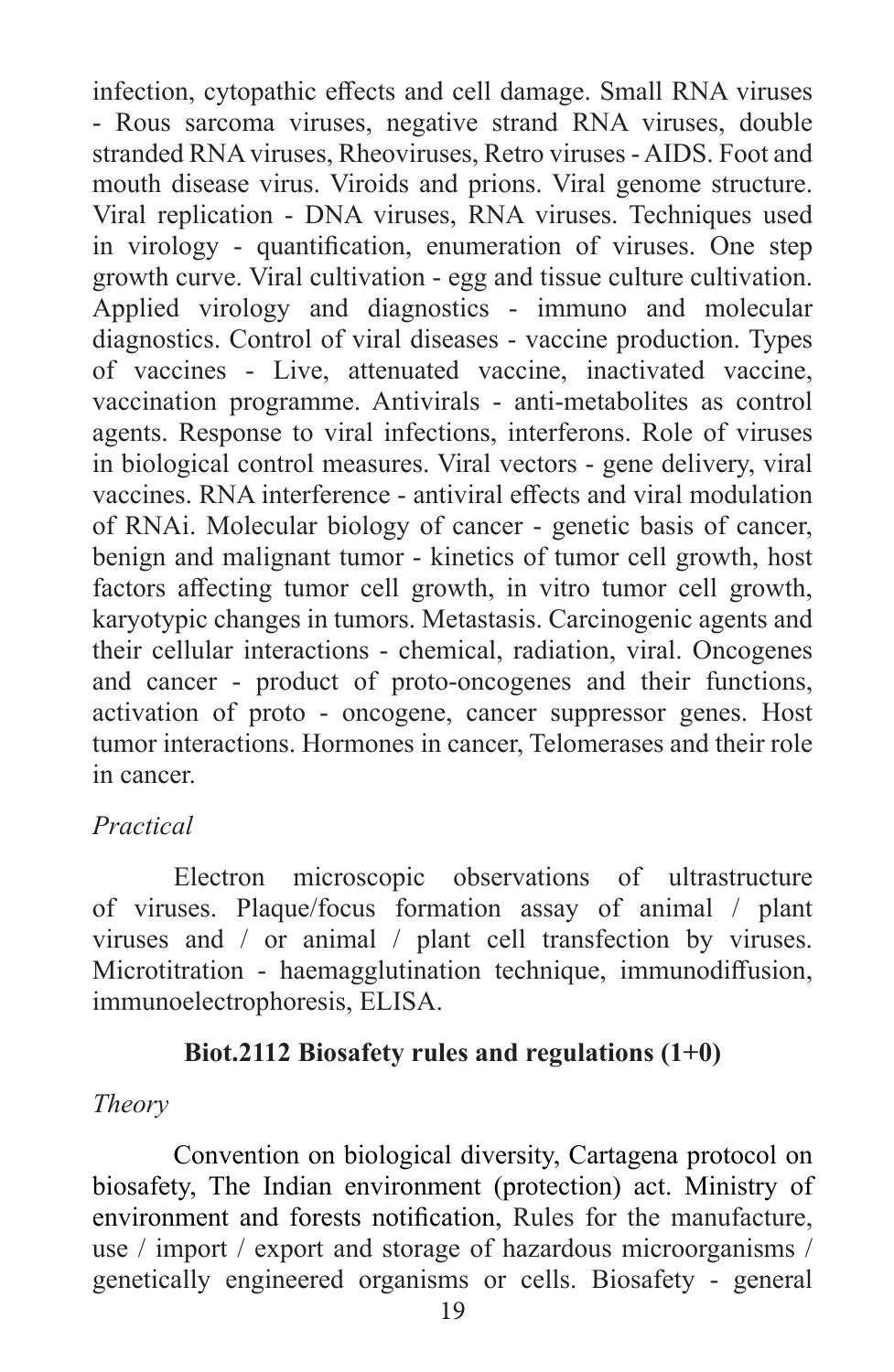guidelines, guidelines for rDNA research activity, containment facilities and biosafety practices, guidelines for research in transgenesis. Drugs and cosmetics rules. Guidelines for generating preclinical and clinical data for rDNA vaccines, diagnostics and other biologicals. Drug policy. Seed Policy. Plant quarantine order.

#### **SEMESTER IV**

#### **Biot.2213 Enzymology and enzyme technology (2+2)**

#### *Theory*

Enzyme nomenclature and classification. General properties of enzymes. Extraction, assay and purification of enzymes, steady state kinetics, Michaelis - Menten, Lineweaver - Burke, Eadie - Hofstee and Hanes - Woolf equations and Km value. Enzyme inhibitors. Fast kinetics to elucidate the intermediates and rate limiting steps, enzyme specificity, nucleophilic and electrophilic attack, role of metal ions in enzyme catalysis. Mechanism of enzyme action. Zymogens and enzyme activation, Allosteric interactions and product inhibition, complex kinetics and analysis. Membrane bound enzymes - extraction, assay, lipid - protein interaction and effect of fluidity on enzyme activity. Coenzymes. clinical and industrial applications of enzymes, immobilisation of enzymes and their applications, ribozymes and their applications, enzyme engineering.

# *Practical*

 Assay of enzyme activity, isolation and purification of urease, time course of enzymatic reaction, influence of substrate concentration on the rate of enzymatic reaction, effect of pH and temperature on the rate of enzyme reaction, specificity of enzyme action, inhibition of enzyme activity. Determination of K*i* values, molecular weight determination of enzyme by gel filtration, isozyme detection, immobilization, preparation of urease entrapped in alginate beads and determination of percent entrapment, study of the kinetics of the rate of urea hydrolysis by urease entrapped alginate beads, study of reusability and storage stability of urease entrapped alginate beads, immobilization of urease by covalent attachment to solid support.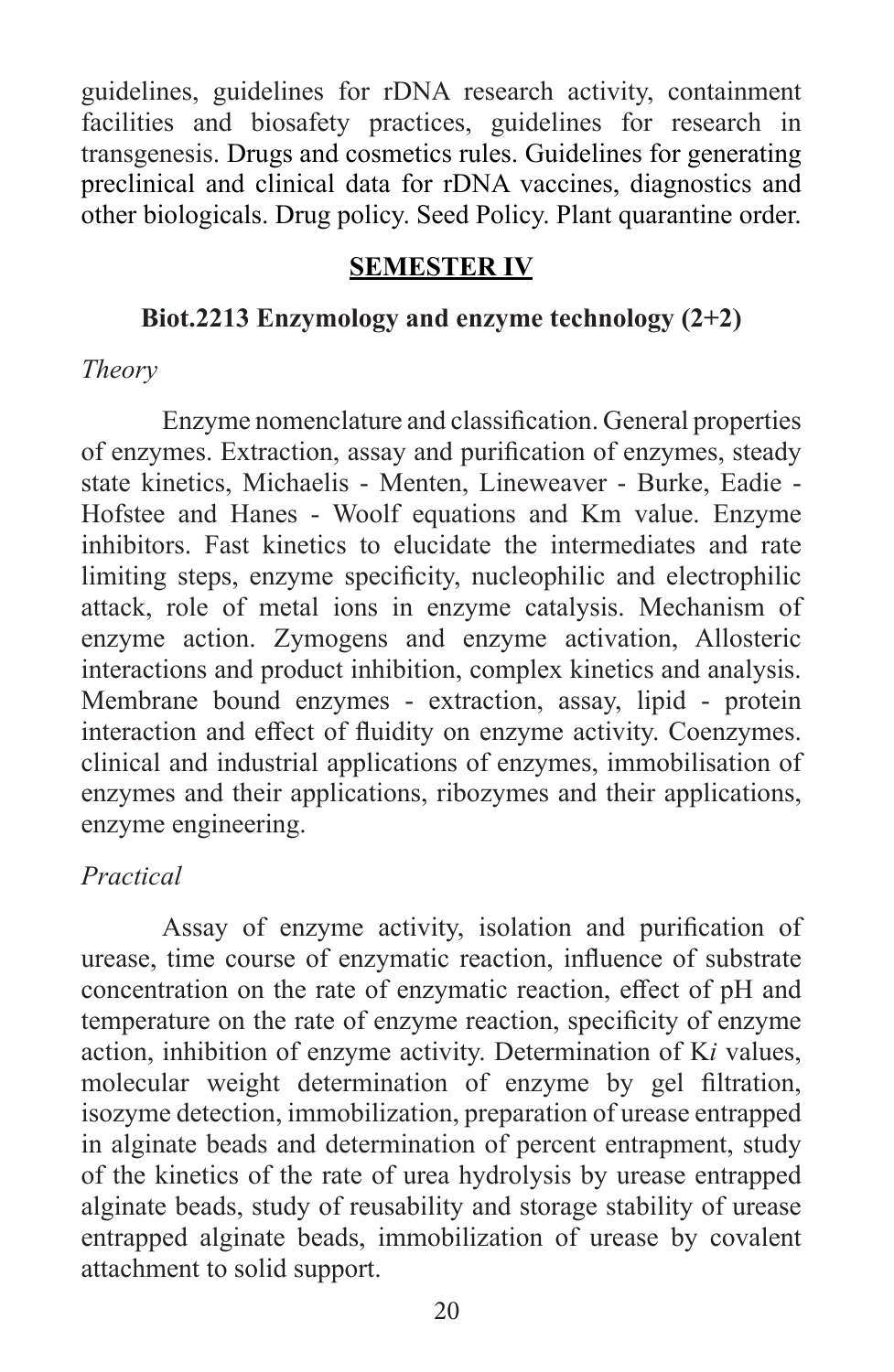# **Pbgn.2202 Methods of plant breeding\*\* (1+1)**

## *Theory*

Methods of plant breeding - introduction and acclimatization. Selection, mass selection, Johannson's pure line theory, genetic basis, pure line selection. Hybridisation - aims and objectives, type of hybridizations. Methods of handling of segregating generations - pedigree method, bulk method, back cross method and various modified methods. Incompatibility and male sterility - utilization in crop improvement. Heterosis - inbreeding depression, theories of heterosis, exploitation of hybrid vigour, development of inbred lines. Single cross and double cross hybrids. Recurrent selection, synthetics and composites. Methods of breeding for vegetatively propagated crops, clonal selection, mutation breeding, ploidy breeding, wide hybridization.

# *Practical*

 Botanical description and floral biology in self and cross pollinating species. Study of megasporogenesis and microsporogenesis. Plant breeders' kit. Selfing, emasculation and crossing techniques in major crops. Selection methods in segregating populations.

# **Biot.2214 Analytical techniques in biotechnology (2+1)**

## *Theory*

Electrophoresis - principles, agarose gel electrophoresis, PAGE, denaturing gradient PAGE, detection of nucleic acids on gels, staining techniques, isolation of DNA from gel. Blotting methods. Chromatography - column, paper, thin layer. Spectrophotometry - Applications in quantification of nucleic acids & determining cell density. Microscopy - different types. Centrifugation. Use of radio isotopes-labelling, autoradiography. Radio immuno assay. ELISA. Polymerase Chain Reaction. Molecular Markers - RFLP, RAPD, AFLP.

# *Practical*

 Preparation of solutions, buffers and dyes. Familiarization of different experimental techniques –microscopy, centrifugation - separation of macromolecules, chromatography, electrophoresis, spectophotometry, ELISA, PCR, RAPD, AFLP RFLP etc.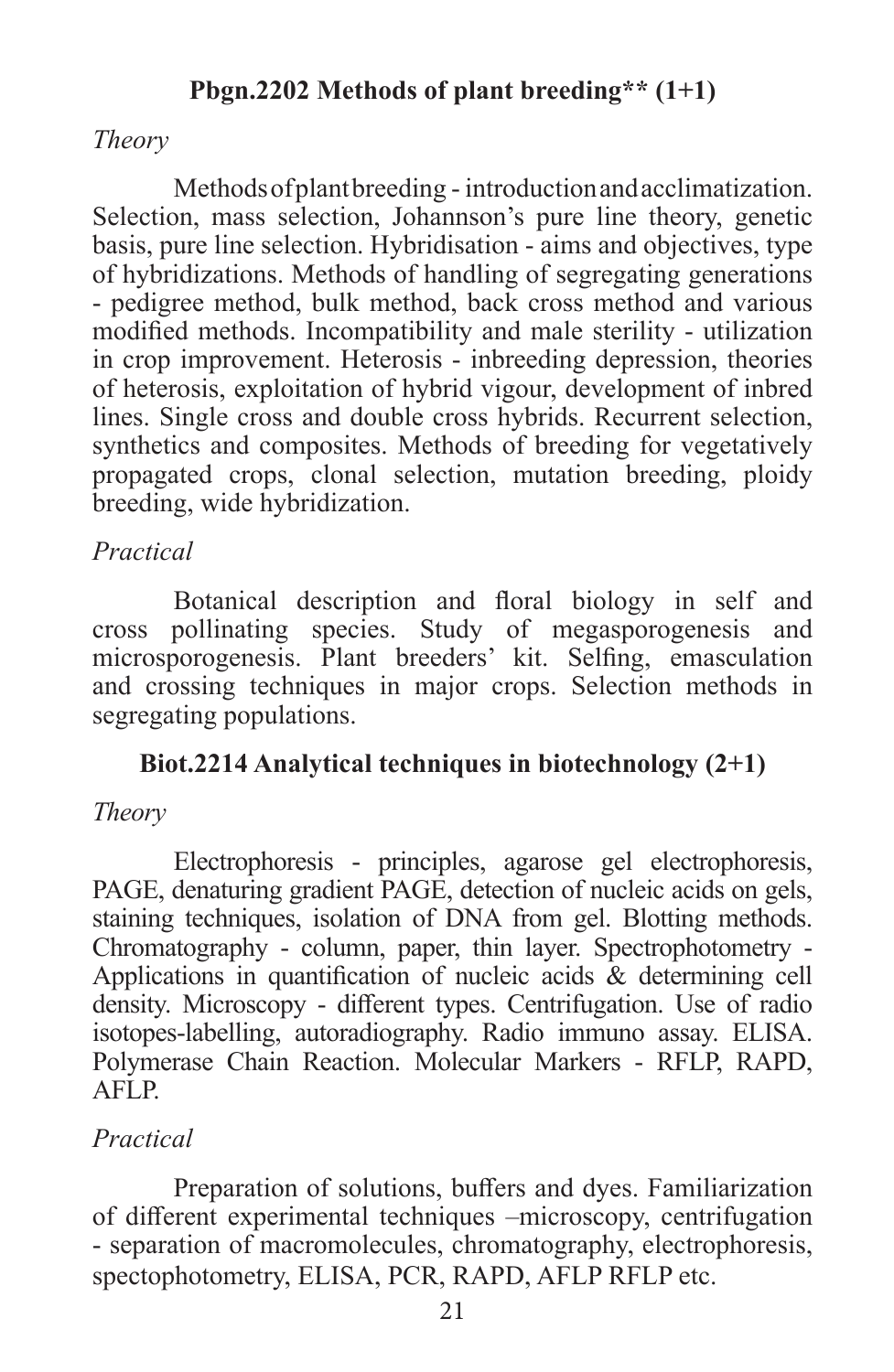## **Biot.2215 Bioinformatics (1+2)**

#### *Theory*

Bioinformatics as a tool for biotechnology, databases, dynamic programming sequence analysis using different programmes, BLAST, FASTA, ClustalW, applications of bioinformatics, dendrograms, phylogenetic trees, DNA chips. Molecular mechanics and dyanamics, molecular simulation. Prediction of molecular structure using neural network, hidden Markow model etc. Structure of protein and nucleic acid. Structure prediction methods. Application of bioinformatics - database management, computer aided drug design - limitations and advantages.

# *Practical*

Sequence analysis by BLAST-FASTA-ClustalW-primer designing prediction of 3D structure of proteins - construction of dendrograms-phylogenetic trees. Molecular visualization using Molmol, Rasmol, 3D structure. Docking, homology modeling.

# **Biot.2216 Genetic engineering I (2+2)**

## *Theory*

 Genetic engineering-principles and methods. Identification and isolation of genes. DNA cloning strategies. Characteristics of vectors - plasmids, phages and cosmids as cloning vehicles, PCR techniques for cloning. Separation and isolation of nucleic acids and proteins, sequencing. Enzymes of molecular cloning - exo and endo nucleases, restriction enzymes, classes of restriction enzymes, mode of action. Methylation. ligases. DNA polymerases. preparation and screening of genomic and cDNA libraries. cDNA cloning. Structural and regulatory genes. Antisense RNA-ribozymes.

# *Practical*

Isolation of nucleic acids, sequencing, experiments with cloning vectors, extraction and purification of plasmid DNA. Restriction, methylation and ligation reactions. Preparation and transformation of competent *E. coli*. Identification of recombinants.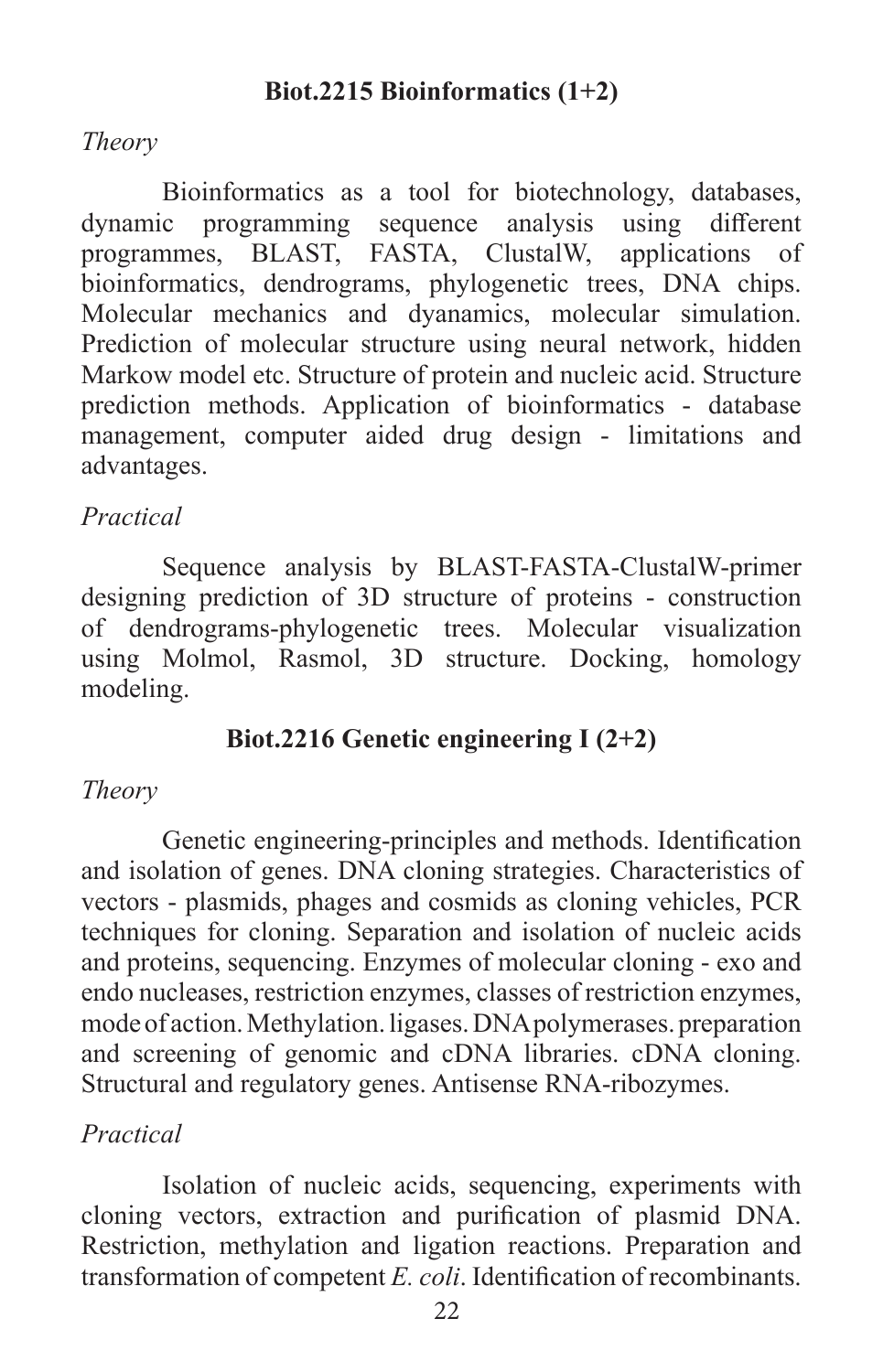## **Path.2201 Molecular diagnostics\*\* (2+1)**

#### *Theory*

G-banded chromosomal preparations for detection of autosomes of autosomal/sex chromosomal disorders. FISH for detections of translocations, inversions, PCR based diagnosis, Southern blot-based diagnosis, PCR-SSCP to detect mutations. SNP analysis for known SNPs. PAGE - band detection of enzyme variants. Immunodiagnostics. Production of monoclonal antibodies. Immunogenetics of mice-fusion of myeloma cells. Selection of hybrid-use of MoAb in diagnostics of TB. Avidin biotin technique in immunocytochemical staining. Immunofluorescence technique. Immunoblot analysis of antigens and allergens. ELISA for detection of *Salmonella* in food, antibodies to AIDS viruses.

#### *Practical*

 Use of molecular techniques for identification and characterization of plant and animal pathogens – PCR, RAPD, AFLP, microsatellite. Southern, Northern and Western blotting and hybridization. Autoradiography, labeling of nucleic acid probes, preparation of antibody, agglutination, precipitation, titre estimation. ELISA. Bioassay of pathogens.

#### **Biot.2217 Nanobiotechnology (2+0)**

#### *Theory*

 Nanotechnology - definition, significance, properties (surface area, surface energy), characterization (TEM, SEM, AFM, XRD, DLS), Nanofabrication - top-down approaches (milling, FIB, photolithography, DPN, EBL, Nano contact printing), bottom approaches (Thermodynamic approach like sol - gel processing and reduction, kinetic approaches such as aerosol synthesis, spray pyrolysis), Nanobiotechnology and applications - diagnostic and therapeutic applications, supramolecular biochemistry (self assembly) bacterial S-layers, peptide nanotubes, nucleic acid templates for nano wires, biological motors, nano devices (F1-ATPase hybrid nano devices), MEMS and its biomedical applications (Biosensors). Case study: Biomimetic interfaces for a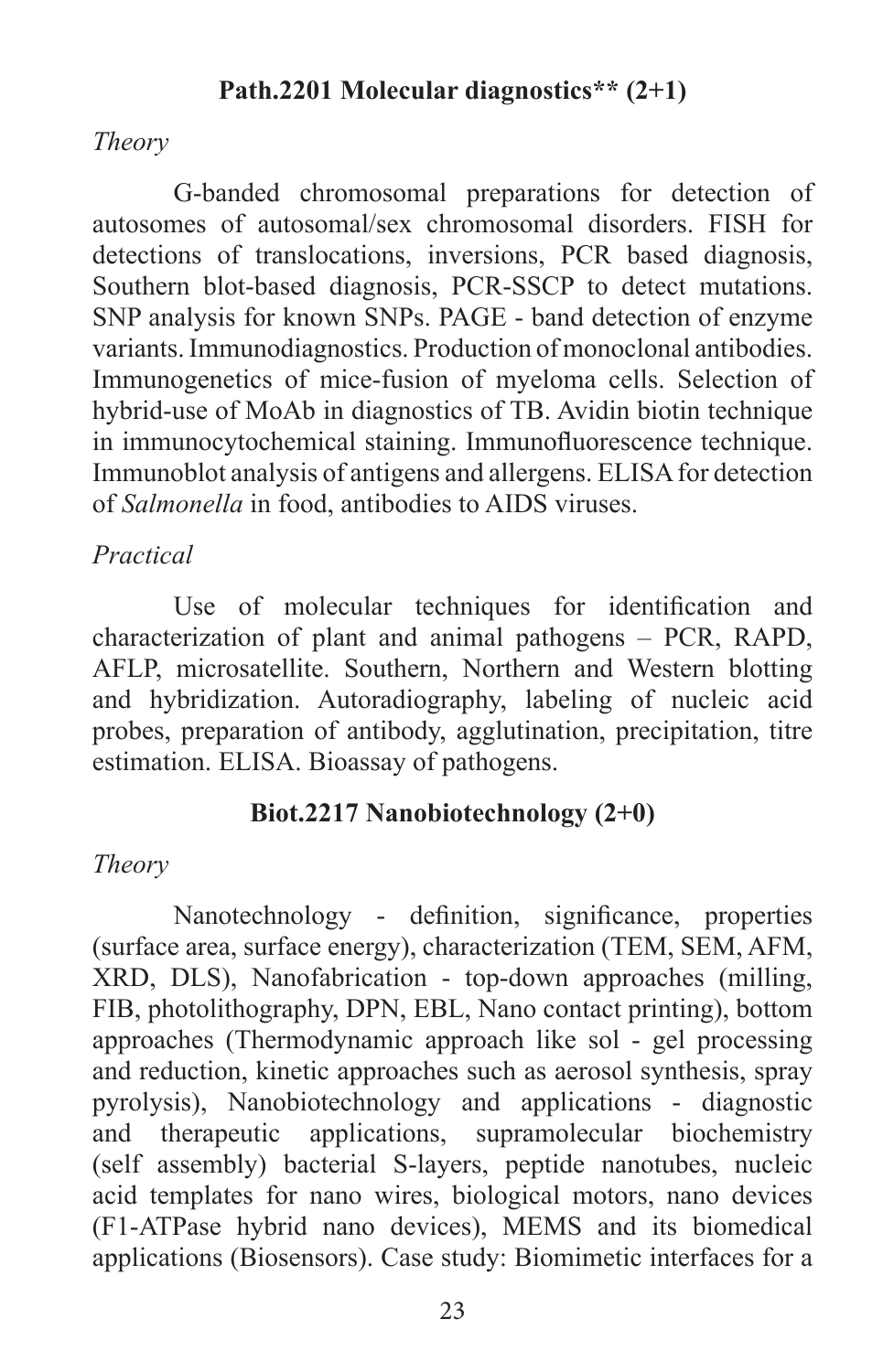multifuctional biosensor array, Quondam dots and tumour imaging, drug delivery, nano drug delivery systems (Nanoparticles as drug carriers, concept of theragnostics), application of nanotechnology in the food industry, agriculture, water technology and cosmetics.

## **SEMESTER V**

## **Biot.3118 Animal biotechnology (2+1)**

## *Theory*

Transformation of animal cells, immortalization, cell lines. biology of viral vectors - SV40, adeno virus, retro virus, vaccinia virus, herpes virus, baculo virus. Construction of animal viral vectors for gene transfer.Production of regulatory proteins, blood products, vaccines, hormones and other therapeutic proteins.Gene therapy - prospects and problems. Biotechnological applications for HIV diagnostics and therapy. Oncogenes and antioncogenes. Phage display technology. Signal transduction. Transgenic animal production and application in, expression of therapeutic proteins. Gene knock out and mice model for human genetic disorder. Baculovirus for biocontrol, expression of foreign genes. Nucleic acid based detection of human disease genes.

# *Practical*

Preparation of media preparation of primary culture, maintenance of secondary culture, evaluation of culture dynamics. Cell synchronization - preservation and revival of cells.Use of animal viral vectors, expression vectors.Use of nucleic acid probes and antibodies in clinical diagnosis and tissue typing. Production of useful proteins.

# **Resm.3101 Research methodology\* (2+2)**

# *Theory*

 Research - definition, need for research, objectives, science *vs* technology. Chance discoveries, exploitation of chance opportunities, hypothesis, productive thinking, role of reasoning. Philosophy of science. Qualities, duties and responsibilities of a research worker. Catogories of research - fundamental, basic,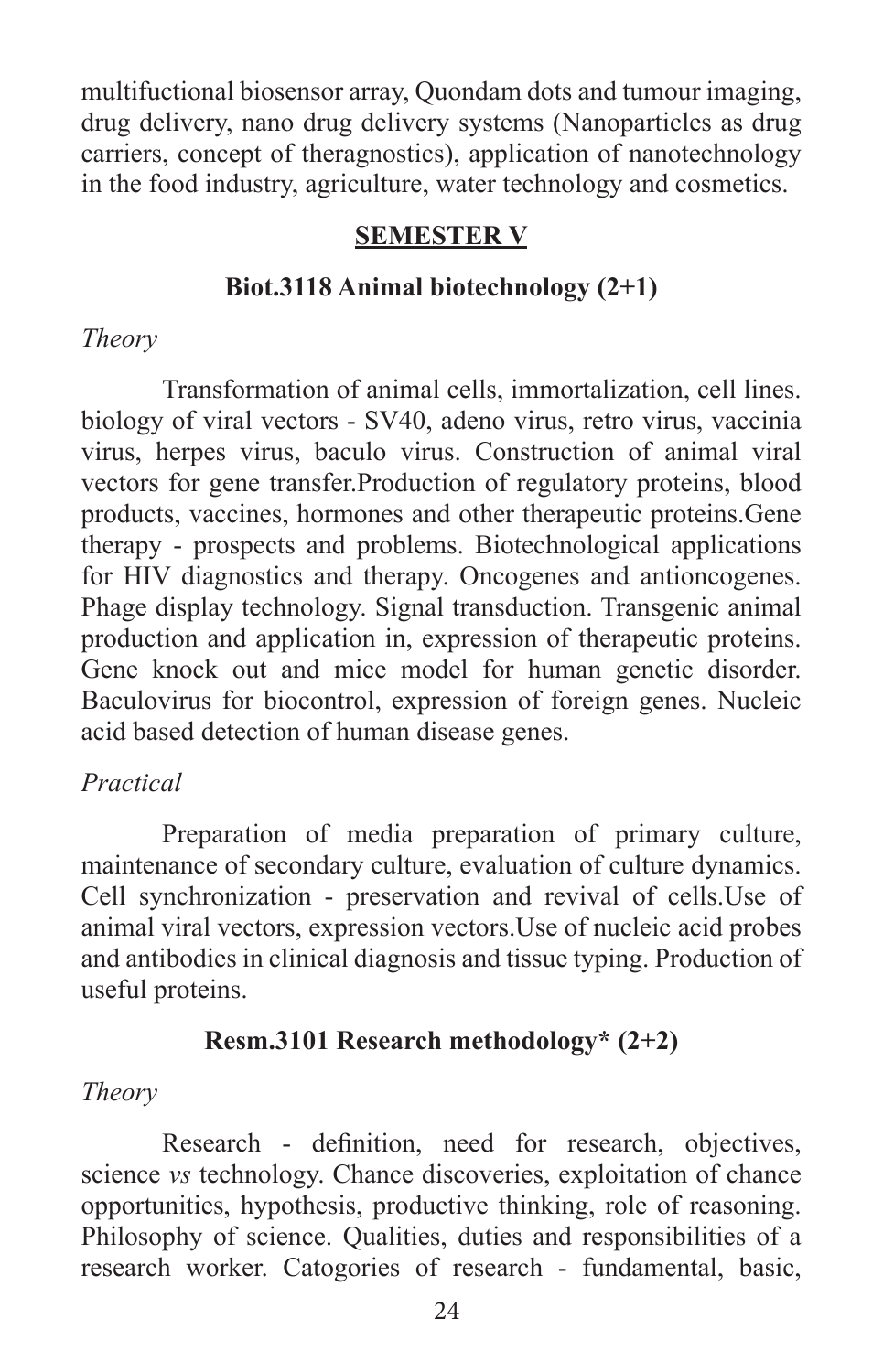applied, adaptive, operational, action research. Level of research. Collaborative research. Participatory research. Identification of research problems. Formulation of research project proposals. Literature search. Planning of experiments. Technical programme. Design and lay out of experiments. Recording observations. Tabulation, analysis and interpretation of data. Project records. Reporting. Thesis, research papers, popular articles. Presentation of data. Monitoring and evaluation.

## *Practical*

Use of audio visual aids, photography, computer aided literature search, preparation of project proposals, research paper writing and formalities for submission, thesis writing, poster presentation, oral presentation, preparation of reports, popular articles, pamphlets, brochures. Communicative English - Listening - listen to a talk or conversation and understand the topic and main points. Speaking - narrate incidents and events (real or imaginary) in a logical sequence, present oral reports or summaries and make announcements clearly and confidently. Writing - Paragraph, letter, writing, resume etc. Expand notes into a piece of writing. Summarize or make notes from a given text.

# **Biot.3119 Chemical engineering (2+1)**

#### *Theory*

Principles of chemical reactor analysis and design. Experimental determination of rate equations, design of batch and continuous reactors, optimization of selectivity in multiple reactions, consideration of thermal effects and residence time distribution. Introduction to multi - phase reactors. Kinetics of microbial growth, structured and unstructured model of growth, equations for substrate utilization and product formation. Agitation- different types, effect of agitation on aeration, flow behavior. Sterilization of air and medium - different methods of sterilization. Kinetics of sterilization, batch and continuous sterilization, advantages and disadvantages. Mass Transfer - mass and energy balance in microbial processes, resistances encountered in fermentation medium by the oxygen molecule, role of dissolved oxygen concentration in mass transfer. Dimensional analysis, heat transfer in bioreactors, mass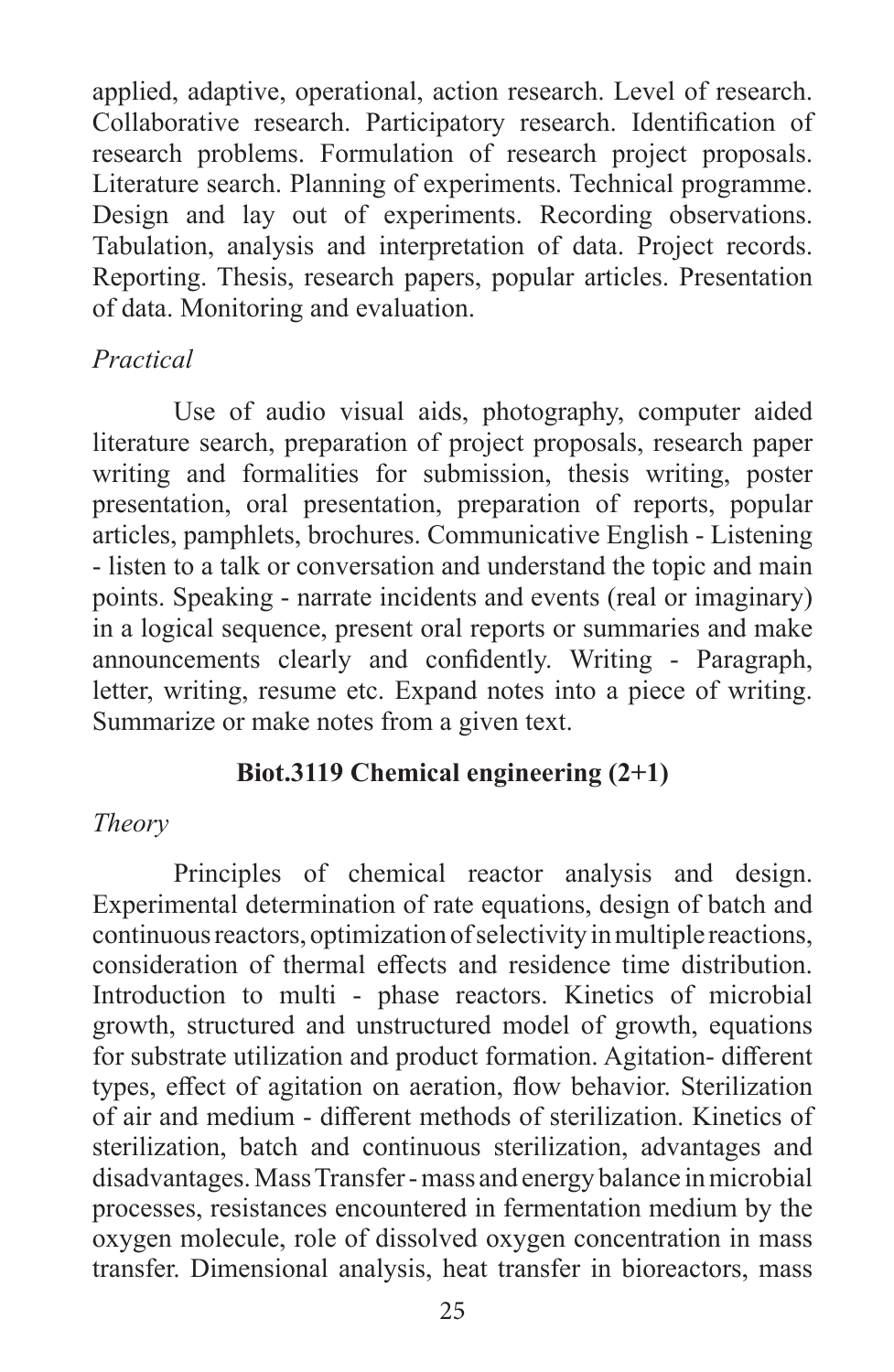transfer in biological reactions, determination of mass transfer co-efficient. Scale-up principles and criteria, different methods of scale-up. Instrumentation and control of bioprocesses.

# *Practical*

Chemical kinetics: Determination of the rate law, orders of chemical reactions, determining rate constants for different types of chemical reactions, study of effect of change in concentration on the rate constant and reaction rate, determination of activation energy. Microbial kinetics: Determination of microbial growth rate, Doubling time and CFU's for each growth stage. Fermentation Kinetics: Study of batch culture fermentation, Study of the effect of different parameters such as substrate type, substrate concentration, temperature and pH on the rate of fermentation.

# **Biot.3120 Genetic engineering II (2+2)**

# *Theory*

Eukaryotic vectors. Gene regulation. Post - translational modifications. Comparison of transcription in Prokaryotes, Eukaryotes and Archaea. Introduction of recombinant DNA technology. Attenuation and anti termination mechanisms in Bacteria. Enzymes used in recombinant technology. Bacterial plasmids, bacteriophage lambda-I structure & assay. Plasmids - replication and copy number control. Bacteriophage lambda-II life cycle and gene regulation. Plasmid and cosmid vectors. Restriction modification systems in bacteria. F factor and conjugation. Transformation. Viruses - Generalized and Specialized transduction. Bacteriophage lambda vectors, M-13 based vector. Transposable elements, Yeast vectors, *E.coli* expression systems, Cloning Strategies. Strategies for screening DNA libraries. Analysis of recombinants. Gene Therapy Molecular genetics in clinical practice, genetic counselling.

# *Practical*

Genetic transformation – biolistic and *Agrobacterium* mediated. Screening of recombinants, regeneration of transformants. Modification of vectors.Confirmation of transformation using PCR and nucleic acid hybridization.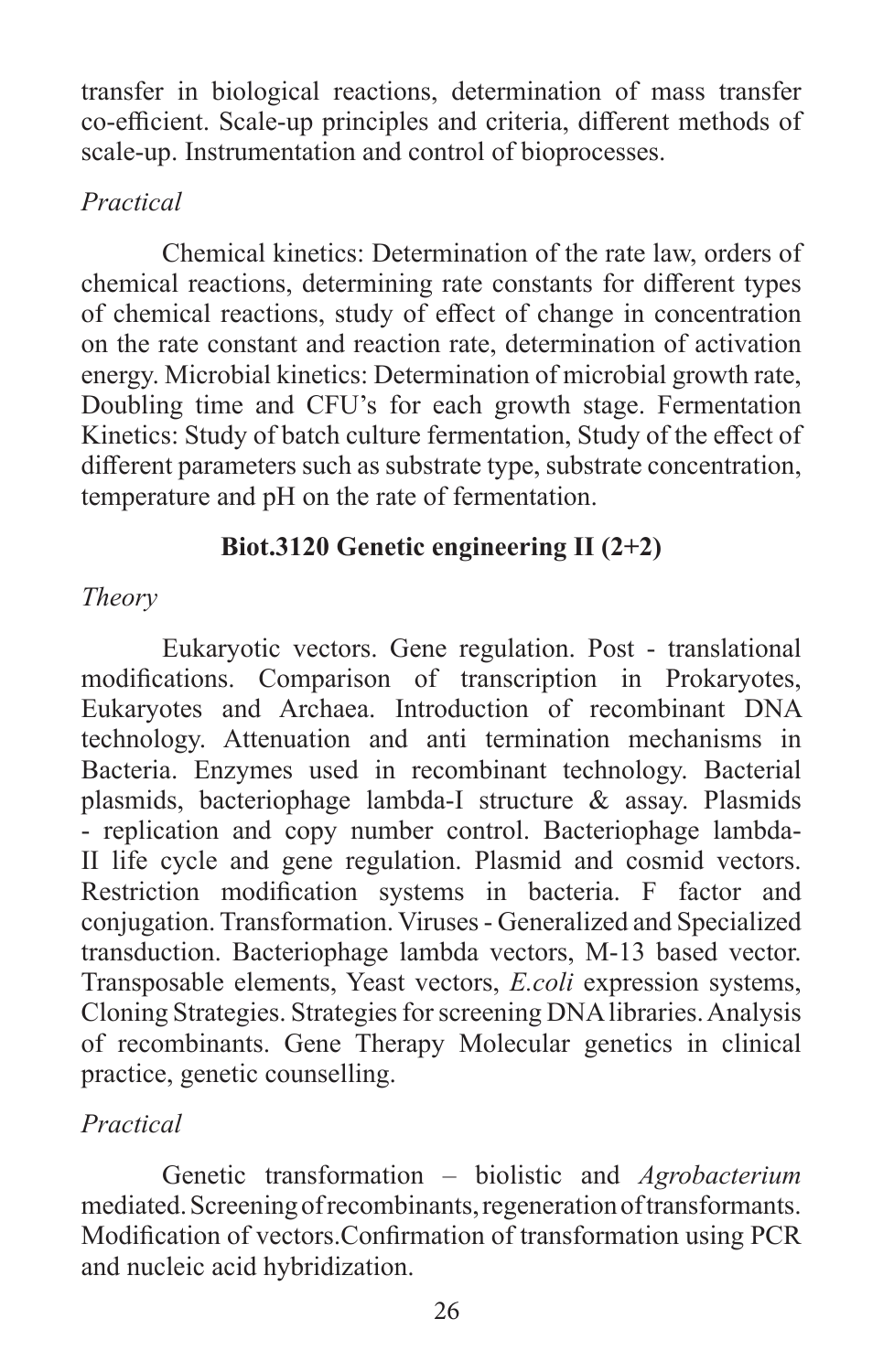## **Biot.3121 Immunology (2+1)**

*Theory*

History and scope of immunology. Types of immunity - innate, acquired, passive and active. Physiology of immune response - MI and CMI specificity and memory. Antigen-antibody reactions.Antigens - types, hapten, Immunoglobulins - structure, distribution and function. Molecular biology of Ig synthesis. Lymphoid tissues - Ontogeny and physiology of immune system - origin and development, differentiation of lymphocytes. Lymphocyte sub - populations of mouse and man. Structure and functions of class I and II molecules. Antigen distribution in population - HLA in human health and diseases. Transplantation immunity - Organ transplantation and HLA tissue typing. Effector mechanisms in immunity - macrophage activation. Cell-mediated cytotoxicity. Hypersensitivity reactions. Cellular interactions in immune response. Antigen recognition. T, B-cell receptors, MHC restriction. Lymphocyte activation, clonal proliferation, differentiation. Interleukins and their role. Complement systems - mode of activation, classical and alternate pathway, biological functions. Immunoregulation - helper and suppressor cells, specific factors, idiotype network. Immune response genes. Immunological tolerance - immunosuppression. Introduction to tumor immunology, autoimmune disorders and immunology of infectious diseases.

#### *Practical*

 Identification of blood groups. Total and differential white cell counts. Separation of blood leucocytes. Determination of white cell viability. Demonstration of phagocytosis by neutrophils. Determination of ESR. ELISA, preparation of antigen, methods of bleeding, preparation of serum, antigen antibody reaction, precipitation tests, immunodiffusion, immunoelectrophoresis, western blotting.

## **Biot.3122 Stem cell and tissue engineering (2+1)**

#### *Theory*

 Stem cells - basic concepts and definitions, biology of stem cells and regenerative medicine, stem cells and niche (microenvironment), key regulatory mechanisms in maintenance of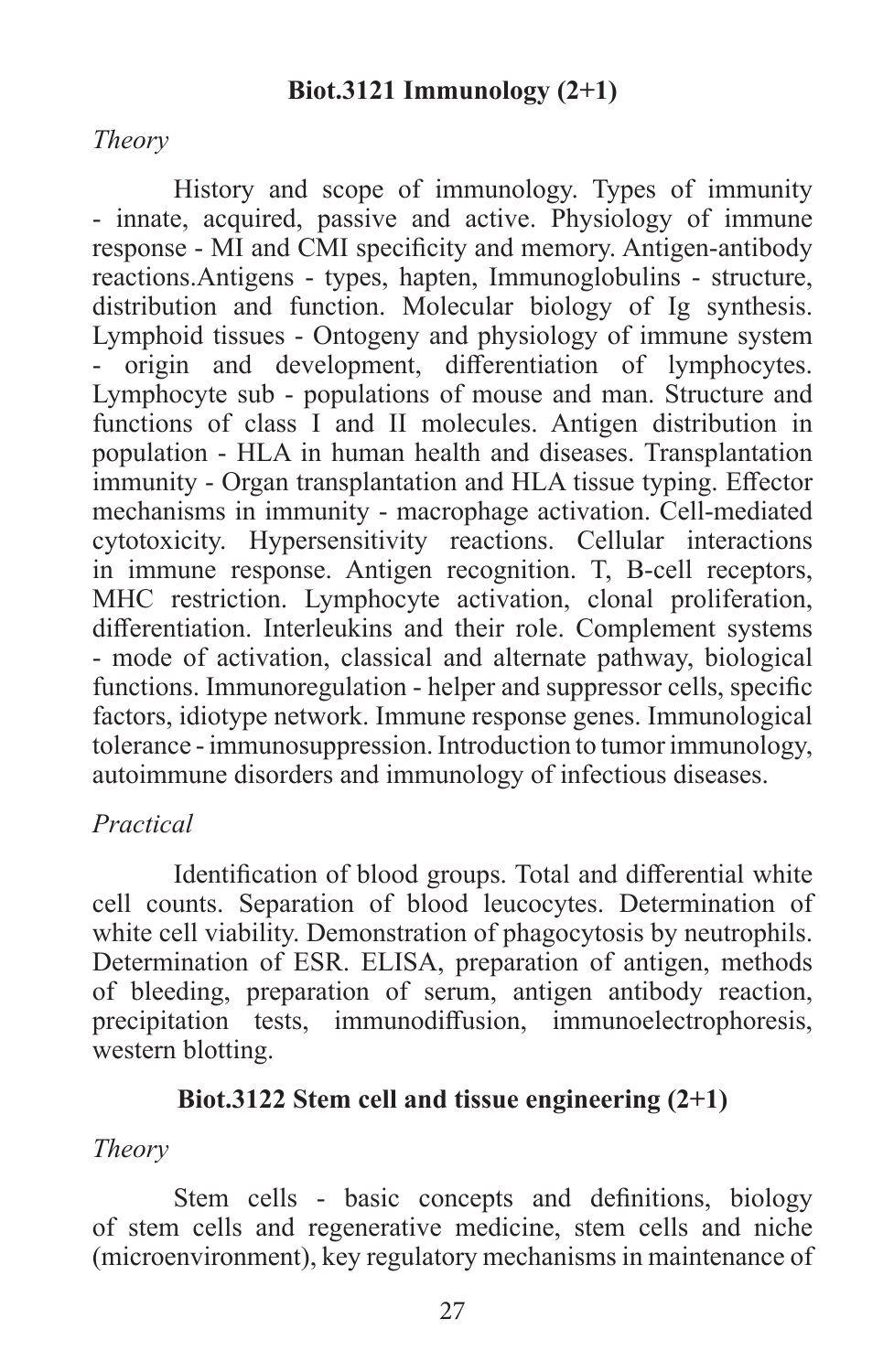self renewal and differentiation. Biology and techniques involved in derivation, culture and maintenance of pluripotency of embryonic stem cell lines derived from both mouse and human preimplantation embryos. Adult and foetal stem cell types including haematopoietic, mesenchymal, neural and cord blood cells, basic biology, clinical applications of stem cells and their derivatives. Ethical, economic, and social issues. Use of engineered scaffolds for optimal stem cell culture and tissue growth - 2D versus 3D culture, 3D culture in bioreactor system. Rationale for scaffolds, enhance nutrient/waste transport, phenotype, cell migration, temporary structure. Cell chemotaxis, cell flux equations. Bone as a tissue. Bone and material science / tissue engineering. Structure of hair follicle. Primary culture of epithelial cells, concept of feeder layer. Bone formation and mineralization. Concepts of bone differentiation analysis. Tissue engineering. Connective Tissues - structure and function. Skin, organogenesis, tissue healing, inflammatory responses. Mechanical loading systems - cell stretching devices - strain fields and concomitant effects. Functional tissue engineering of articular cartilage, vascular mechanics, functional tissue engineering of blood vessels. Advances in tissue engineering - autologous versus allogeneic transplants, animal models and correlation with humans, engineering transplants and prosthetic devices.

#### *Practical*

Aseptic techniques, principles of cell culturing, cell line maintenance, Immunocytochemistry, ELISA - based assays for the endocytic pathways, Signal transduction or cell signaling using flow cytometry or western blotting, Conventional and real-time PCR.

## **Biot.3123 Intellectual Property Rights and Laws (2+0)**

## *Theory*

Intellectual property - concepts, Intellectual property protection, and Intellectual property rights. Economic importance, mechanisms for protection of IP - patents, copyright, trademark. Trade related aspects of IPR. Intellectual property and international trade - WTO, WIPO, GATT, TRIPS. Protection of plant and animal genetic resources, biological materials, gene patenting, biotechnology / drug related IPR issues - status. Types of patents.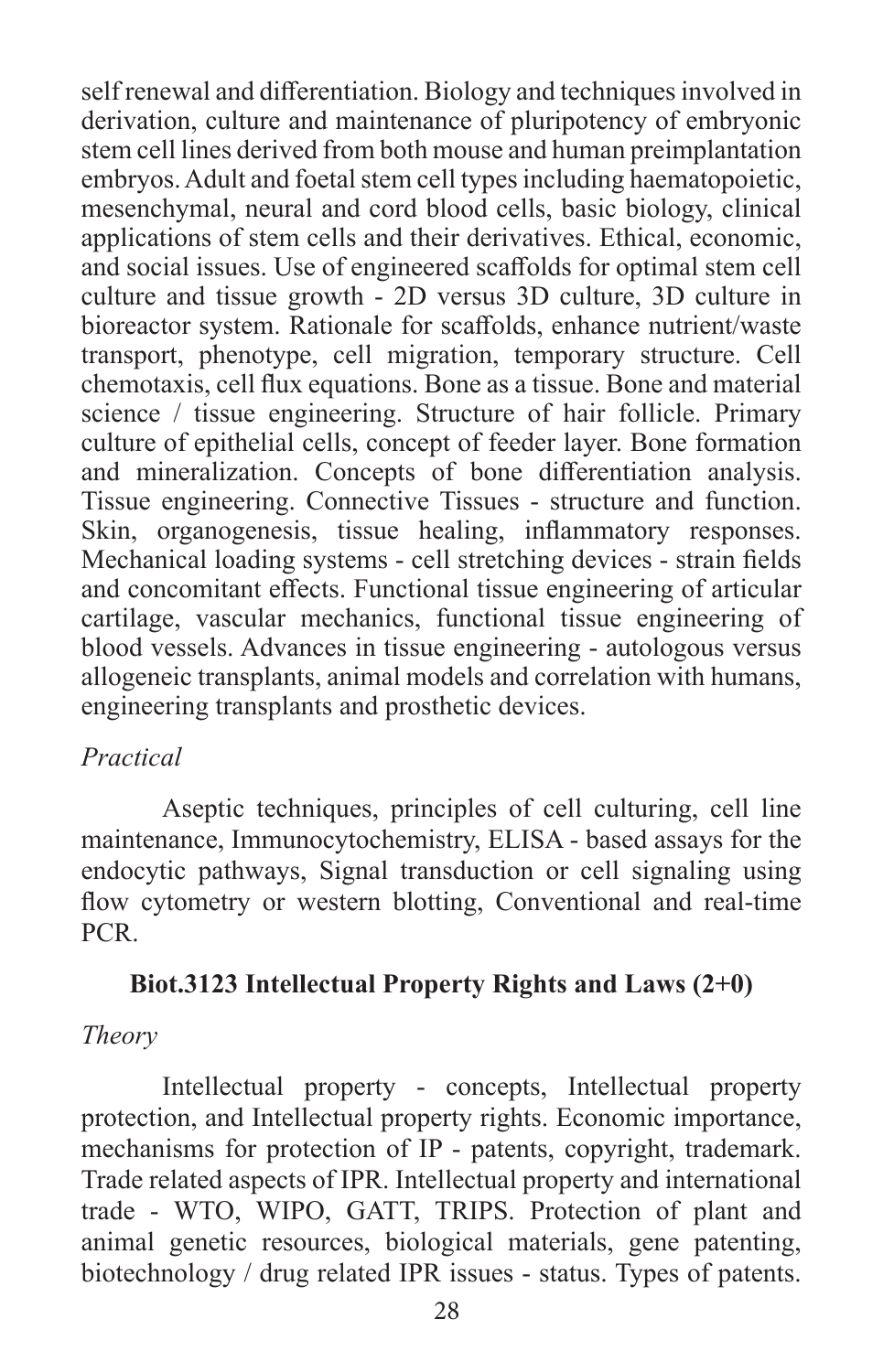IndianPatentAct 1970.WTOandmodifications underTRIPS.Filing of a patent application, types of patent applications. International patenting. Financial assistance for patenting, publication of patents. Patent annuity. Patent attorneys. Patent infringement. Patenting by research students, lecturers and scientists - University / organizational rules in India and abroad.

## **SEMESTER VI**

## **Biot.3224 Job Training (0+15)**

In this semester, the students will be attached to public or private research institute/industry involved in biotechnology activities. They will take part in the ongoing activities of the institute. At the end of the training, they have to submit a report. Grade point will be calculated based on the evaluation made by the institute and KAU.

Evaluation criteria:

| • Research aptitude                             | $: 20$ marks |
|-------------------------------------------------|--------------|
| • Involvement in training                       | $: 20$ marks |
| • Capacity for data analysis and interpretation | $: 20$ marks |
| • Maintenance of records                        | $: 10$ marks |
| • Submission of Report                          | $: 20$ marks |
| • Viva voce                                     | $: 10$ marks |

## **SEMESTER VII**

## **Anhs.4101 Animal physiology\*\* (2+1)**

#### *Theory*

Homeostasis and membranes, cell function, respiration and gas exchange, cell permeability, blood and circulation, blood pressure, heart rate, osmoregulation, thermal physiology, energetics, metabolic rate, muscle physiology, nervous system, neuronal control and integration, neurophysiology, endocrine system, water and solutes, digestion, nutrition.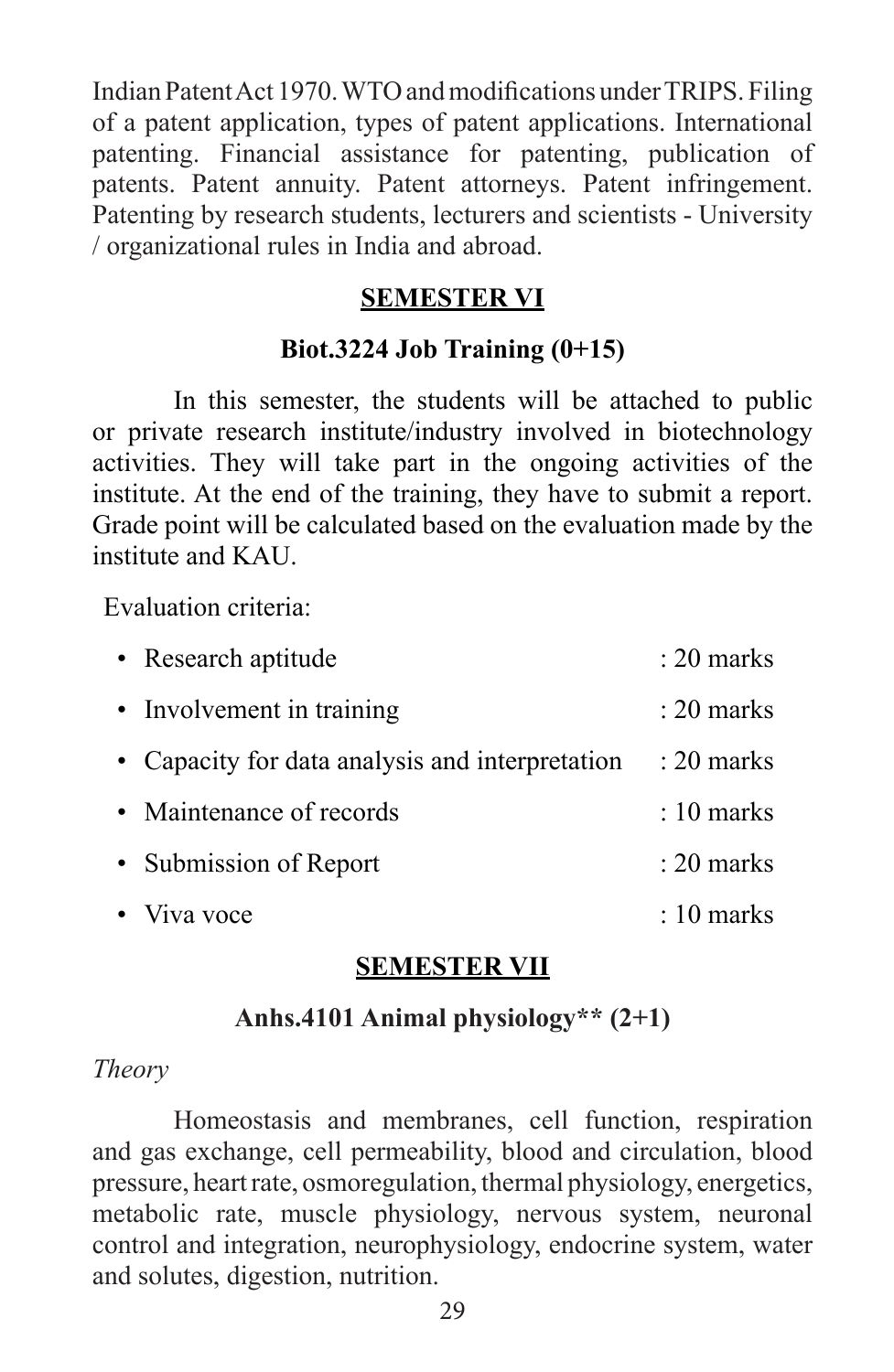# *Practical*

Erythrocyte Experiment - Spirometry and Respiratory Dynamics - Skeletal Muscle - Locomotion and Thermoregulation-Renal Function - Digestion.

## **Biot.4125 Bioprocess technology (2+0)**

## *Theory*

Industrially important microbial metabolites - process technology for the production of primary metabolites. Production of secondary metabolites. Enzyme Technology - source of enzymes, production, isolation and purification of enzymes, applications of enzymes in pharmaceutical industry, in therapeutics and in clinical analysis. Production and use of glucoseisomerase, amylase, cellulase, penicillin acylase, lipase, protease, hydantoinase, nitrilase for the production of different types of drugs and drugs intermediates, future directions. Biomass production from agro residues - biofertilizers and biopesticides. Immobilized enzyme engineering - different techniques of immobilization of enzymes, kinetics of immobilized enzymes, design and operation of immobilized enzyme reactors, multi step immobilized enzyme systems, application and future of enzyme engineering.

# **Biot.4126 Ethics, economics and social implications of biotechnology (2+0)**

*Theory*

Ethical principles supporting research policies - basic ethical principles and their justifications, analyzing ethical arguments and making decisions. Policies regulating research. Mentoring, under - represented minorities and women in research. Use of humans in research, use of animals in research. Research misconduct. Authorship. Conflicts of interest and commitment. Collaborative research. IP and ethics - positive and negative aspects of IPP, societal responsibility. Avoiding unethical practices. Eco - responsibility - economic, social and environmental benefits of modern biotechnology. Voluntary adoption of pollution control strategies.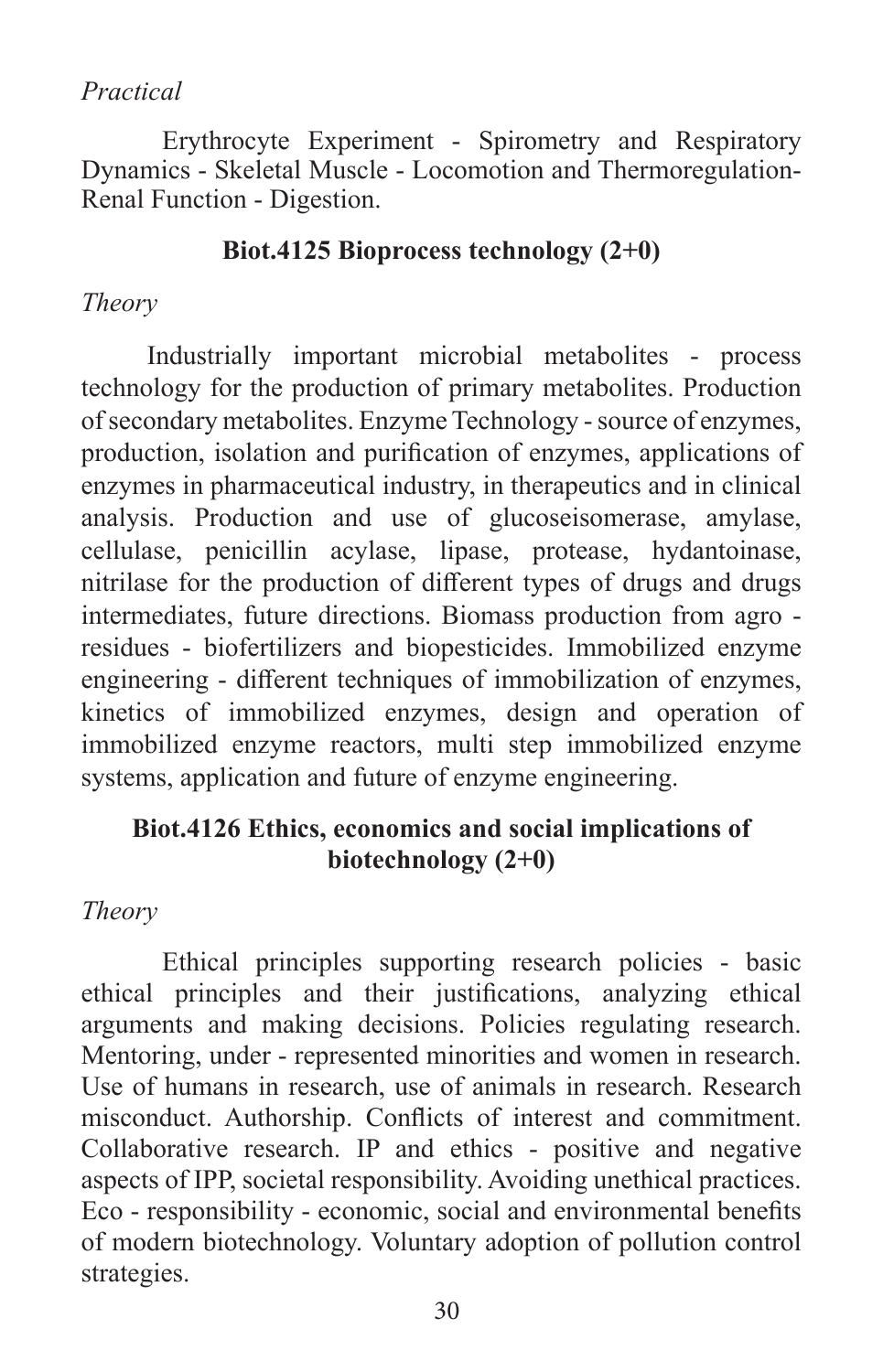#### **Biot.4127 Metabolomics (3+0)**

#### *Theory*

Energetics - free energy, steady state, Enzyme kinetics. Overview of pathway regulation, mechanisms and strategies. Implications of pathway structure for effective methods of regulation. Central metabolism - types of metabolic pathways and typical reactions of specific types of pathways. Metabolomic data from glycolysis / fermentation, regulatory analysis on cancer cell metabolism. Metabolomic data from the citric acid cycle and related pathways. *Schistosoma* mouse model metabolism. Photosynthesis beta oxidation of fatty acids with electron transport and oxidative phosphorylation. Fatty acid anabolism, connections to central metabolism. Synthesis of cholesterol and steroid hormones, connections to central metabolism. Central metabolism of carbohydrates. Nitrogenous compound-related biochemical pathways. Amino acid biosynthesis and catabolism. Nucleotide biosynthesis and catabolism. Metabolomics and regulation of amino acid and nucleotide pathways, genetic diseases affecting amino acid and nucleotide metabolism and their regulatory implications. Anabolism of polynucleotides, Catabolism of polynucleotides, Anabolism of proteins, Catabolism of proteins. Macromolecular anabolic and catabolic regulation - Global regulation of nucleotide and protein synthesis, regulation of turnover, genetic diseases and antibiotics affecting anabolism or catabolism of macromolecules.

#### **Biot.4128 Environmental biotechnology (2+1)**

#### *Theory*

Environment - basic concept and issues. Environment pollution - types of pollution, methods of measurement of pollution, pollution control measures and their limitations. Air pollution and its control. Water pollution and its control - measurement of water pollution, waste water collection, waste water treatment - physical, chemical and biological treatment processes, microbiology of waste water treatments. Treatment scheme for waste water of dairy, distillery, tannery sugar, antibiotic industries. Microbiology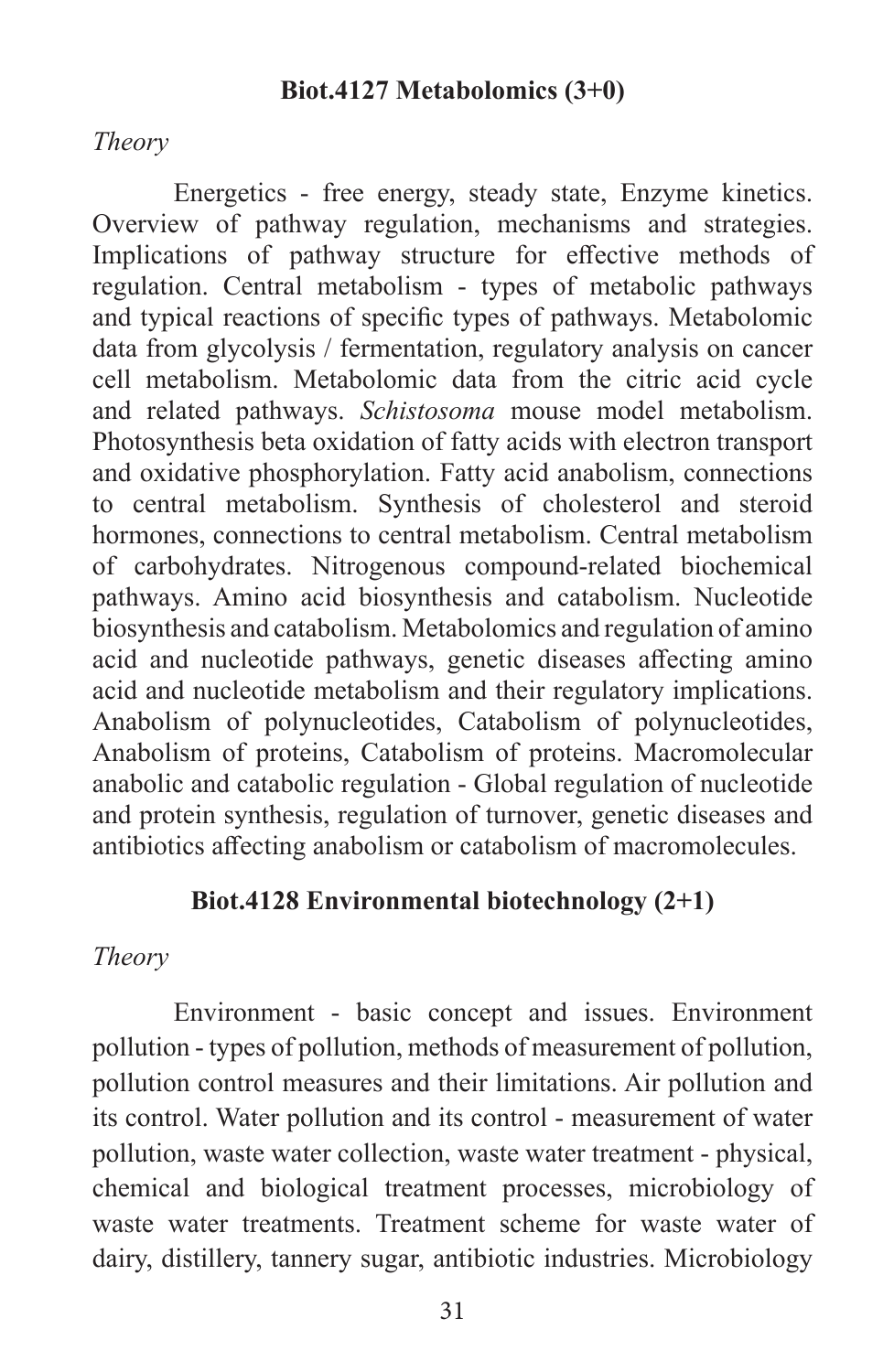of degradation of xenobiotics - ecological considerations, decay behavior and degradative plasmids, oil pollution, surfactants, pestisides.Bioremediation of contaminated soil and waste land. Bio - pesticides and biocontrol agents in integrated pest management. Solid wastes - sources and management. Global environmental problems - zone depletion, green house effect, acid rain.

## *Practical*

Isolation of microbes from natural habitats. Isolation of antibiotic resistant organisms from hospital effluents and study of their characteristics. Determination of biological and chemical oxygen demand (BOD, COD) of different water samples. Determination of bacterial load from different environmental samples. Isolation of lactose fermenting bacteria. Maintenance of stock cultures. Fermentations. Immobilization.

## **Biot.4129 Biotechnology industry (2+1)**

## *Theory*

Technology development, drug related technology development. Toxicological studies, bioequivalence, clinical trials-Phase 1, Phase II and Phase III, approved bodies and agencies. Scale - up, semi - commercialization and commercialization - practical aspects and problems. Significance of transfer of technology. Managing technology transfer - guidelines. TOT agencies in India - APCTT, NRDC, TIFAC, BCIL, TBSE/SIDBI. TOT related documentation - confidentiality agreements, licensing, MOUs, legal issues. Compulsory licensing, access to medicine issues, DOHA declaration, POST WTO product patent regime from 2005, challenges for Indian Pharma industry in the context of globalization of IP, Drug registration and licensing issues - national and global, drug master file submissions, SOPS, related registration and marketing issues. Antiretroviral drugs. Preparation of a project report, financial appraisal, business models. GOI schemes and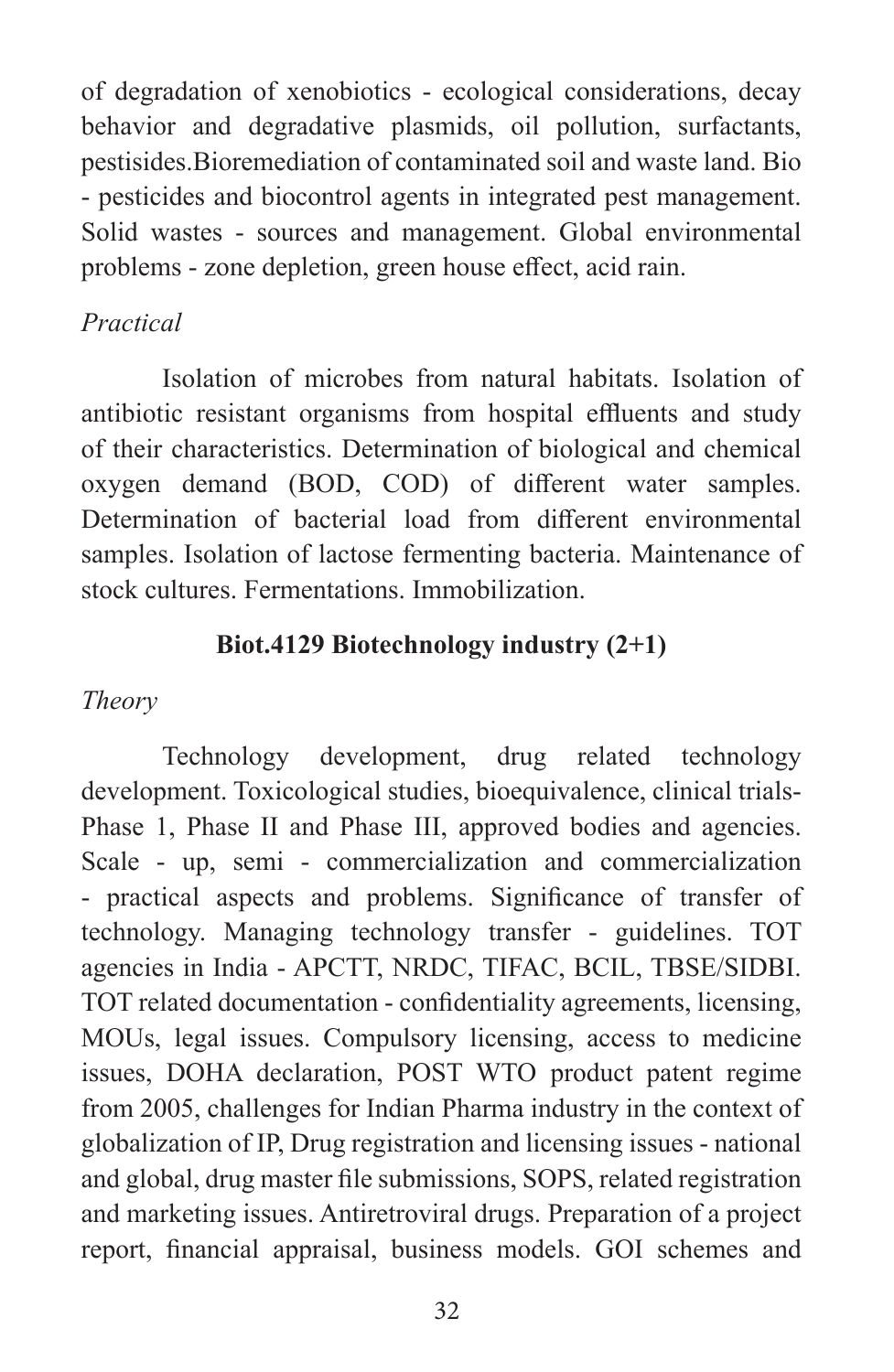incentives, NRDC - TePP , HGT, TDB schemes, PATSER venture capitalists, banks. Incubator concept - IIT, CCMB, IMTECH, NIPER. Documentation and related aspects.

# *Practical*

Visits to various biotechnology industries and laboratories

# **Biot.4130 Gene therapy (2+0)**

# *Theory*

Disease prevention by vaccines (DNA vaccines), disease diagnosis probes, monoclonal antibodies, disease treatment products from recombinant organisms, interferons, antisense nucleotides as therapeutic agents, drug delivery (Viral delivery and therapeutic strategies, nonviral delivery, gene delivery to skin, use of liposomes as drug delivery system), disease targets, augmentation therapy, gene therapy in cancer treatment in HIV infection.

# **Extn.4101 Professional and personal skill development\* (1+2)**

# *Theory*

Personal Communications, organizing learning process, Mind mapping, body language, presentation skills and personal delivery, writing skills, verbal communications , group working, behavioral skills - personal, interpersonal, organizational, managing stress, handling conflict, time management, personal creativity, leadership qualities, management skills, customer service skills, human resource management, professional ethics. Event management.

# *Practical*

Presentations, quiz, group discussions, debates, interviews. Event management, organizing seminars and discussions. Procedures for establishing and maintaining biotechnological facilities. Project preparations.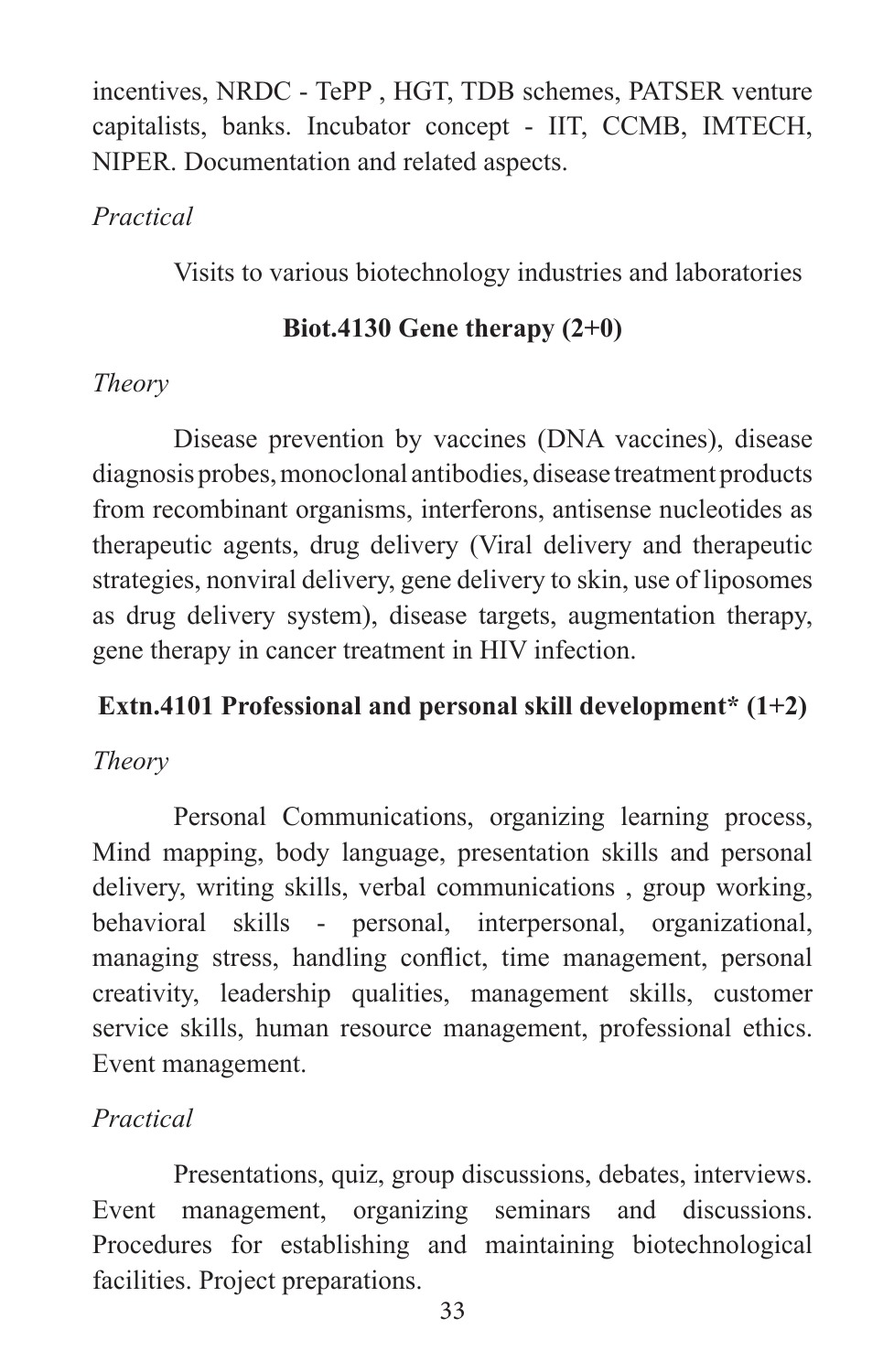## **SEMESTER VIII**

#### **Biot.4231 Management in biotechnology (2+0)**

#### *Theory*

Principles of management, management process, functions of organization. Functions of mangers - delegation, decentralization and leadership. Motivation - management control, MIS process of design and management. Use of flow sheets in the design of a process. Entrepreneurship development - theory of entrepreneurship. Process techniques, raw material preparation, product recovery and purification, formulation packaging and quality control. Economic considerations - cost estimation, total product cost, capital investment and profitability. Manufacturing cost estimates, capital investment and resources, cost benefit analysis. Legal and ethical issues, biosafety legal issues concerning genetic engineering, biological containment, ethical and professional problems, risk assessment and prevention. Patents and exploitation of inventions. Intellectual Property Rights (IPR), Farmer's/ breeder's rights, geographic appalletation. Bio industry and prospects - recent trends in the development of bioindustry, selection, transfer and adaptation of technologies. Training of qualified personnel, new relationship between industries and universities. International cooperation. Scope and status of biotechnology industry in India.

#### **Biot.4232 Industrial biotechnology (2+1)**

#### *Theory*

Products of biotechnology and their living resources. Fermentation process- Fermentors, types, design, auxillary instrumentation of bioreactors, microprocessor controlled fermentation, detection and assay of fermentation products. Immobilization of cells and enzymes.Significance of molecular cloning and genetic engineering, applications in food and pharmaceutical industry. Other high value products - interferons, somatostatin. Microbial degradation of waste products. Biomining - mineral recovery. Types and extend of pollution, health hazard. Principles of biodegradation, techniques to study biodegradation.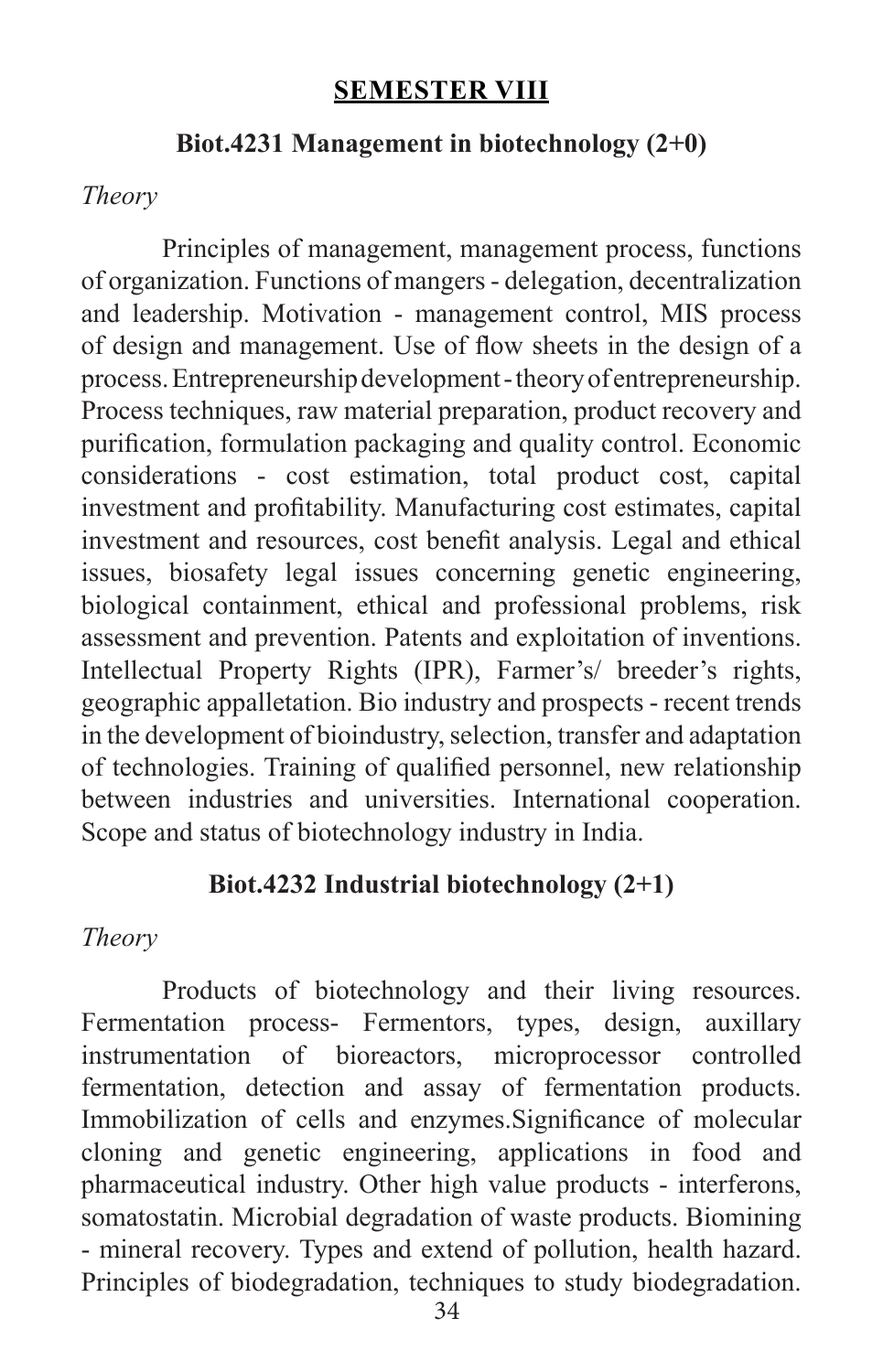Biodegradation of cellulose, lignin, starch, protein, lipid substrates, hydrocarbons pesticides, synthetic products. Role of recombinant technology and mutants in utilizing cellulosic wastes, Biodegradation of Microbial leaching. Aerobic and anaerobic waste treatment process. Solid waste treatment - sludge sanitisation and utilization. Bioremediation - recent advances.

## *Practical*

Assessment of pesticide residues in fruits, vegetables and fodder. Different analytical techniques. Biodegradation of cellulose, lignin, starch, protein and lipid substrates; Biodegradation of synthetic products. Fermentation - use of different types of micro organisms.

# **Stat.4202 Biomathematics and Biostatistics\* (2+1)**

# *Theory*

Introduction - statistical data, Frequency distributions, diagrammatic and graphical representation. Averages - definition, characteristics, central tendency, arithmetic mean, harmonic mean, median, mode, geometric mean. Mean of grouped and ungrouped data. Comparison and selection of appropriate average, properties, weighted arithmetic mean. Measures of dispersion - definition, characteristics, range, quartile deviation, mean deviation and standard deviation. Relative measures of dispersion. Skewness and kurtosis. Correlation, scatter diagram regression, correlation vs. regression. Elementary ideas on probability, probability distributions - Binomial, Poisson and normal. Sampling - census vs. sampling, sample from a population, random sampling, sampling designs. Test of significance - test for proportion, mean and standard deviation. F anf t - test. Chi square, test for goodness of fit. Test associated to correlation and linear regression. Analysis of variance for one and two way classification, design of experiments, randomization, replication, local control. Completely randomized and randomized block design, factorial experiments, layout of main effect plans. Nonparametric tests - tests equivalent to two sample comparison, one way and two way analysis.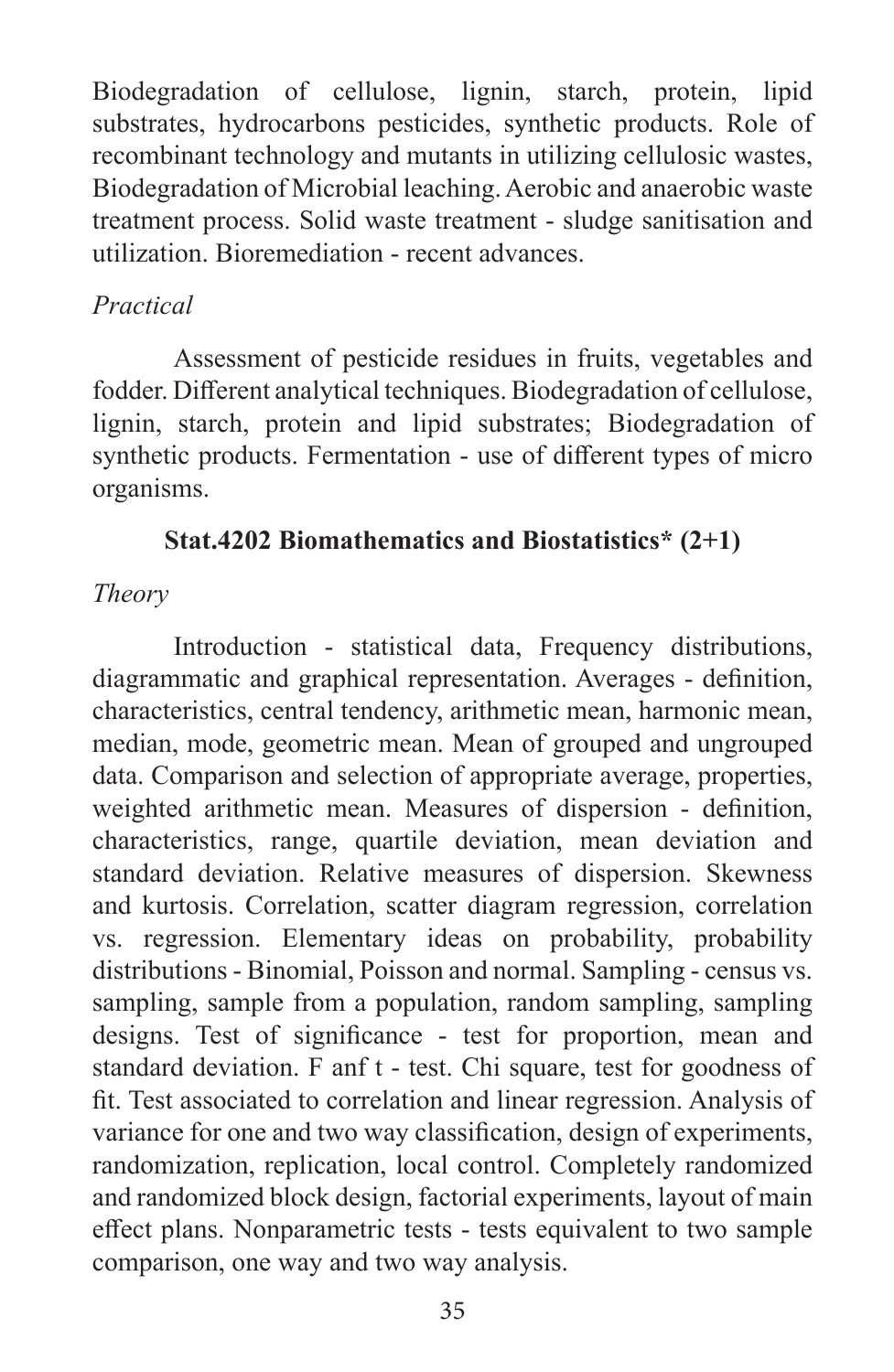## *Practicals*

Diagrams, graphs, measures of averages and location, measures of dispersion, probability, binomial, Poisson and normal distribution, normal deviation and student's t-test, chi-square test, correlation analysis, and regression analysis. Analysis of variance and non - parametric tests.

#### **Biot.4233 Seminar (0+1)**

#### **SEMESTER IX**

#### **Biot.5151 Research (0+22)**

#### **SEMESTER X**

#### **Biot.5252 Research (0+18)**

#### **OPTIONAL COURSES**

## **Biot.4234 Advanced agricultural biotechnology (2+1)**

*Theory*

Genetic engineering for increasing crop productivity by manipulation of photosynthesis, nitrogen fixation and nutrient uptake efficiency; Genetic engineering for imparting tolerance to abiotic stress conditions like drought, flood, salinity, alkalinity, mineral / metal toxicity; Genetic engineering for imparting tolerance to biotic stress due to Insects, fungi, bacteria, viruses and weeds; Genetic engineering for quality improvement with respect to proteins, lipids, carbohydrates, vitamins and mineral nutrients. molecular Marker aided Breeding, constructing molecular maps; Molecular markers, RFLP, RAPD, STS, SCAR, SSCP, AFLP. Molecular tagging of genes / traits; molecular marker assisted selection of qualitative and quantitative traits, map based cloning; micropropagation for virus - free plants, somaclonal variation, somatic hybridization, haploids in plant breeding; micropropagation: commercial applications; homozygous plant production through ovule, anther & pollen culture; embryo rescue & embryo culture; endosperm culture & production of seedless plants; apomixis& experimental polyembryony; AFLP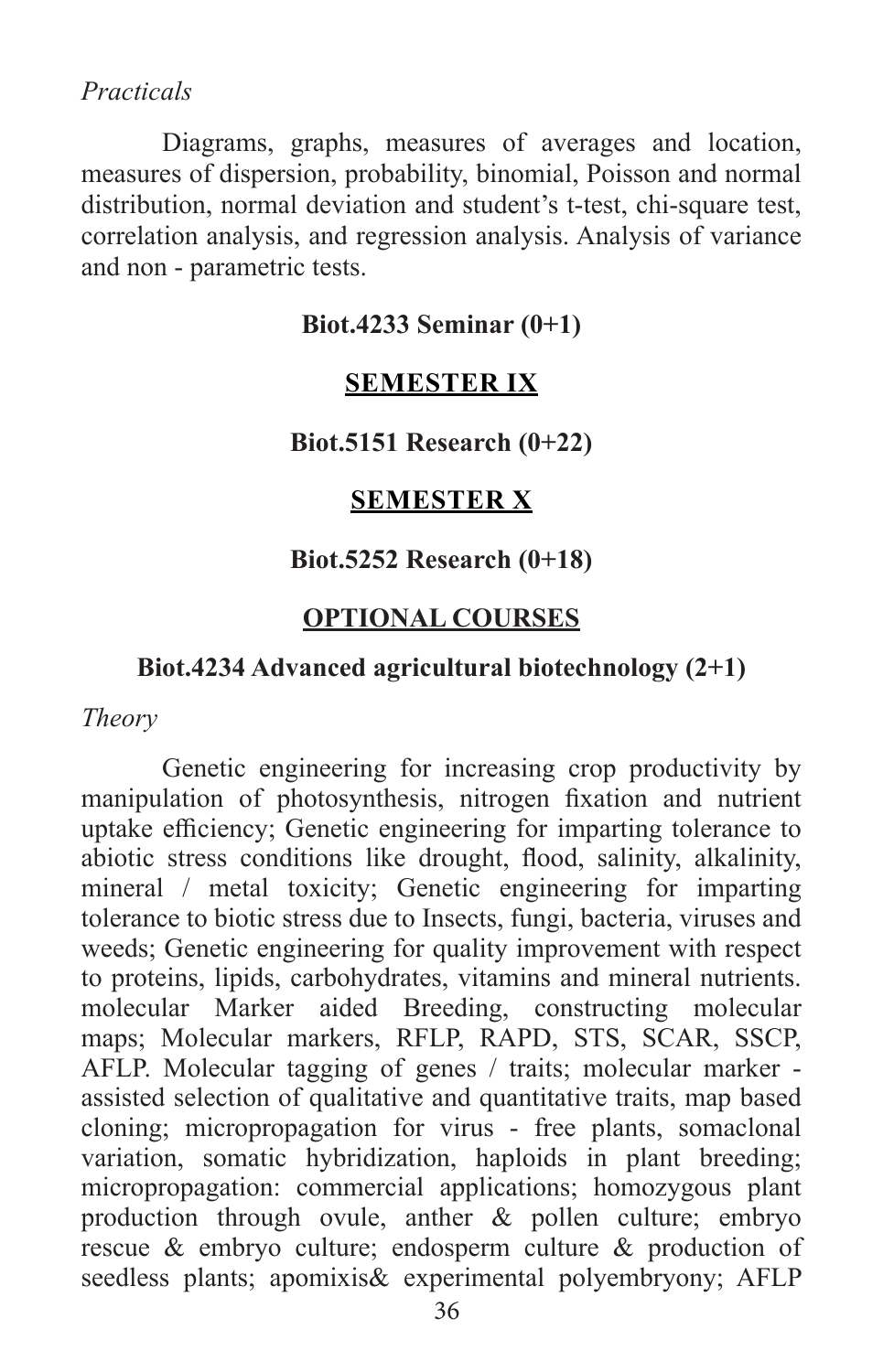- variety identification & fingerprinting; molecular farming; use of organogenesis & embryogenesis for commercial utilization; commercial production of plant secondary metabolites; increase in production using suitable media supplements (elicitors, growth factors, stress factors, precursors, antimetabolites, defense proteins etc.); Protoplast culture & somatic / parasexual hybridization for overcoming incompatibility barriers - somatic hybrids, cybrids; transgenic plants, single gene transfer to plant cells: concepts; methods of gene transfer: direct & indirect; stabilities & instabilities in transgene expression; present status of transgenic crops; case studies; organelle transformation; gene silencing; use of bioreactors in plant production; secondary metabolite production.

## *Practical*

Micropropagation of banana, spices, ornamentals, medicinal plants; protoplast isolation & culture; *Agrobacterium* mediated transformation of dicots.

## **Biot.4235 Advanced food biotechnology (1+1)**

#### *Theory*

Recombinant Proteins - production and applications in food; diagnostic systems in food; cell culture and food - brewing, dairy biotechnology, food additives, microbial products used in food; industrial cell culture - downstream processing; preservation technology - spoilage of food, microbiology of water, meat, milk, vegetables, technology - canning, dehydration, ultrafiltration, sterilization, irradiation. Food Production technology: Single cell protein, fermentative production of food, pickling and alcoholic beverages; enzymes in bakery and cereal products; enzymes in fat / oil industries, protease in cheese making and beverage production, utilization of food waste for production of valuables; food quality and control - analysis of food, major ingredients present in different products; food additives colour, flavour, vitamins; microbial safety of food products; chemical safety of food products; biochemical engineering for flavor and food production, cryopreservation, irradiated foods; dairy products, non - beverage plant products, beverages and related products of baking; quality control; food spoilage & food borne diseases; ethics and safety of food biotechnology products; regulations of food biotechnology.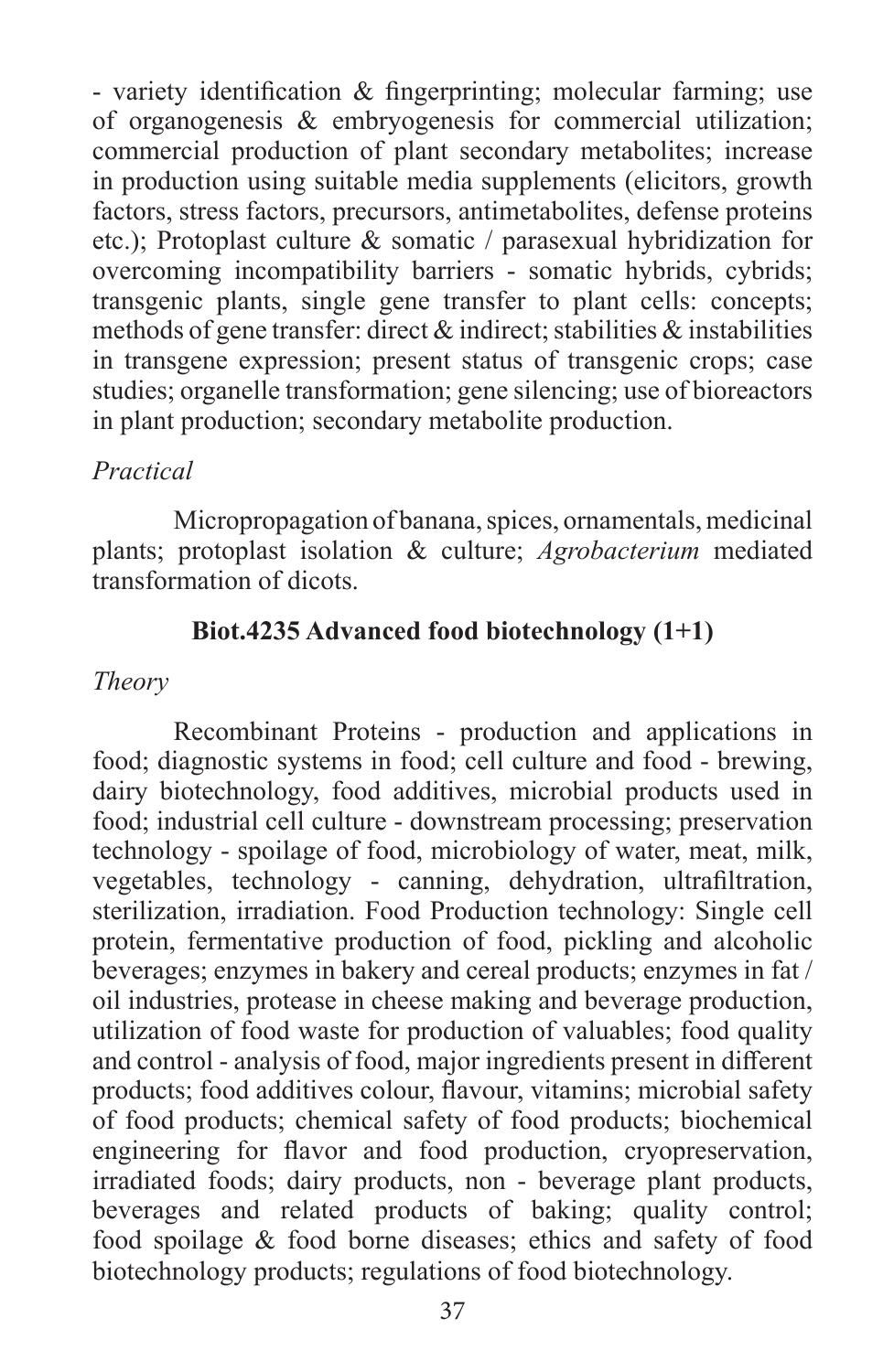# *Practical*

Preparation of starter culture, preparation of wine, youghurt, vinegar; production of amylase, pectinase, proteases, flavour, colour by fermentation; immobilization of enzymes.

# **Biot.4236 Agrobiotechnology, industry and infrastructure (2+1)**

## *Theory*

Homozygous plant production through ovule, anther and pollen culture; embryo rescue and embryo culture; endosperm culture and production of seedless plants; apomixis and experimental polyembryony; AFLP – variety identification and fingerprinting; molecular farming; marker assisted technology; use of bioreactors in plant production and scale-up; metabolic engineering; biotic and abiotic stress; secondary metabolites; edible vaccines; diagnostic kits and virus indexing. Laboratory infrastructure development; bioethics; IPR; regulatory practices; quality control/quality assurance.

## *Practical*

Ovule, embryo and endosperm culture. AFLP analysis for varietal identification and fingerprinting of a horticultural plant.

## **Biot.4237 Soil biotechnology (2+1)**

#### *Theory*

 Beneficial soil organisms and mode of action; bacterial suspensions / inoculants as bio-fertilizers and bio-control agents to fight insect pests, weeds or diseases in plants; atmospheric nitrogen fixing soil bacteria (*Rhizobium, Azotobacter, Acetibacter*) and cyanobacteria; mechanism of soil bacteria and cyanobacteria for enhanced nitrogen fixation; role of Azola as biofertilizers; advantage of biofertilizers over chemical fertilizers; activity to control insect pests; free living and symbiotic nitrogen fixers; endophyticdiazotrophs; NIF gene transfer; nodulation by Rhizobium; Rhizobium management; Rhizo-sphere engineering. Microbes as biocontrol agents, *Pseudomonas, Trichoderma, Glomus*; microbe derived inhibitors, preparation of different types of inoculants; nitrogen fixers, phosphate solubilizers,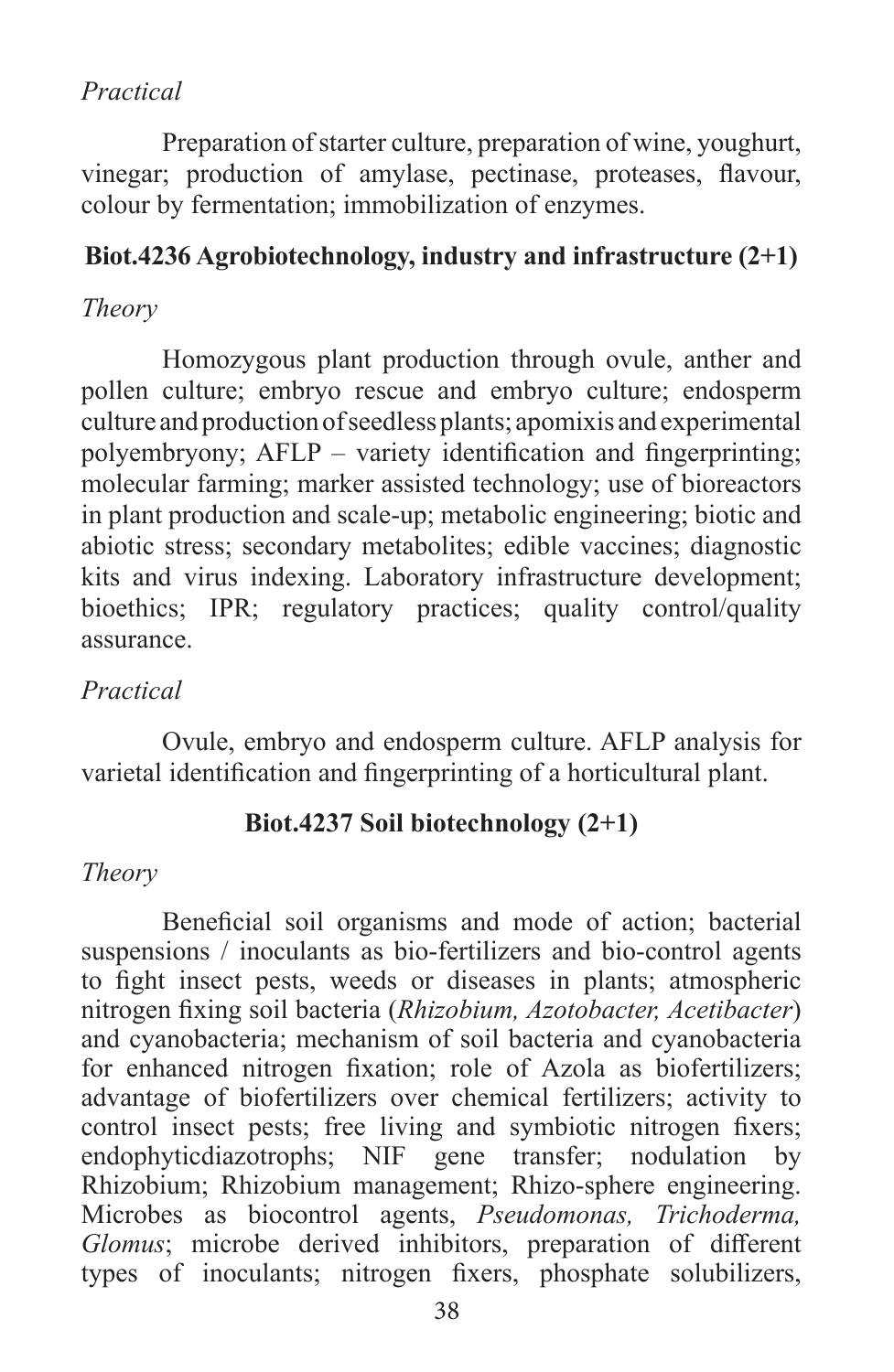plant growth promoting rhizobacteria; composting; anaerobic and aerobic composting, xenobiotics, degradative capabilities of microorganisms with reference to toxicology, pesticides, herbicides, polyaromatic hydrocarbons; wetland management, membrane based waste water treatment processes; use of microbes in environmental applications, bioremediation, bio -augmentation, Bio-emulsifiers, bio-surfactants, leaching of ores, microbial fuels.

## *Practical*

 Isolation and characterization of Nitrogen fixers; isolation and characterization of phosphate solubilizers; preparation of inoculants; enrichment culture for hydrocarbon degradation; production and characterization of emulsifiers by microbes

# **Biot.4238 Transport properties of biological membrane (2+0)**

## *Theory*

 Membrane Lipids: chemical composition and differences among eukaryotes, bacteria, and archaea. Transbilayer and in-plane heterogeneity; Membrane Proteins: mechanisms of synthesis, trafficking, and topogenesis. The secretory pathway and molecular mechanisms of endo - and exocytosis. Membrane Receptors: ligand - gated ion channels, G-protein coupled receptors, and catalytic receptors. Signalling cascades. Membrane receptors as allosteric proteins. Soluble receptors. Transport of ions across biological membranes: ion channels, ion pumps, transporters, cotransporters, exchangers, and the underlying physicochemical principles; transport of water and the regulation of cell volume. Cellular responses to acute and chronic osmotic challenges. Trans epithelial transport of solutes and water: transcellular and paracellular pathways. Fundamentals of epithelial electrophysiology.

## **Biot.4239 Molecular drug designing and targeting (2+1)**

# *Theory*

Basic concepts which determine the design and discovery of drugs; bioorganic, medicinal and physico-chemical principles behind the rational designing and mechanism of drugs; computer based approaches - structure activity relationship with bioactive compounds; key features of molecular interactions; introduction to rational drug design and its history; molecular mechanics; structure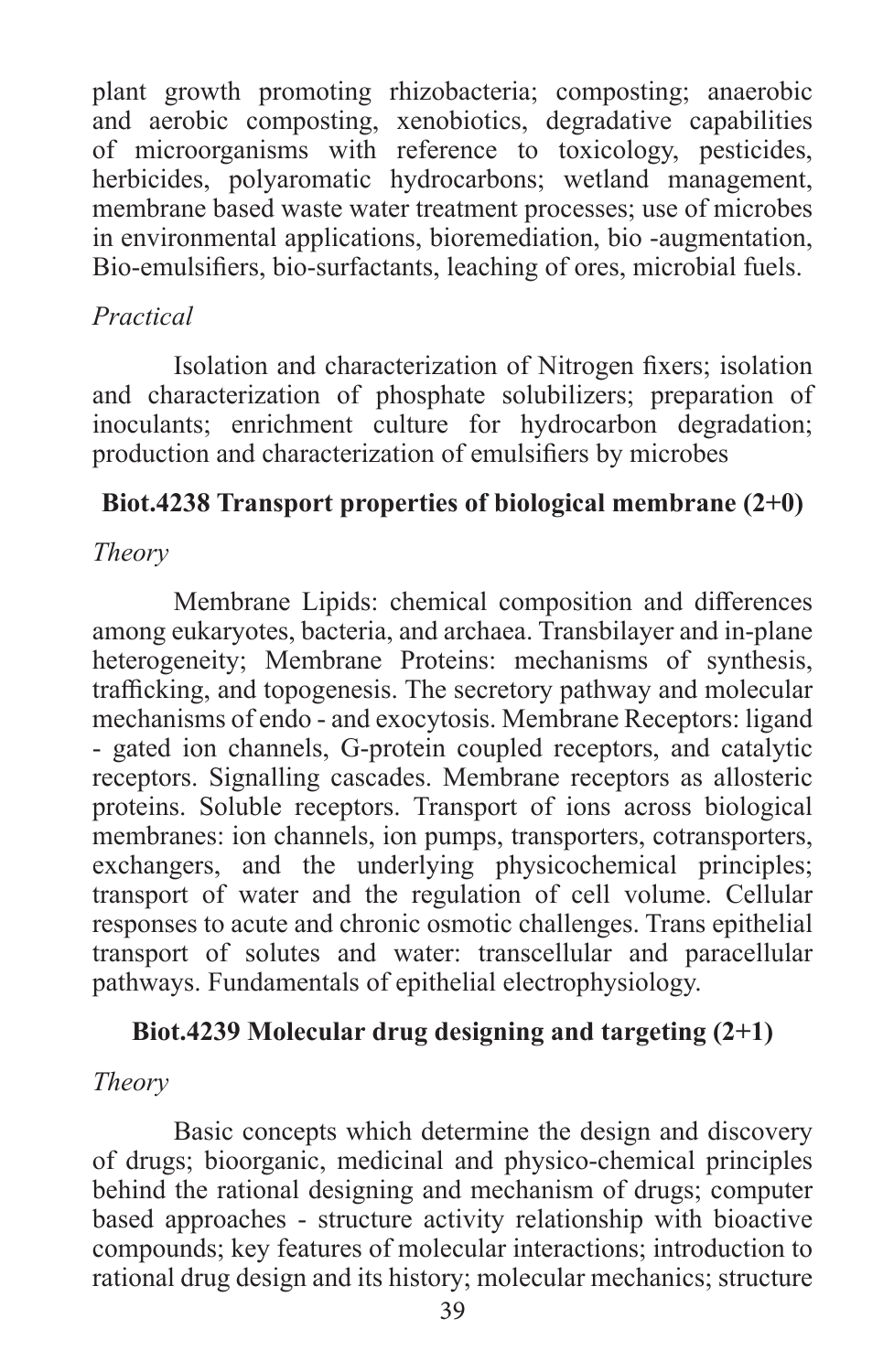and conformation of small molecules; overlay and identification of active conformer, molecular properties, descriptors; molecular interactions - protein-drug, protein-protein, protein - DNA; virtual screening - structure based designing and ligand based designing; targeting methods for drug delivery; case studies; principles of target identification to compound synthesis.

#### *Practical*

Molecular modeling; synthesis of a complex drug and analysis of intermediate and final products using various analytical methods; drug docking; structure based de novo ligand design.

## **Biot.4240 Molecular medicine and diagnostics (2+1)**

#### *Theory*

Human genetics diseases; genetic and molecular epidemiology; pharmacogenetics; molecular biology of neurological diseases; pathophysiology of dementia; functional MRI and its application; infectious diseases-parasite and virus infections; molecular biology of cardiovascular diseases; translational bioinformatics; calcium channels and diseases; the immune systems; PCR - based mutation detection: single-stranded conformational polymorphism analysis, heteroduplex analysis, DNA chips, automation, gene therapy; applications in diagnosis of genetic disorders.

## *Practical*

Analytical techniques such as polymerase chain reaction (PCR), quantitative real time PCR (qRT-PCR), microarray analysis, and DNA bioinformatic tools.

## **Biot.4241 Advanced clinical biotechnology (1+1)**

#### *Theory*

Introduction to clinical study and design of clinical studies; drug design and synthesis - synthesis of compounds in accordance with the molecular structure and biological activity concept; analgesics, neuromuscular blocking agents; anti-fertility drugs and bactericidal & bacteriostatic agents; study of therapeutic proteins and related case studies - blood and blood products; clotting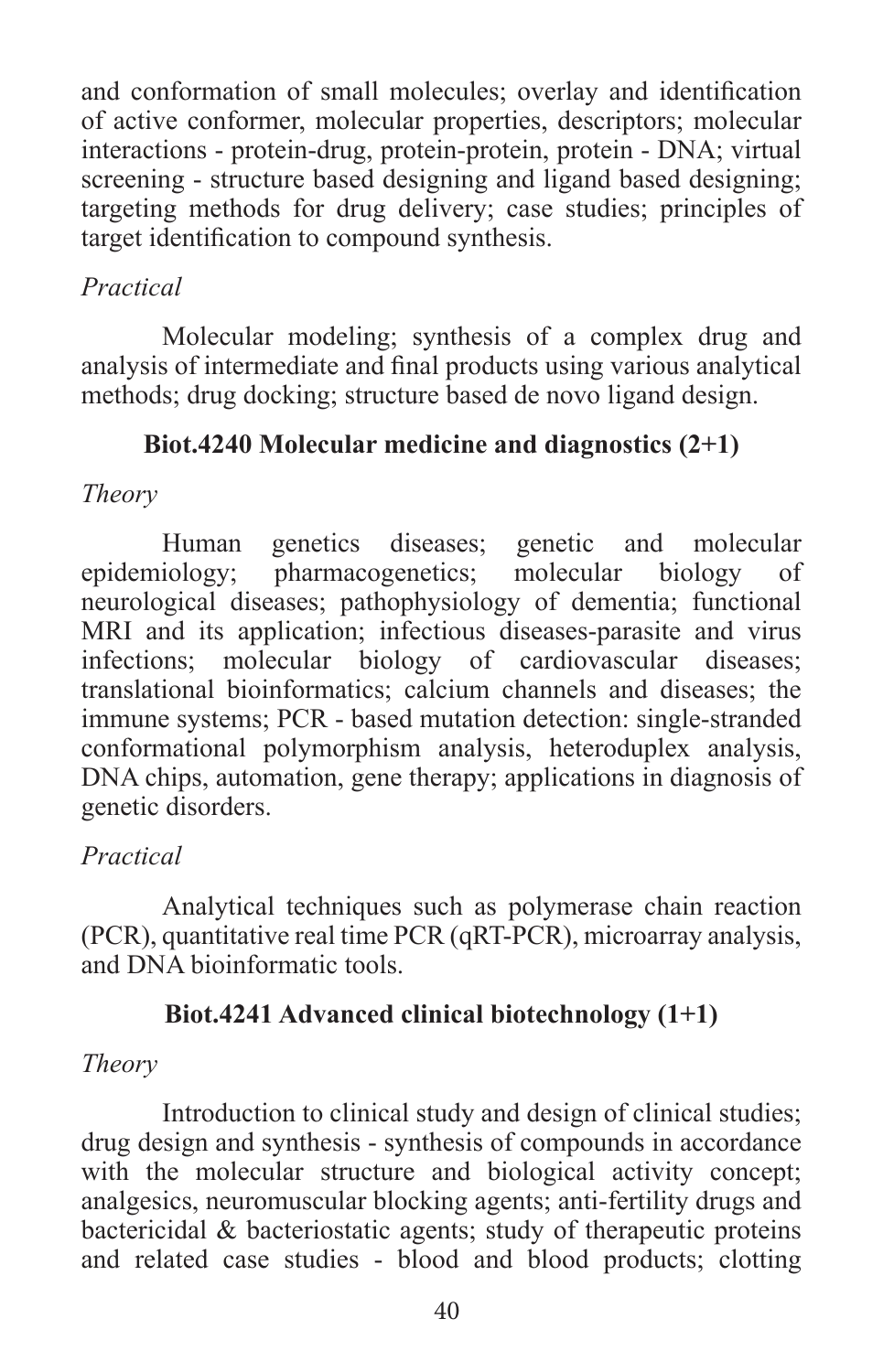factors, anticoagulants, thrombolytic agents, tissue plasminogen activator and streptokinase; safety guidelines in blood transfusion; therapeutic proteins - antibodies, enzymes, hormones, growth factors (erythropoietin), vaccines (HIV and Cancer), interferon and interleukins; cancer biology and modes of treatment - radiotherapy, chemotherapy, surgery, biological therapy, immunotherapy and gene therapy; clinical toxicology - basic concept in toxicology; types and mechanism of toxin action - epoxidation & drug toxicity, n - oxidation & drug toxicity and sulphurxenobiotics; hepatotoxicity and nephrotoxicity; biotransformation of toxins; inactivation and removal from the body.

## *Practical*

Nucleic acid - based methods like hybridization, amplification, and sequencing; non - nucleic acid methods like HPLC, GLC, and protein analysis; serological testing methodologies; developing clinical database.

## **Biot.4242 Drug metabolism (2+0)**

## *Theory*

Chemical changes associated with metabolic transformations; major classes of drug metabolizing enzymes and their pharmacogenetics; role of transporters in affecting drug metabolism and drug; techniques used to study drug metabolism and drug disposition - chromatography, mass spectrometry, NMR spectroscopy, radioisotope studies; clinical implications of drug metabolism, including metabolic detoxification and activation as well as metabolism - based drug interactions; implications of metabolism in the design and development of safe and efficacious therapeutic agents.

# **Biot.4243 Fermentation technology for animal and plant products (2+1)**

## *Theory*

Fermentation processes; biomass, enzymes and metabolites; process components; batch, continuous and fed-batch cultures; fermenting media formulation; carbon and nitrogen sources; oxygen requirements; anti-foams; bioreactors - functions; design, aeration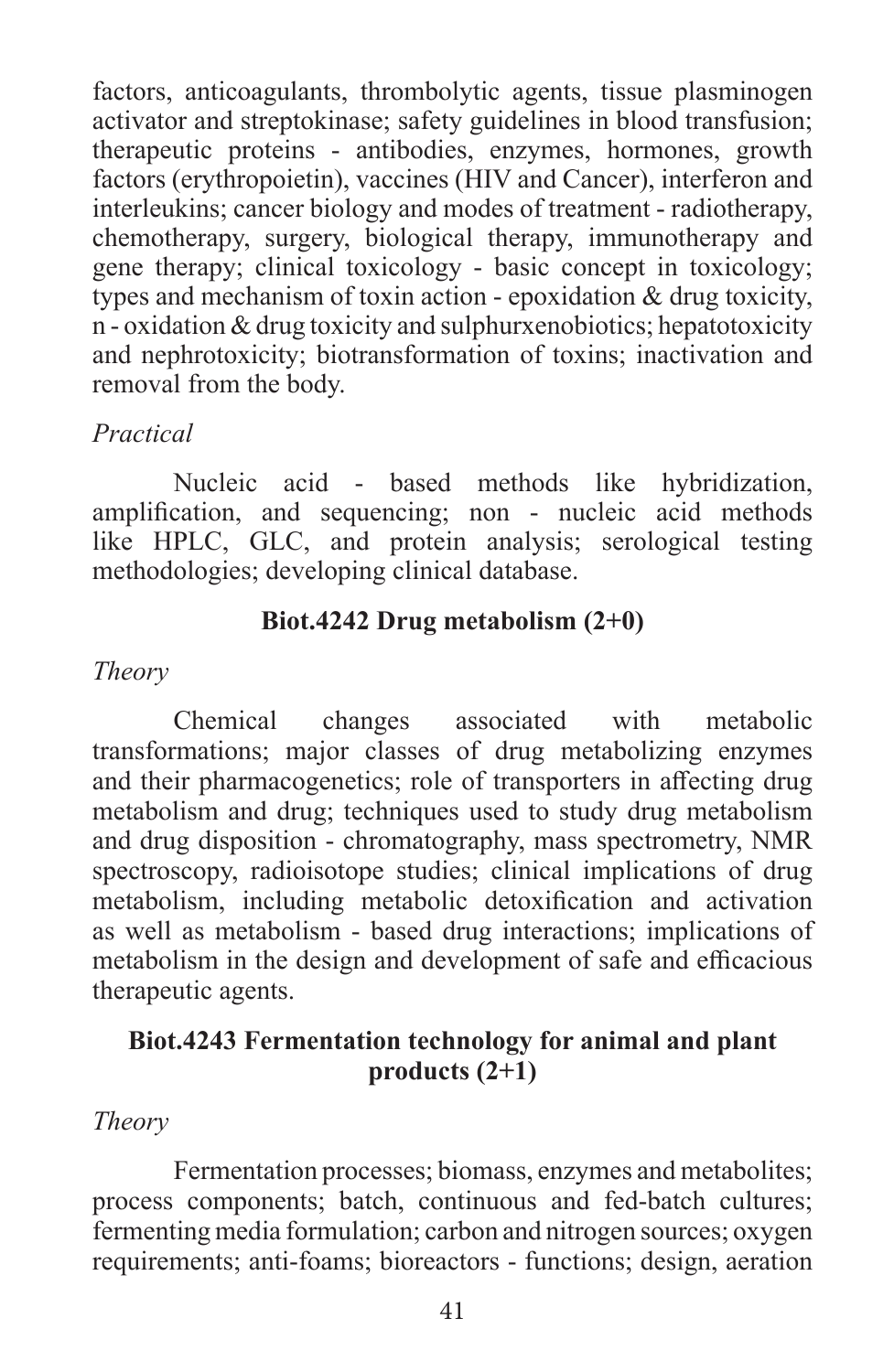and agitation; sterilization; instrumentation and control; production of industrial starters; isolation, maintenance and development of microorganisms; starter utilization; immobilization of biocatalysts - kinetics effects; inactivation kinetics; biocatalysis in non conventional media (biphasic; organic; ionic liquids; supercritical fluids).

## *Practical*

Development of cultivations systems for aerobes and anaerobes; applications of cells in bioprocesses (lactic acid bacteria, yeasts, mixed cultures, plant and animal cells).

# **Bich.4244 Advanced carbohydrate and lipid technology (2+0)**

*Theory*

Carbohydrate diversity and carbohydrate - active enzymes (CAZymes); carbohydrate - based biotech applications ; carbohydrate structure, configuration, conformation, linkage and diversity; nucleotide sugar enzymology; common sugars in plant and microbial cell walls; structural glycans in animals; UDP - activated sugars as oligo & polysaccharide precursors; UDP sugar interconversion; glycosyltransferases; enzymatic synthesis of glycosides / enzymatic cleavage of glycosides I; carbohydrate - active enzymes; CAZy database; GTs; GHs; CBMs; enzymatic cleavage of glycosides II; PLs; CEs; CAZyme structure/ function relationships; glycoproteins I; glycoproteins II; glycolipids; lignin-carbohydrate complexes; applications of hydrolases in fiber processing; other enzymes in fiber processing & analysis; enzymes in food production; enzymes in (bio) fuel production; medical applications. Physicochemical and nutritional characteristics of fats and oils, and their processing and utilization; sources and utilization of animal, vegetable and marine fats / oils; role of edible fats and oils in human nutrition and health; sources and classification of commercial edible fats and oils - innovations in the production and processing of oils and fats from different sources; non conventional fats / oils for edible purpose; advances in refining of oils and fats; modification of fats and oils. applications of fats and oils; technology of cooking oils, salad oils and oil based dressings; frying process and systems; changes in fats and oils during frying. fat replacers; technologies for production of plasticisers, emulsifiers and protective coatings.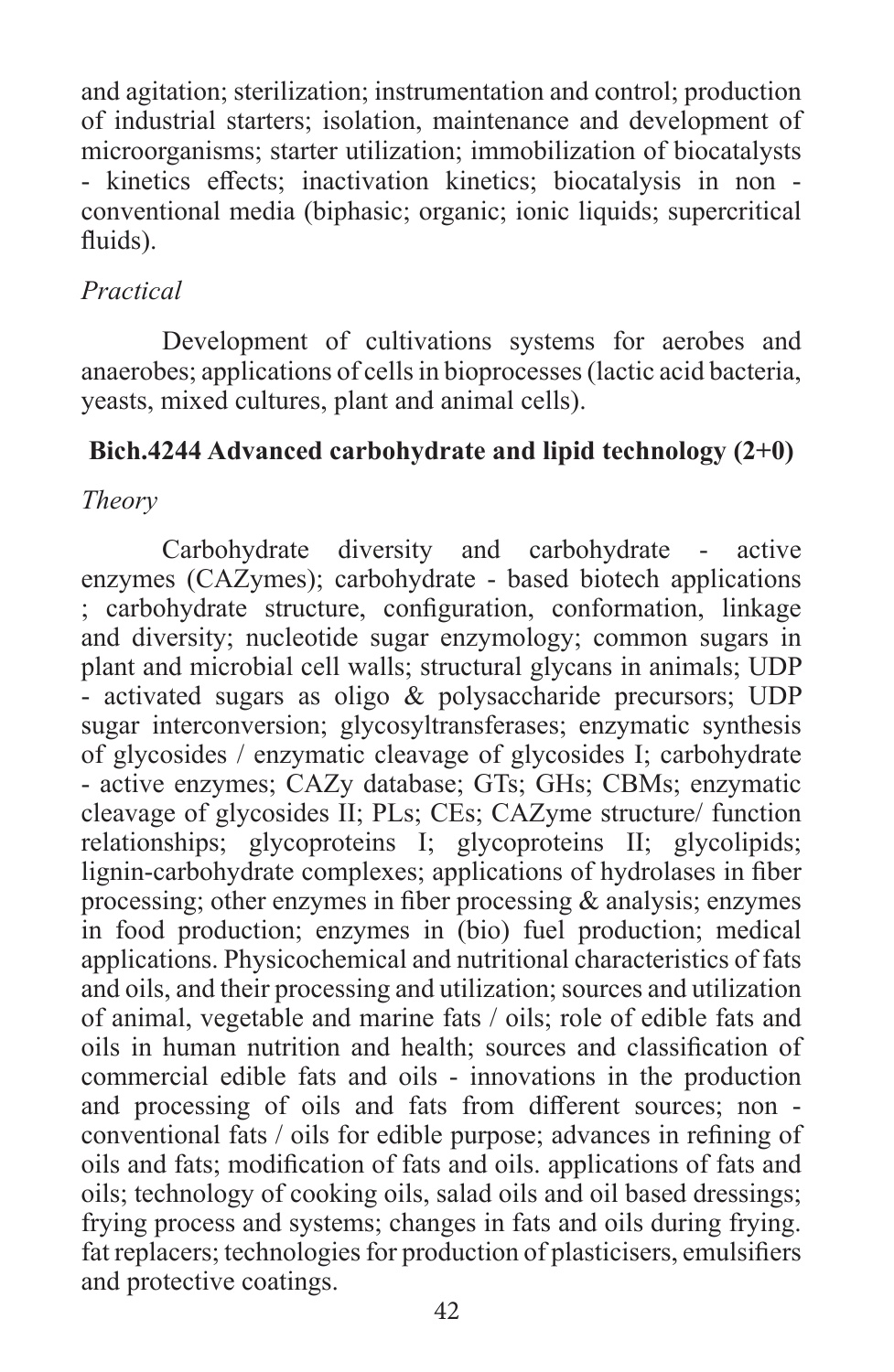## **Biot.4245 Advanced modeling and simulation in bioprocess (2+1)**

## *Theory*

Concepts of modeling and simulation - modeling introduction, metabolic structure, balance equations, mass balances, stoichiometric relations. simulation - introduction, continuous processes, parameter estimation, model verification, decomposition, model discrimination; optimization - static, dynamic modeling and simulation in biological reaction engineering - mathematical models, digital simulation - examples; unstructured growth model with bottle - neck kinetics; modeling of waste treatment system - neural networks - introduction, theory; use of neural networks in the analysis and prediction of activated sludge process; biofilm and anaerobic reactors; modeling of bioprocess system; bioreactor analysis and bioprocess modeling; modeling of upstream and downstream processing; structured model applications; enzyme reaction kinetics in aqueous and non - aqueous phases and yields.

## *Practical*

Formulating and solving mathematical models to simulate processing systems.

## **Micr.4203 Advanced industrial biotechnology (1+1)**

## *Theory*

Introduction to industrial biotechnology; technology and its components; sustainable industry, production and marketing; need of R&D and compatible management; current global scenario; fermentation technology - fermentor operation, downstream processing, pilot scale production; environmental biotechnology; biosensors, pollution control, phytoremediation, modern applications; genetically modified organisms and products; GM Foods and current global situation; pharmaceuticals, biopharming; regulatory issues, patent issues, trade; IT applications in high - tech industry; management of biotech related industries; compatible management and financial issues; industrial safety - rules and regulations; potential biotech industries for India, current status and future.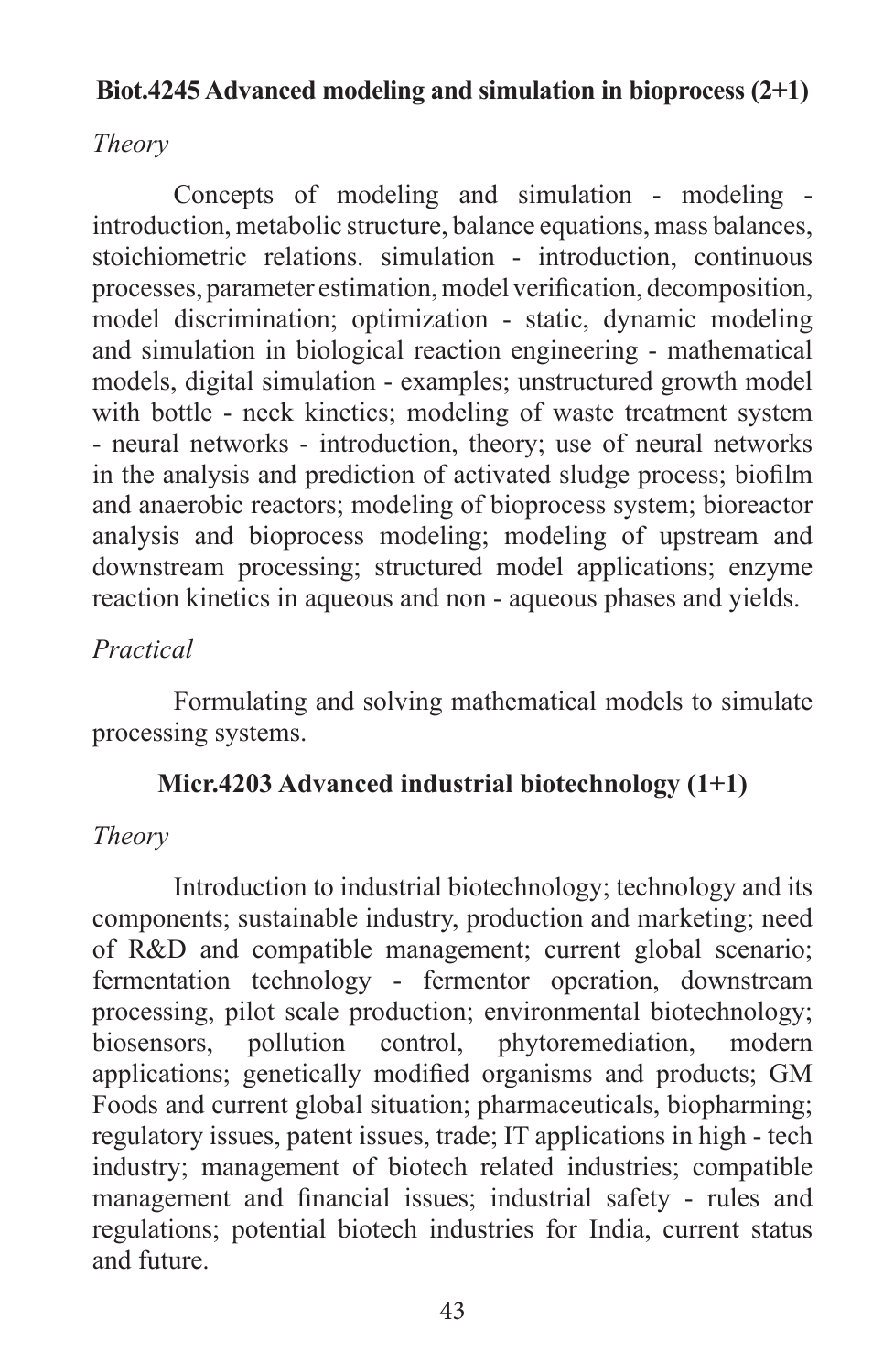# *Practical*

Use of fermentors for production of microbial and plant products, estimation of products, factors influencing scaling up.

# **Biot.4246 Downstream processing (2+1)**

# *Theory*

Role and importance of downstream processing in biotechnological processes; problems and requirements of bioproduct purification; economics of downstream processing in biotechnology, cost - cutting strategies, characteristics of biological mixtures; process design criteria for various classes of bioproducts; physico - chemical basis of bio - separation processes; cell disruption methods for intracellular products; removal of insoluble, biomass; flocculation and sedimentation, centrifugation and filtration methods; membrane - based separations; enrichment operations; precipitation methods; *in situ* product removal, integrated bioprocessing; electrophoresis - elecrtrophoresis of proteins and nucleic acids, 1D-2D Gels; types of electrophoretic techniques; product resolution / fractionation; Chromatographic techniques - paper, TLC, adsorption, ion exchange, gel filtration, affinity chromatographic separation processes, GC, HPLC, FPLC; chromate focusing electrophoretic separations; dialysis, crystallization.

# *Practical*

Cell disruption techniques; solid separation methods - filtration, sedimentation, centrifugation, product enrichment operations, precipitation, ultra filtration, two - phase aqueous extraction, high - resolution purification, preparative liquid chromatographic techniques, product crystallization and drying.

# **Biot.4247 Microbial processing engineering (2+1)**

# *Theory*

Microbial process development; bioreactor systems including utilities; fluid flow and mixing - flow behavior, mixing, power consumption and shear properties of rushton turbine, helical, anchor, bubble column, external loop, airlift; heat transfer - different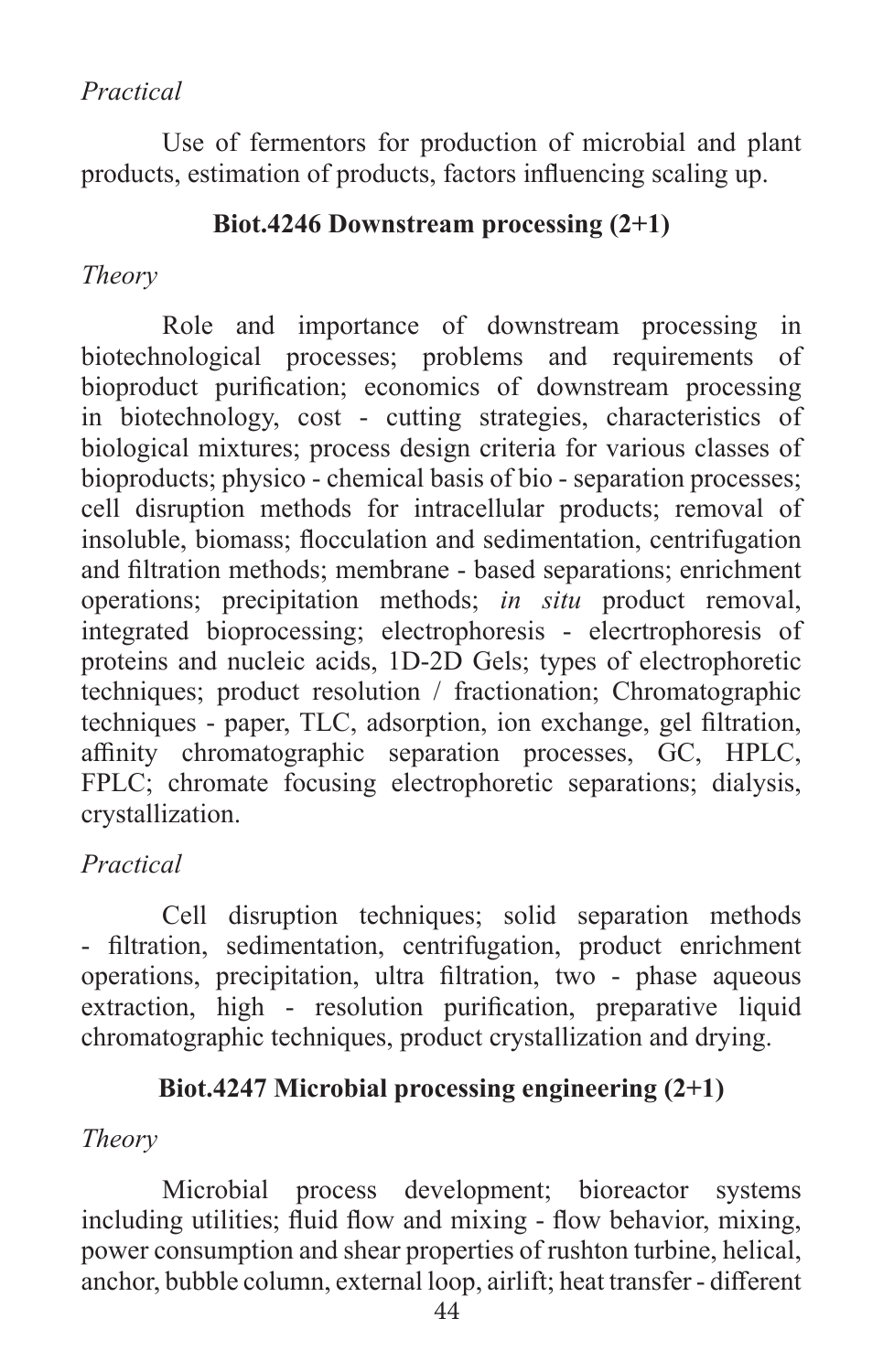modes of heat transfer; mass transfer in microbial processes, enzyme kinetics - determination of rate parameters and reaction kinetics, bioreactor analysis - ideal and non - ideal reactors; modes of culture - batch, fed batch, continuous, recycle; fluidized bed bioreactors and immobilized bioreactors; scale up of microbial processes with case studies related applications in various biotech and biopharma industries; reactor engineering: bioreactor configurations; practical considerations for bioreactor construction; monitoring and control of bioreactors; ideal reactor operations; batch operation of a mixed reactor; case study of penicillin production.

# *Practical*

Isolation of useful microorganisms from natural samples; growth of microorganisms, estimation of Monod parameters; temperature effect on growth - estimation of energy of activation and Arrhenius Constant for microorganisms. Batch, fed batch and continuous cultures; Production of secondary metabolites in synthetic and complex industrial media.

# **Biot.4248 Computational modeling in biology (2+1)**

# *Theory*

 Modeling single populations with difference equations; Malthusian model, nonlinear models; analyzing non - linear models; introduction to scientific computing, properties of floating point arithmetic, numerical differentiation and integration; applying the computational techniques to model specific problems in population regulation; linear models of structured populations, Leslie model and Usher model; numerical methods for matrix algebra; multi-population models; predator - prey models, linearization and stability, positive and negative interactions, computational techniques related with these models and their applications; modeling genetics of families.

# *Practical*

Modeling stochastic processes - introduction to Monte-Carlo Technique, ising model; Markov chains, deterministic models, stochastic models, modeling of simple epidemic in continuous time, interacting groups, homogeneous populations, stratified populations.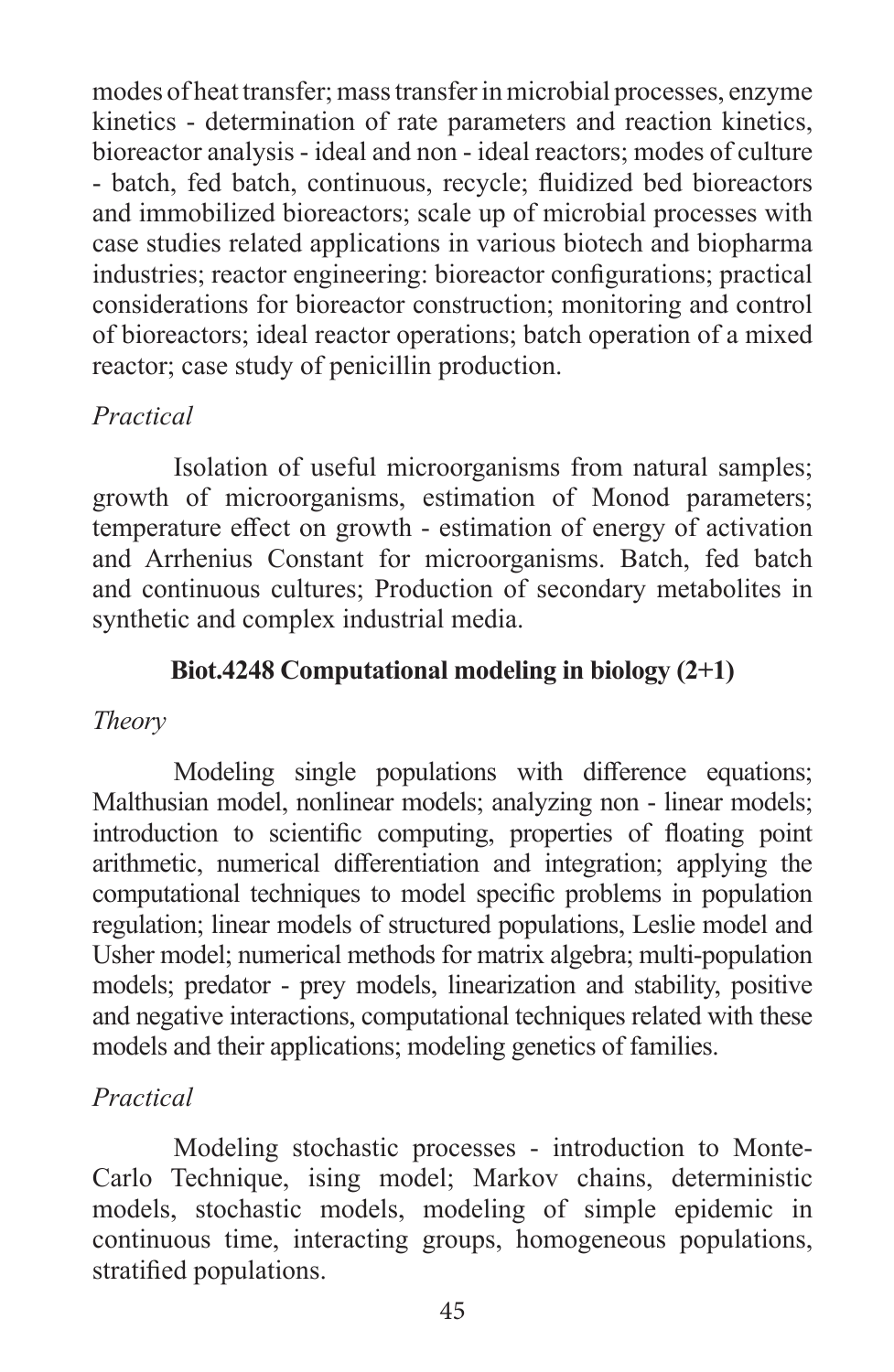## **Biot.4249 Vaccines (2+1)**

#### *Theory*

 History of vaccine development; definition of vaccine; evolution of vaccines; process development for vaccines; manufacturing of vaccines; various aspects of vaccines, process development and manufacturing; clinical development of vaccines; clinical end - point : evolution of vaccines; general specifications and pharmaceutical release criteria for the existing vaccines, cold chain management of vaccines; new technologies for vaccine development such as DNA vaccines, recombinant mucosal vaccines, dendritic cells for antigen delivery, novel adjuvants, and methods to increase vaccine stability; delivery systems for vaccines - traditional and new methodologies; underlying biological role of the innate and adaptive immune systems.

## *Practical*

Egg based vaccine production, cell based vaccine production and visits to commercial vaccine production centre.

## **Biot.4250 Pharmacological screening and assays (2+1)**

#### *Theory*

Regulations for Laboratory Animals care and Ethical Requirements Guidelines and regulatory agencies - CPCSEA, OECD, USFDA, ICH, FHSA, WHO; laboratory animals - commonly used laboratory, transgenic and other genetically prone animal models; techniques of blood collection, anesthesia and euthanasia of experimental animals; various routes of drug administration; maintenance and breeding of laboratory animals; principles of biological standardization - statistical treatment of model problems in evaluation of drugs; methods of biological assay, principles of biological assays; development of new bioassay methods; organization of screening for the Pharmacological activity of new substances with emphasis on evaluation using in vivo, in vitro, ex vivo, in situ, in silico and other possible animal alternative models; general principles and safety pharmacology procedures; screening for pharmacological activity; analgesics, anti-inflammatory and